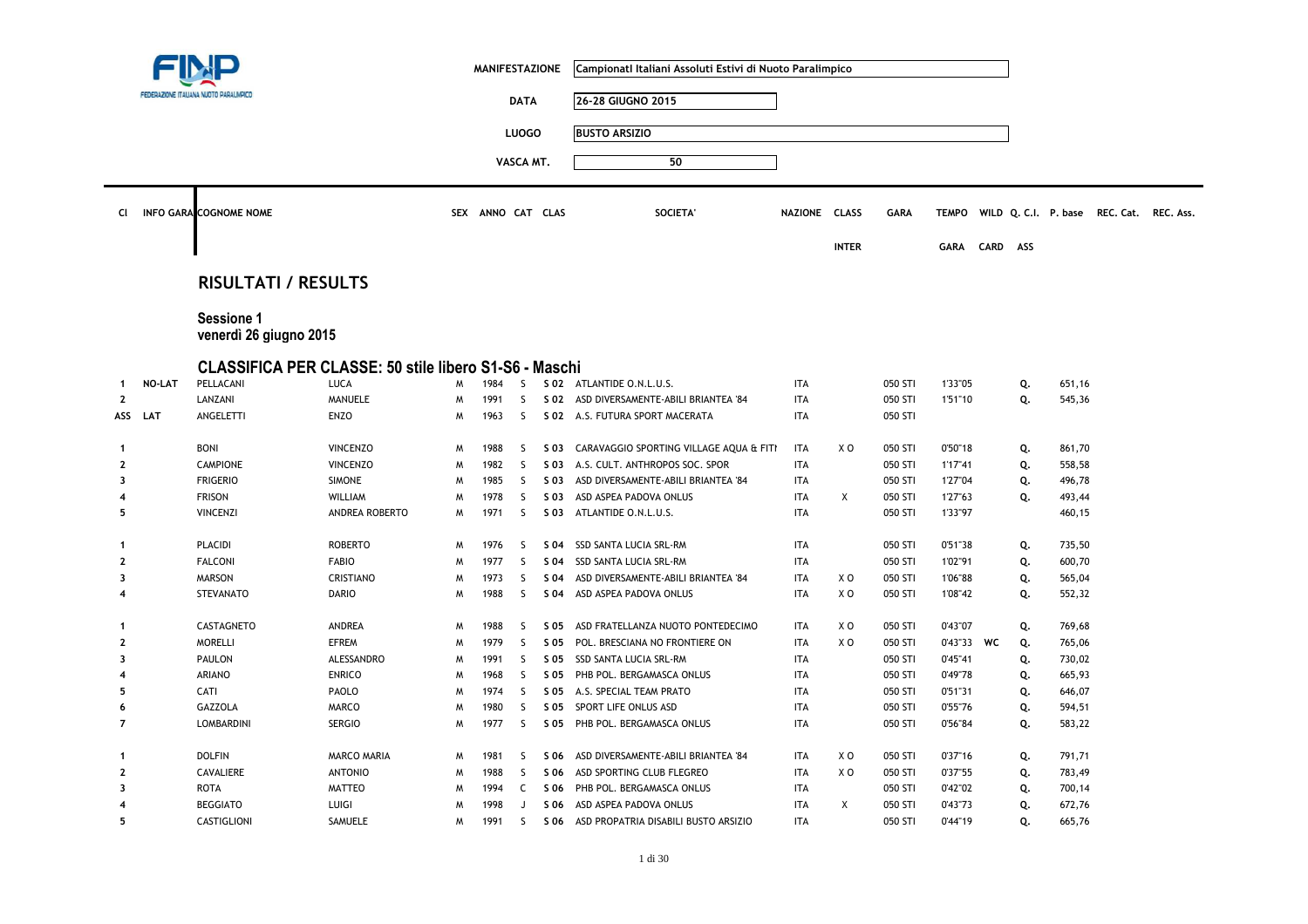| FEDERAZIONE ITALIANA NUOTO PARALIMPICO |
|----------------------------------------|

 $\blacksquare$ 

| MANIFESTAZIONE   Campionatl Italiani Assoluti Estivi di Nuoto Paralimpico |
|---------------------------------------------------------------------------|
|                                                                           |

**DATA 26-28 GIUGNO 2015**

**LUOGO BUSTO ARSIZIO**

| CI.            | <b>INFO GARA COGNOME NOME</b>                                 |                   |    | SEX ANNO CAT CLAS |              |      | <b>SOCIETA</b>                         | NAZIONE CLASS |                | <b>GARA</b> | <b>TEMPO</b> |             |     |        | WILD Q. C.I. P. base REC. Cat. REC. Ass. |        |
|----------------|---------------------------------------------------------------|-------------------|----|-------------------|--------------|------|----------------------------------------|---------------|----------------|-------------|--------------|-------------|-----|--------|------------------------------------------|--------|
|                |                                                               |                   |    |                   |              |      |                                        |               | <b>INTER</b>   |             | GARA         | <b>CARD</b> | ASS |        |                                          |        |
| 6              | <b>MAGENES</b>                                                | CARLO             | M  | 1985              | <sub>S</sub> | S 06 | PHB POL. BERGAMASCA ONLUS              | <b>ITA</b>    |                | 050 STI     | 0'45"13      |             | Q.  | 651,89 |                                          |        |
| $\overline{7}$ | ZAMPETTI                                                      | <b>ENRICO</b>     | M  | 1968              | S.           | S 06 | POL. DISABILI FABRIANO MIRASOL         | <b>ITA</b>    |                | 050 STI     | 0'51"18 WC   |             |     | 574,83 |                                          |        |
| 8              | LATALARDO                                                     | <b>ALESSANDRO</b> | M  | 1992              | S.           | S 06 | ASD ASPEA PADOVA ONLUS                 | <b>ITA</b>    | X O            | 050 STI     | 0'51"63      |             |     | 569,82 |                                          |        |
| 9              | <b>PREZIOSA</b>                                               | <b>MAURO</b>      | M  | 1980              | -S           |      | S 06 SSD MOLFETTA NUOTO                | <b>ITA</b>    |                | 050 STI     | 1'05"64 WC   |             |     | 448,20 |                                          |        |
|                | <b>CLASSIFICA PER CLASSE: 50 stile libero S1-S6 - Femmine</b> |                   |    |                   |              |      |                                        |               |                |             |              |             |     |        |                                          |        |
| $\mathbf{1}$   | <b>BOCCANERA</b>                                              | <b>GLORIA</b>     |    | F 1979            | -S           |      | S 02 ASD ACCADEMIA DEL NUOTO MARINO    | <b>ITA</b>    | X O            | 050 STI     | 1'22"38      |             | Q.  | 842,44 | R.Cat.                                   | R.Ass. |
| $\mathbf{1}$   | <b>PROCIDA</b>                                                | ANGELA            | F. | 2000              | R            |      | S 03 ASD NUOTATORI CAMPANI             | <b>ITA</b>    |                | 050 STI     | 1'22"91      |             | Q.  | 600,65 | R.Cat.                                   |        |
| $\overline{2}$ | ZANMARCHI                                                     | VALENTINA         | F  | 1976              | S.           |      | S 03 ASD FAI SPORT                     | <b>ITA</b>    |                | 050 STI     | 1'59"98      |             | Q.  | 415,07 |                                          |        |
| $\mathbf{1}$   | <b>CHIARIONI</b>                                              | <b>STEFANIA</b>   | F  | 1979              | S            | S 05 | CIRCOLO CANOTTIERI ANIENE              | <b>ITA</b>    | X <sub>0</sub> | 050 STI     | 0'56"38      |             | Q.  | 651,12 |                                          |        |
| $\mathbf{2}$   | <b>MESCHINI</b>                                               | <b>CATERINA</b>   | F  | 2002              | E            | S 05 | A.S. FUTURA SPORT MACERATA             | <b>ITA</b>    |                | 050 STI     | 0'56"68      |             | Q.  | 647,67 | R.Cat.                                   |        |
| 3              | <b>SIMION</b>                                                 | <b>EMMA</b>       |    | 1997              | J            | S 05 | ASD ASPEA PADOVA ONLUS                 | <b>ITA</b>    |                | 050 STI     | 1'06"66      |             | Q.  | 550,71 |                                          |        |
| 4              | <b>BRIZIO</b>                                                 | <b>SOFIA</b>      |    | 1997              | J            | S 05 | PHB POL. BERGAMASCA ONLUS              | <b>ITA</b>    |                | 050 STI     | 1'07"98      |             | Q.  | 540,01 |                                          |        |
| 5              | <b>PADOVAN</b>                                                | <b>MICHELA</b>    | F  | 1999              | R            |      | S 05 CUS TORINO                        | <b>ITA</b>    |                | 050 STI     | 1'08"46      |             | Q.  | 536,23 |                                          |        |
| $\mathbf{1}$   | <b>ROMANO</b>                                                 | <b>EMANUELA</b>   |    | 1990              | S.           | S 06 | ASD NUOTATORI CAMPANI                  | <b>ITA</b>    | X O            | 050 STI     | 0'36"40      |             | Q.  | 972,53 |                                          |        |
| $\overline{2}$ | SOLA                                                          | <b>YLENIA</b>     |    | 1995              | C.           |      | S 06 POL. BRESCIANA NO FRONTIERE ON    | <b>ITA</b>    | X O            | 050 STI     | 0'49"45      |             | Q.  | 715,87 |                                          |        |
| 3              | MENCAGLI                                                      | <b>SARA</b>       | F  | 1989              | S.           |      | S 06 A.S. SPECIAL TEAM PRATO           | <b>ITA</b>    |                | 050 STI     | 0'52"53      |             | Q.  | 673,90 |                                          |        |
|                | <b>CLASSIFICA PER CLASSE: 50 stile libero S7-S13 - Maschi</b> |                   |    |                   |              |      |                                        |               |                |             |              |             |     |        |                                          |        |
| $\mathbf{1}$   | FAZZARI                                                       | <b>ROBERTO</b>    | M  | 1987              | S.           |      | S 07 ASD FRATELLANZA NUOTO PONTEDECIMO | <b>ITA</b>    | X              | 050 STI     | 0'36"88      |             | Q.  | 756,78 |                                          |        |
| $\overline{2}$ | <b>FANTIN</b>                                                 | <b>ANTONIO</b>    | M  | 2001              | R            | S 07 | ASD FAI SPORT                          | <b>ITA</b>    |                | 050 STI     | 0'38"17      |             | Q.  | 731,20 |                                          |        |
| 3              | <b>MISURI</b>                                                 | <b>DAVIDE</b>     | M  | 1998              | J            | S 07 | GRUPPO PROMOZIONALE SAN MICHELE VERON  | <b>ITA</b>    |                | 050 STI     | 0'39"4       |             | Q.  | 714,91 |                                          |        |
| 4              | <b>SCANDOLARO</b>                                             | <b>MATTIA</b>     | M  | 2000              | R            | S 07 | ASD ASPEA PADOVA ONLUS                 | <b>ITA</b>    |                | 050 STI     | 0'41"49      |             | Q.  | 672,69 |                                          |        |
| 5              | <b>TERRANEO</b>                                               | ANDREA            | M  | 1987              | S            | S 07 | ASD BRIANZA SILVIA TREMOLADA           | <b>ITA</b>    |                | 050 STI     | 0'41"90      |             | Q.  | 666,11 |                                          |        |
| FG             | FG<br><b>TARAS</b>                                            | <b>VALERIO</b>    | M  | 1988              | S.           |      | S 07 SSD SANTA LUCIA SRL-RM            | <b>ITA</b>    | X O            | 050 STI     | 0'32"10      |             | Q.  | 869,47 |                                          |        |
| $\mathbf{1}$   | <b>ALIBRANDI</b>                                              | <b>LORENZO</b>    | M  | 1994              | C            | S 08 | SSD SANTA LUCIA SRL-RM                 | <b>ITA</b>    | X O            | 050 STI     | 0'31"92      |             | Q.  | 822,37 |                                          |        |
| $\overline{2}$ | <b>FONTE</b>                                                  | ANGELO            | M  | 1978              | -S           | S 08 | SSD SANTA LUCIA SRL-RM                 | <b>ITA</b>    | X O            | 050 STI     | 0'35"39      |             | Q.  | 741,73 |                                          |        |
| 3              | POZZAN                                                        | <b>STEFANO</b>    | M  | 1985              | S.           | S 08 | GRUPPO PROMOZIONALE SAN MICHELE VERON  | ITA           |                | 050 STI     | 0'35"60      |             | Q.  | 737,36 |                                          |        |
| 4              | <b>GADALETA</b>                                               | <b>GAETANO</b>    | M  | 1953              | S.           |      | S 08 SSD MOLFETTA NUOTO                | <b>ITA</b>    |                | 050 STI     | 0'45"26 WC   |             |     | 579,98 |                                          |        |
| $\mathbf{1}$   | <b>BICELLI</b>                                                | <b>FEDERICO</b>   | M  | 1999              | R            |      | S 09 POL. BRESCIANA NO FRONTIERE ON    | <b>ITA</b>    | X O            | 050 STI     | 0'31"37      |             | Q.  | 811,60 |                                          |        |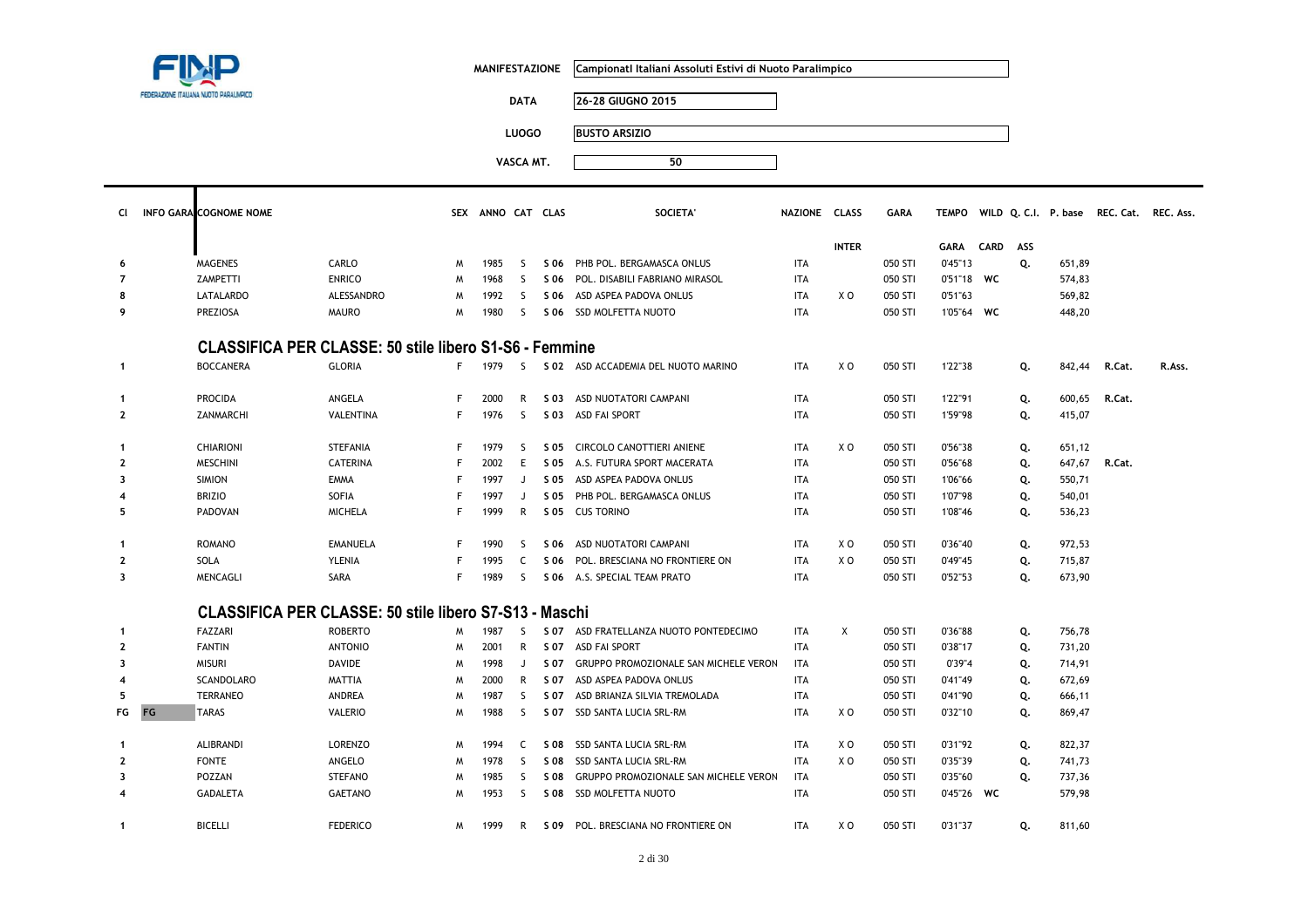

 $\mathbf{I}$ 

**MANIFESTAZIONE CampionatI Italiani Assoluti Estivi di Nuoto Paralimpico**

**DATA 26-28 GIUGNO 2015**

**LUOGO BUSTO ARSIZIO**

| <b>CI</b>               |               | <b>INFO GARA COGNOME NOME</b> |                                                                |    | SEX ANNO CAT CLAS |    |      | <b>SOCIETA'</b>                     | NAZIONE CLASS |              | <b>GARA</b> |           |     |        | TEMPO WILD Q.C.I. P. base REC. Cat. REC. Ass. |  |
|-------------------------|---------------|-------------------------------|----------------------------------------------------------------|----|-------------------|----|------|-------------------------------------|---------------|--------------|-------------|-----------|-----|--------|-----------------------------------------------|--|
|                         |               |                               |                                                                |    |                   |    |      |                                     |               |              |             |           |     |        |                                               |  |
|                         |               |                               |                                                                |    |                   |    |      |                                     |               | <b>INTER</b> |             | GARA CARD | ASS |        |                                               |  |
| $\mathbf{2}$            |               | FERRARI                       | <b>KEVIN</b>                                                   | M  | 1992              | S. |      | S 09 POL. BRESCIANA NO FRONTIERE ON | <b>ITA</b>    |              | 050 STI     | 0'32"76   | Q.  | 777,17 |                                               |  |
| 3                       |               | NADALET                       | ANDREA                                                         | M  | 1996              |    | S 09 | ASD FAI SPORT                       | <b>ITA</b>    |              | 050 STI     | 0'34"33   | Q.  | 741,63 |                                               |  |
| $\overline{4}$          |               | <b>FARETRA</b>                | <b>CLAUDIO</b>                                                 | M  | 1965              | S. | S 09 | SSD SANTA LUCIA SRL-RM              | <b>ITA</b>    |              | 050 STI     | 0'34"80   | Q.  | 731,61 |                                               |  |
| 5                       |               | <b>L'ABBATE</b>               | <b>LORENZO</b>                                                 | M  | 2001              | R  | S 09 | POLHA - VARESE ASS.POLISP.DILE      | <b>ITA</b>    |              | 050 STI     | 0'36"63   |     | 695,06 |                                               |  |
| 6                       |               | <b>ZAMPOLERI</b>              | <b>IVANO</b>                                                   | M  | 1980              | -S | S 09 | PHB POL. BERGAMASCA ONLUS           | <b>ITA</b>    |              | 050 STI     | 0'37"21   |     | 684,22 |                                               |  |
| $\mathbf{1}$            |               | PASQUINI                      | <b>ROBERTO</b>                                                 | W  | 1968              | -S | S 10 | SSD SANTA LUCIA SRL-RM              | <b>ITA</b>    |              | 050 STI     | 0'28"68   | Q.  | 820,43 |                                               |  |
| $\mathbf{2}$            |               | <b>MONETA</b>                 | <b>STEFANO</b>                                                 | M  | 1998              | J  | S 10 | ASD RARI NANTES SARONNO             | <b>ITA</b>    | X            | 050 STI     | 0'29"46   | Q.  | 798,71 |                                               |  |
| 3                       |               | <b>BARLAAM</b>                | <b>SIMONE</b>                                                  | M  | 2000              | R  | S 10 | POLHA - VARESE ASS.POLISP.DILE      | <b>ITA</b>    |              | 050 STI     | 0'31"21   | Q.  | 753,93 |                                               |  |
| 4                       |               | <b>FRANZONI</b>               | <b>ANTONIO MARCO</b>                                           | M  | 1989              | -S | S 10 | ASD NUOTATORI CAMPANI               | <b>ITA</b>    |              | 050 STI     | 0'31"72   | Q.  | 741,80 |                                               |  |
| 5                       |               | SANGALLI                      | <b>CRISTIAN</b>                                                | M  | 1996              | J  | S 10 | PHB POL. BERGAMASCA ONLUS           | <b>ITA</b>    |              | 050 STI     | 0'32"75   | Q.  | 718,47 |                                               |  |
| 6                       |               | <b>MICCOLIS YVAN</b>          | <b>ANTONIO</b>                                                 | M  | 2000              | R  |      | S 10 SSD NADIR SRL                  | <b>ITA</b>    |              | 050 STI     | 0'33"27   | Q.  | 707,24 |                                               |  |
| 7                       |               | CANEPA                        | CRISTIANO                                                      | M  | 1976              | S. |      | S 10 A.S.H. DILETTANTISTICA NOVARA  | <b>ITA</b>    |              | 050 STI     | 0'33"50   | Q.  | 702,39 |                                               |  |
| SQ                      |               | <b>CIULLI</b>                 | <b>SIMONE</b>                                                  | W  | 1986              | -S |      | S 10 CIRCOLO CANOTTIERI ANIENE      | <b>ITA</b>    | X O          | 050 STI     |           |     |        |                                               |  |
| $\mathbf{1}$            |               | BASSANI                       | <b>FEDERICO</b>                                                | W  | 1996              | J  |      | S 11 CIRCOLO CANOTTIERI ANIENE      | <b>ITA</b>    | X O          | 050 STI     | 0'30"92   | Q.  | 834,41 |                                               |  |
| $\mathbf{2}$            |               | <b>DISALVO</b>                | <b>FRANCESCO</b>                                               | M  | 1998              | J  |      | S 11 FRAMAROSSPORT SSD SRL          | <b>ITA</b>    |              | 050 STI     | 0'36"98   | Q.  | 697,67 |                                               |  |
| 3                       |               | <b>SCHIFONE</b>               | <b>GIUSEPPE</b>                                                | M  | 1980              | S. |      | S 11 AMATORI NUOTO LIBERTAS PERUGIA | <b>ITA</b>    |              | 050 STI     | 0'47"30   | Q.  | 545,45 |                                               |  |
| $\mathbf{1}$            |               | SOTTILE                       | <b>FABRIZIO</b>                                                | M  | 1993              | C  |      | S 12 CIRCOLO CANOTTIERI ANIENE      | <b>ITA</b>    | X O          | 050 STI     | 0'25"99   | Q.  | 917,28 |                                               |  |
| $\mathbf{2}$            | <b>NO-LAT</b> | <b>URSO</b>                   | SALVATORE                                                      | M  | 1999              | R  |      | S 12 ASD NOIVED NAPOLI              | <b>ITA</b>    | X O          | 050 STI     | 0'31"79   | Q.  | 749,92 |                                               |  |
| $\overline{\mathbf{3}}$ | NO-LAT        | <b>ZMEEV</b>                  | ALEXANDER                                                      | W  | 1994              | C  |      | S 12 GIOCOPARMA ASD                 | <b>ITA</b>    |              | 050 STI     | 0'46"63   |     | 511,26 |                                               |  |
| FG FG                   |               | <b>CIULLI</b>                 | <b>SIMONE</b>                                                  | M  | 1986              | -S |      | S 10 CIRCOLO CANOTTIERI ANIENE      | <b>ITA</b>    | X O          | 050 STI     | 0'25"70   | Q.  | 915,56 |                                               |  |
|                         |               |                               | <b>CLASSIFICA PER CLASSE: 50 stile libero S7-S13 - Femmine</b> |    |                   |    |      |                                     |               |              |             |           |     |        |                                               |  |
| $\mathbf{1}$            |               | AERE                          | KATIA                                                          |    | 1971              | -S |      | S 07 ASD FAI SPORT                  | <b>ITA</b>    |              | 050 STI     | 0'38"40   | Q.  | 845,57 |                                               |  |
| $\mathbf{2}$            |               | <b>D'EUGENIO</b>              | <b>STEFANIA</b>                                                |    | 1959              | -S |      | S 07 POL. DISABILI FABRIANO MIRASOL | <b>ITA</b>    |              | 050 STI     | 0'58"29   |     | 557,04 |                                               |  |
| $\mathbf{1}$            |               | CORNACCHINI                   | SOFIA                                                          | F. | 1997              | J  |      | S 08 ATLANTIDE O.N.L.U.S.           | <b>ITA</b>    |              | 050 STI     | 0'45"13   | Q.  | 681,36 |                                               |  |
| $\mathbf{1}$            |               | <b>GRANATA</b>                | SARA                                                           |    | 1995              | C  | S 09 | SSD MOLFETTA NUOTO                  | <b>ITA</b>    |              | 050 STI     | 0'41"37   | Q.  | 703,65 |                                               |  |
| $\mathbf{2}$            |               | <b>VICCH</b>                  | SILVIA                                                         | F. | 2000              | R. |      | S 09 PHB POL. BERGAMASCA ONLUS      | <b>ITA</b>    |              | 050 STI     | 0'41"72   | Q.  | 697,75 |                                               |  |
| $\mathbf{1}$            |               | PANZA                         | SILVIA                                                         | F. | 1998              | J  |      | S 10 PHB POL. BERGAMASCA ONLUS      | <b>ITA</b>    |              | 050 STI     | 0'43"58   |     | 649,61 |                                               |  |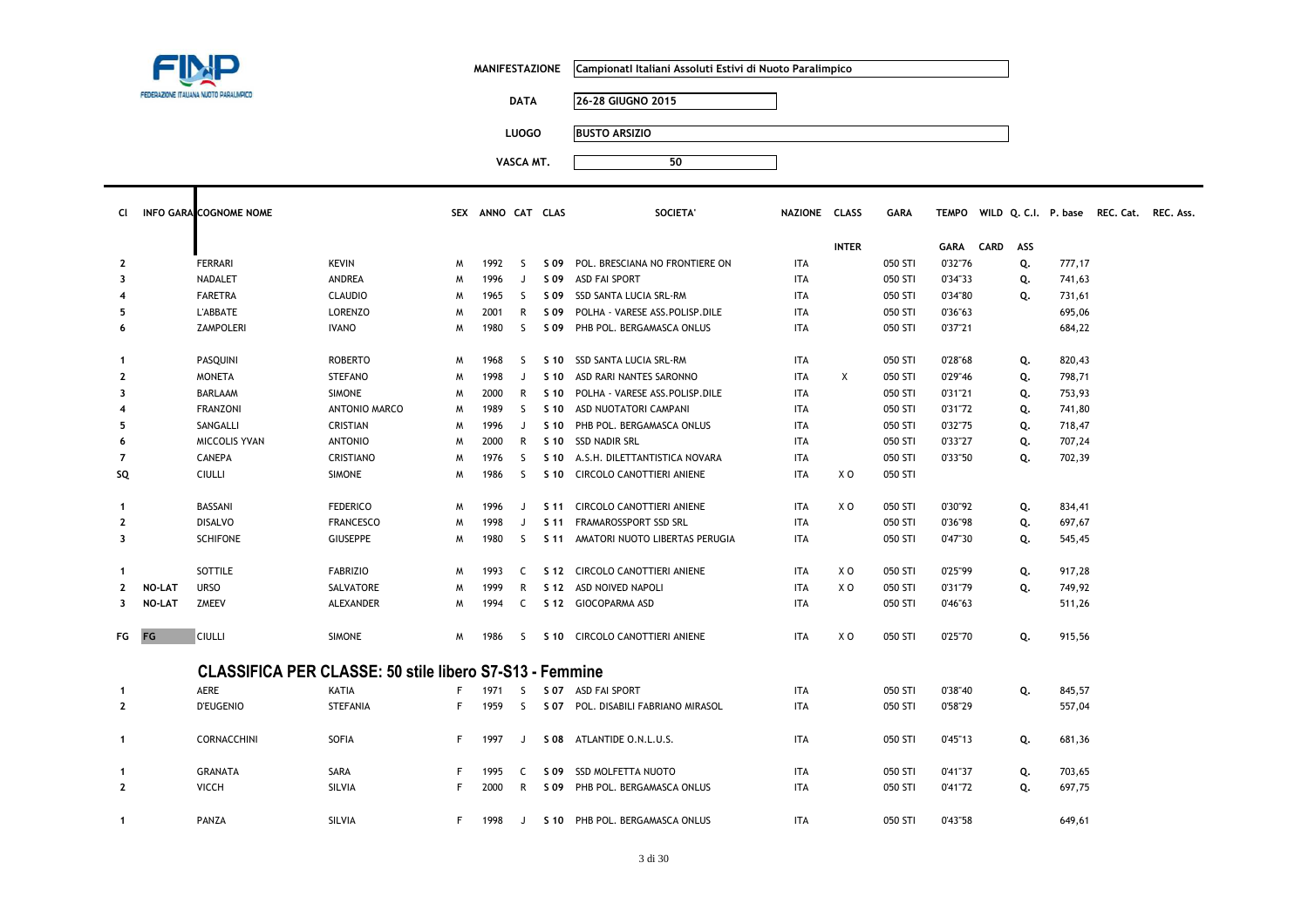|                         |               |                                                           |                     |    | <b>MANIFESTAZIONE</b> |              |                  | Campionatl Italiani Assoluti Estivi di Nuoto Paralimpico |               |                |                |              |          |    |                      |                     |        |
|-------------------------|---------------|-----------------------------------------------------------|---------------------|----|-----------------------|--------------|------------------|----------------------------------------------------------|---------------|----------------|----------------|--------------|----------|----|----------------------|---------------------|--------|
|                         |               |                                                           |                     |    |                       | <b>DATA</b>  |                  | 26-28 GIUGNO 2015                                        |               |                |                |              |          |    |                      |                     |        |
|                         |               |                                                           |                     |    |                       | <b>LUOGO</b> |                  | <b>BUSTO ARSIZIO</b>                                     |               |                |                |              |          |    |                      |                     |        |
|                         |               |                                                           |                     |    |                       |              |                  |                                                          |               |                |                |              |          |    |                      |                     |        |
|                         |               |                                                           |                     |    |                       | VASCA MT.    |                  | 50                                                       |               |                |                |              |          |    |                      |                     |        |
| CI                      |               | INFO GARA COGNOME NOME                                    |                     |    | SEX ANNO CAT CLAS     |              |                  | <b>SOCIETA</b>                                           | NAZIONE CLASS |                | <b>GARA</b>    | <b>TEMPO</b> |          |    | WILD Q. C.I. P. base | REC. Cat. REC. Ass. |        |
|                         |               |                                                           |                     |    |                       |              |                  |                                                          |               | <b>INTER</b>   |                | <b>GARA</b>  | CARD ASS |    |                      |                     |        |
| $\mathbf{1}$            | <b>NO-LAT</b> | <b>BUNIOLO</b>                                            | <b>FEDERICA</b>     | F. | 1988                  | -S           |                  | S 11 ASD ASPEA PADOVA ONLUS                              | <b>ITA</b>    | X O            | 050 STI        | 0'34"15      |          | Q. | 913,62               |                     |        |
| $\mathbf{1}$            | <b>NO-LAT</b> | <b>VIVENZIO</b>                                           | LUIGIA              | F  | 1991                  | -S           |                  | S 12 ASD NOIVED NAPOLI                                   | <b>ITA</b>    | X <sub>0</sub> | 050 STI        | 0'35"70      |          | Q. | 767,79               |                     |        |
| $\mathbf{2}$            |               | <b>BARBARO</b>                                            | ANNA                | F  | 1985                  | S            |                  | S 12 ASD POL. TEAM 14                                    | <b>ITA</b>    |                | 050 STI        | 0'39"33      |          | Q. | 696,92               |                     |        |
| 3                       |               | <b>CORRAINE</b>                                           | GIOVANNA            | F  | 1989                  | S            |                  | S 12 ASD SARDEGNA SPORT                                  | <b>ITA</b>    | X O            | 050 STI        | 0'45"30      |          | Q. | 605,08               |                     |        |
| $\overline{\mathbf{4}}$ | <b>NO-LAT</b> | <b>MANTOAN</b>                                            | LARA                | F. | 1999                  | R            |                  | S 12 ASD ASPEA PADOVA ONLUS                              | <b>ITA</b>    | X O            | 050 STI        | 0'48"85      |          | Q. | 561,11               |                     |        |
| $\mathbf{1}$            |               | <b>MARCHESINI</b>                                         | AGNESE              | F. | 1997                  | J            |                  | S 13 GRUPPO PROMOZIONALE SAN MICHELE VERON               | <b>ITA</b>    |                | 050 STI        | 0'36"52      |          | Q. | 757,12               |                     |        |
|                         |               | CLASSIFICA PER CLASSE: 150 misti SM1-SM4 - Maschi         |                     |    |                       |              |                  |                                                          |               |                |                |              |          |    |                      |                     |        |
| $\mathbf{1}$            |               | <b>SARCINA</b>                                            | <b>GIACOMO</b>      | M  | 1992                  | <sub>S</sub> |                  | SM03 SSD RARI NANTES MAROSTICA                           | <b>ITA</b>    | X <sub>0</sub> | <b>150 MIS</b> | 4'39"76      |          | Q. | 614,46               |                     |        |
| $\mathbf{2}$            |               | <b>BALDUZZI</b>                                           | <b>STEFANO</b>      | W  | 1987                  | S            |                  | SM03 PHB POL. BERGAMASCA ONLUS                           | <b>ITA</b>    |                | 150 MIS        | 4'56"17      |          | Q. | 580,41               |                     |        |
| 3                       |               | <b>GASPARINI</b>                                          | YURI GIUSEPPE       | M  | 1977                  | <sub>S</sub> |                  | SM03 ATLANTIDE O.N.L.U.S.                                | <b>ITA</b>    |                | 150 MIS        | 5'11"62      |          | Q. | 551,63               |                     |        |
| $\mathbf{1}$            |               | <b>BENSI</b>                                              | NICOLO <sup>®</sup> | M  | 1985                  | S.           |                  | SM04 CIRCOLO CANOTTIERI ANIENE                           | <b>ITA</b>    | X <sub>0</sub> | <b>150 MIS</b> | 3'17"23      |          | Q. | 777,42               |                     |        |
| $\overline{2}$          |               | <b>SERRAFINO</b>                                          | CALOGERO ALBERTO    | M  | 1992                  | <sub>S</sub> | SMO <sub>4</sub> | ATLANTIDE O.N.L.U.S.                                     | <b>ITA</b>    |                | <b>150 MIS</b> | 4'18"95      |          | Q. | 592,12               |                     |        |
| 3                       |               | CAZZATO                                                   | <b>GIUSEPPE</b>     | M  | 1967                  | S.           | SM04             | SPORT LIFE ONLUS ASD                                     | ITA           |                | 150 MIS        | 4'30"65      |          | Q. | 566,53               |                     |        |
| SQ                      |               | <b>PARTIPILO</b>                                          | <b>GEREMIA</b>      | W  | 1982                  | -S           |                  | SM04 FRAMAROSSPORT SSD SRL                               | <b>ITA</b>    | X O            | <b>150 MIS</b> |              |          |    |                      |                     |        |
|                         |               | <b>CLASSIFICA PER CLASSE: 150 misti SM1-SM4 - Femmine</b> |                     |    |                       |              |                  |                                                          |               |                |                |              |          |    |                      |                     |        |
| $\mathbf{1}$            |               | <b>GADOLA</b>                                             | <b>GIULIA</b>       | F. | 1986                  | S.           |                  | SM03 POL. BRESCIANA NO FRONTIERE ON                      | <b>ITA</b>    | X <sub>0</sub> | <b>150 MIS</b> | 5'05"12      |          | Q. | 708,77               |                     |        |
| -1                      |               | TRIMI                                                     | <b>ARJOLA</b>       | F  | 1987                  | S            |                  | SM04 POL. BRESCIANA NO FRONTIERE ON                      | <b>ITA</b>    | X O            | <b>150 MIS</b> | 3'05"10      |          | Q. | 952,08               | R.Cat.              | R.Ass. |
| $\mathbf{2}$            |               | <b>FRESTA</b>                                             | <b>DENISE</b>       | F  | 1996                  | J            | SM04             | ASS. DI VOLONTARIATO COME GINESTRE                       | <b>ITA</b>    |                | 150 MIS        | 4'13"42      |          | Q. | 695,41               | R.Cat.              |        |
| $\overline{\mathbf{3}}$ |               | CORTE                                                     | ALESSIA             | F  | 1985                  | <sub>S</sub> | SMO <sub>4</sub> | SPORT LIFE ONLUS ASD                                     | <b>ITA</b>    |                | 150 MIS        | 5'15"56      |          | Q. | 558,47               |                     |        |
|                         |               | <b>STROPPA</b>                                            | <b>FEDERICA</b>     | F  | 1977                  | S            | SM04             | POL. DISABILI FABRIANO MIRASOL                           | <b>ITA</b>    | X O            | <b>150 MIS</b> | 5'17"23      |          | Q. | 555,53               |                     |        |
| SQ                      | <b>NO-LAT</b> | <b>KOSINSKA</b>                                           | <b>FRANCESCA</b>    | F. | 1976                  | <sub>S</sub> |                  | SM04 TEAM MARCHE CIS                                     | <b>ITA</b>    |                | <b>150 MIS</b> |              |          |    |                      |                     |        |
|                         |               | CLASSIFICA PER CLASSE: 200 misti SM5-SM14 - Maschi        |                     |    |                       |              |                  |                                                          |               |                |                |              |          |    |                      |                     |        |
| -1                      |               | <b>MORELLI</b>                                            | <b>EFREM</b>        | M  | 1979                  | S            |                  | SM05 POL. BRESCIANA NO FRONTIERE ON                      | <b>ITA</b>    | XO             | 200 MIS        | 3'32"14      |          | Q. | 836,05               |                     |        |
| $\mathbf{2}$            |               | MASSUSSI                                                  | ANDREA              | M  | 1994                  | C            |                  | SM05 POL. BRESCIANA NO FRONTIERE ON                      | <b>ITA</b>    | X O            | 200 MIS        | 3'38"86      |          | Q. | 810,38               |                     |        |
| 3                       |               | COTTICELLI                                                | <b>GIUSEPPE</b>     | W  | 2000                  | R            |                  | SM05 ASD NUOTATORI CAMPANI                               | <b>ITA</b>    |                | <b>200 MIS</b> | 4'48"51      |          | Q. | 614,74               | R.Cat.              |        |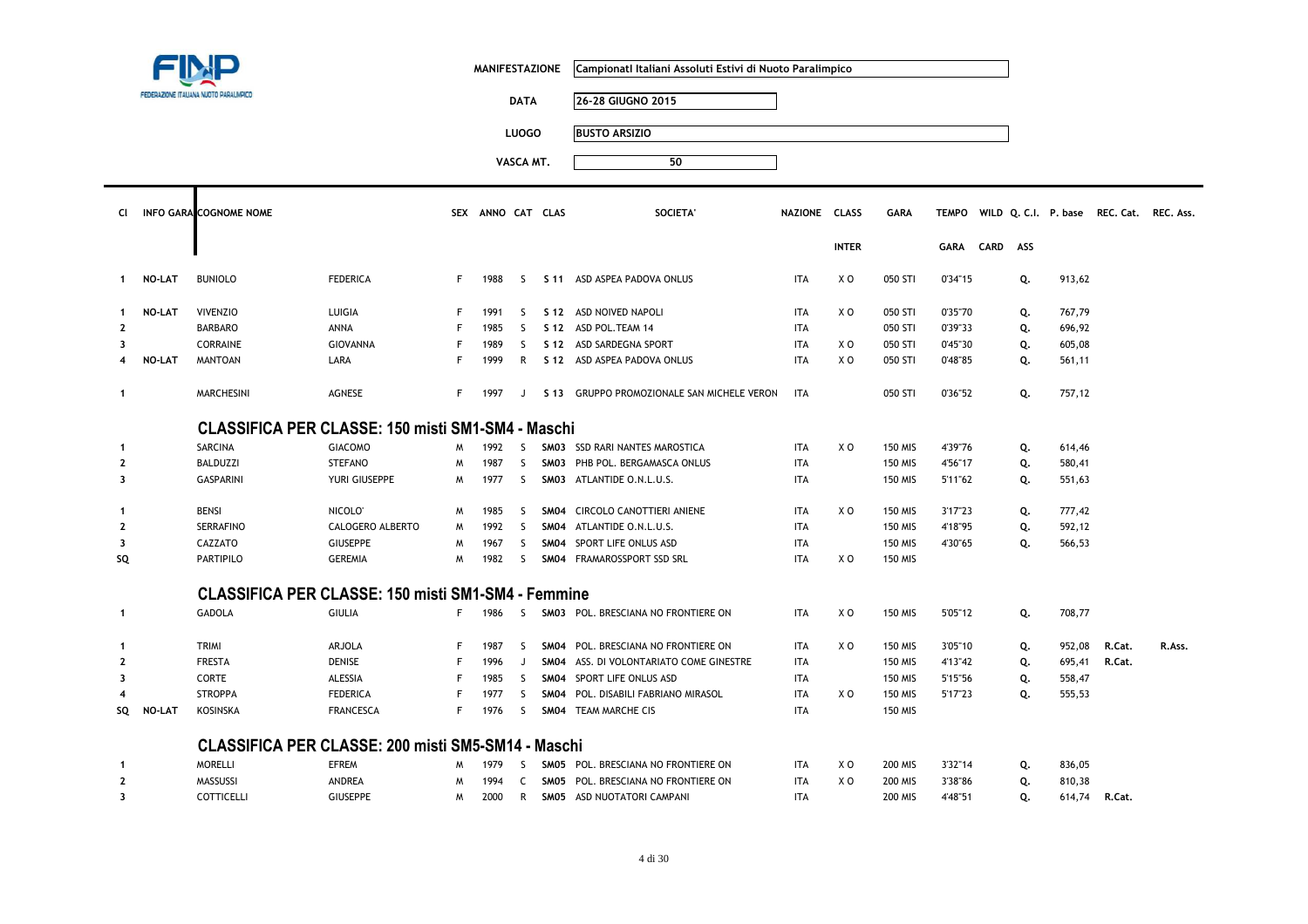

**MANIFESTAZIONE CampionatI Italiani Assoluti Estivi di Nuoto Paralimpico**

**DATA 26-28 GIUGNO 2015**

**LUOGO BUSTO ARSIZIO**

| <b>CI</b>    |               | <b>INFO GARA COGNOME NOME</b>                              |                  |    | SEX ANNO CAT CLAS |                |      | <b>SOCIETA</b>                                        | NAZIONE CLASS |                | <b>GARA</b>    |           | TEMPO WILD Q. C.I. P. base |        | <b>REC. Cat.</b> | REC. Ass. |
|--------------|---------------|------------------------------------------------------------|------------------|----|-------------------|----------------|------|-------------------------------------------------------|---------------|----------------|----------------|-----------|----------------------------|--------|------------------|-----------|
|              |               |                                                            |                  |    |                   |                |      |                                                       |               | <b>INTER</b>   |                | GARA CARD | ASS                        |        |                  |           |
| -1           |               | <b>BRUSCA</b>                                              | <b>MATTEO</b>    | M  | 1993              | <sup>-</sup> C |      | SMO6 ASD BRIANZA SILVIA TREMOLADA                     | ITA           |                | <b>200 MIS</b> | 4'43"51   | Q.                         | 569,64 |                  |           |
| $\mathbf{2}$ |               | <b>MAGENES</b>                                             | CARLO            | M  | 1985              | S.             |      | SMO6 PHB POL. BERGAMASCA ONLUS                        | <b>ITA</b>    |                | <b>200 MIS</b> | 4'51"41   | Q.                         | 554,20 |                  |           |
|              |               |                                                            |                  |    |                   |                |      |                                                       |               |                |                |           |                            |        |                  |           |
| -1           |               | <b>TARAS</b>                                               | VALERIO          | M  | 1988              | -S             |      | SMO7 SSD SANTA LUCIA SRL-RM                           | ITA           | X <sub>0</sub> | <b>200 MIS</b> | 2'55"75   | Q.                         | 883,24 |                  |           |
| SQ           |               | <b>TERRANEO</b>                                            | <b>ANDREA</b>    | M  | 1987              | S.             |      | SM07 ASD BRIANZA SILVIA TREMOLADA                     | <b>ITA</b>    |                | <b>200 MIS</b> |           |                            |        |                  |           |
|              |               |                                                            |                  |    |                   |                |      |                                                       |               |                |                |           |                            |        |                  |           |
| $\mathbf{1}$ |               | <b>ROMELE</b>                                              | <b>GIUSEPPE</b>  | M  | 1992              | -S             |      | SM08 POLISP. DISABILI VALCAMONICA                     | <b>ITA</b>    | X O            | <b>200 MIS</b> | 2'58"27   | Q.                         | 797,67 |                  |           |
| -1           |               | PREZZI                                                     | <b>YURI</b>      | M  | 1994              | C.             |      | SM09 CIRCOLO CANOTTIERI ANIENE                        | <b>ITA</b>    | X O            | 200 MIS        | 2'41"13   | Q.                         | 843,29 |                  |           |
| $\mathbf{2}$ |               | LOBBA                                                      | ANDREA           | M  | 1999              | R              |      | SMO9 SSD RARI NANTES MAROSTICA                        | <b>ITA</b>    | XO             | <b>200 MIS</b> | 2'49"57   | Q.                         | 801,32 |                  |           |
|              |               |                                                            |                  |    |                   |                |      |                                                       |               |                |                |           |                            |        |                  |           |
| 1            |               | <b>PERFETTO</b>                                            | <b>IVAN</b>      | M  | 2000              | R              | SM10 | ASD NUOTATORI CAMPANI                                 | <b>ITA</b>    | X O            | <b>200 MIS</b> | 2'32"51   | Q.                         | 868,07 | R.Cat.           |           |
| $\mathbf{2}$ |               | CACCIAMANO                                                 | <b>GIANLUCA</b>  | M  | 1971              | -S             |      | SM10 SSD SANTA LUCIA SRL-RM                           | <b>ITA</b>    | X O            | <b>200 MIS</b> | 2'55"61   | Q.                         | 753,89 |                  |           |
| 3            |               | SANGALLI                                                   | <b>CRISTIAN</b>  | M  | 1996              | J              |      | SM10 PHB POL. BERGAMASCA ONLUS                        | <b>ITA</b>    |                | <b>200 MIS</b> | 3'10"32   | Q.                         | 695,62 |                  |           |
|              |               |                                                            |                  |    |                   |                |      |                                                       |               |                |                |           |                            |        |                  |           |
| $\mathbf{1}$ |               | <b>VELOTTO</b>                                             | <b>WALTER</b>    | M  | 1986              | S.             |      | SM12 A.P.D. DHEA SPORT                                | <b>ITA</b>    |                | <b>200 MIS</b> | 3'44"16   | Q.                         | 592,48 |                  |           |
|              |               |                                                            |                  |    |                   |                |      |                                                       |               |                |                |           |                            |        |                  |           |
|              |               | <b>CLASSIFICA PER CLASSE: 200 misti SM5-SM14 - Femmine</b> |                  |    |                   |                |      |                                                       |               |                |                |           |                            |        |                  |           |
| $\mathbf{1}$ |               | <b>BROLLI</b>                                              | <b>ALICE</b>     | F  | 1997              | J              |      | SMO6 ASD DELFINI CREMONA ONLUS                        | <b>ITA</b>    | X <sub>0</sub> | <b>200 MIS</b> | 4'47"55   | Q.                         | 663,19 |                  |           |
|              |               |                                                            |                  |    |                   |                |      |                                                       |               |                |                |           |                            |        |                  |           |
| ASS          |               | <b>TALAMONA</b>                                            | ARIANNA          | F  | 1994              | C.             | SMO7 | POLHA - VARESE ASS.POLISP.DILE                        | <b>ITA</b>    | X <sub>0</sub> | 200 MIS        |           |                            |        |                  |           |
| SQ           |               | <b>BELLINGERI</b>                                          | <b>GIULIA</b>    | F. | 2000              | R              |      | SM07 A.I.C.S. PAVIA NUOTO ASD                         | <b>ITA</b>    |                | <b>200 MIS</b> |           |                            |        |                  |           |
| $\mathbf{1}$ |               | <b>SECCI</b>                                               | <b>FRANCESCA</b> | F  | 1990              | -S             |      | SM09 ASD SARDEGNA SPORT                               | <b>ITA</b>    | X O            | <b>200 MIS</b> | 2'52"20   | Q.                         | 882,17 |                  |           |
|              |               |                                                            |                  |    |                   |                |      |                                                       |               |                |                |           |                            |        |                  |           |
| $\mathbf{1}$ |               | <b>RABBOLINI</b>                                           | <b>MARTINA</b>   | F  | 1998              | J              |      | SM11 G.S. DIL. NON VEDENTI MILANO - ONLUS             | <b>ITA</b>    | X <sub>0</sub> | <b>200 MIS</b> | 3'19"68   | Q.                         | 864,08 |                  |           |
|              |               |                                                            |                  |    |                   |                |      |                                                       |               |                |                |           |                            |        |                  |           |
| -1           | <b>NO-LAT</b> | <b>VIVENZIO</b>                                            | LUIGIA           |    | 1991              | S.             |      | SM12 ASD NOIVED NAPOLI                                | <b>ITA</b>    | X O            | <b>200 MIS</b> | 3'38"29   | Q.                         | 688,21 |                  |           |
| $\mathbf{2}$ | NO-LAT        | <b>GASTALDI</b>                                            | ANNA LAURA       |    | 2000              | R              |      | SM12 ASD ASPEA PADOVA ONLUS                           | <b>ITA</b>    | X O            | <b>200 MIS</b> | 4'16"73   | Q.                         | 585,17 |                  |           |
|              |               |                                                            |                  |    |                   |                |      |                                                       |               |                |                |           |                            |        |                  |           |
|              |               | CLASSIFICA Finale Open 50 stile libero S1-S6 maschi        |                  |    |                   |                |      |                                                       |               |                |                |           |                            |        |                  |           |
| $\mathbf{1}$ |               | <b>BONI</b>                                                | <b>VINCENZO</b>  |    |                   |                |      | M 1988 S S 03 CARAVAGGIO SPORTING VILLAGE AQUA & FITI | <b>ITA</b>    | X <sub>0</sub> | 050 STI        | 0'49"83   | Q.                         | 867,75 |                  |           |

|  | <b>DOLFIN</b>    | <b>MARCO MARIA</b> | 1981 |      | S 06 ASD DIVERSAMENTE-ABILI BRIANTEA '84 | <b>ITA</b> | X <sub>0</sub> | 050 STI | 0'37"06 | 793,85 |
|--|------------------|--------------------|------|------|------------------------------------------|------------|----------------|---------|---------|--------|
|  | <b>CAVALIERE</b> | <b>ANTONIO</b>     | 1988 |      | S 06 ASD SPORTING CLUB FLEGREO           | ITA        | X <sub>O</sub> | 050 STI | 0'37"97 | 774.82 |
|  | CASTAGNETO       | ANDREA             | 1988 | S 05 | ASD FRATELLANZA NUOTO PONTEDECIMO        | <b>ITA</b> | X O            | 050 STI | 0'42"85 | 773,63 |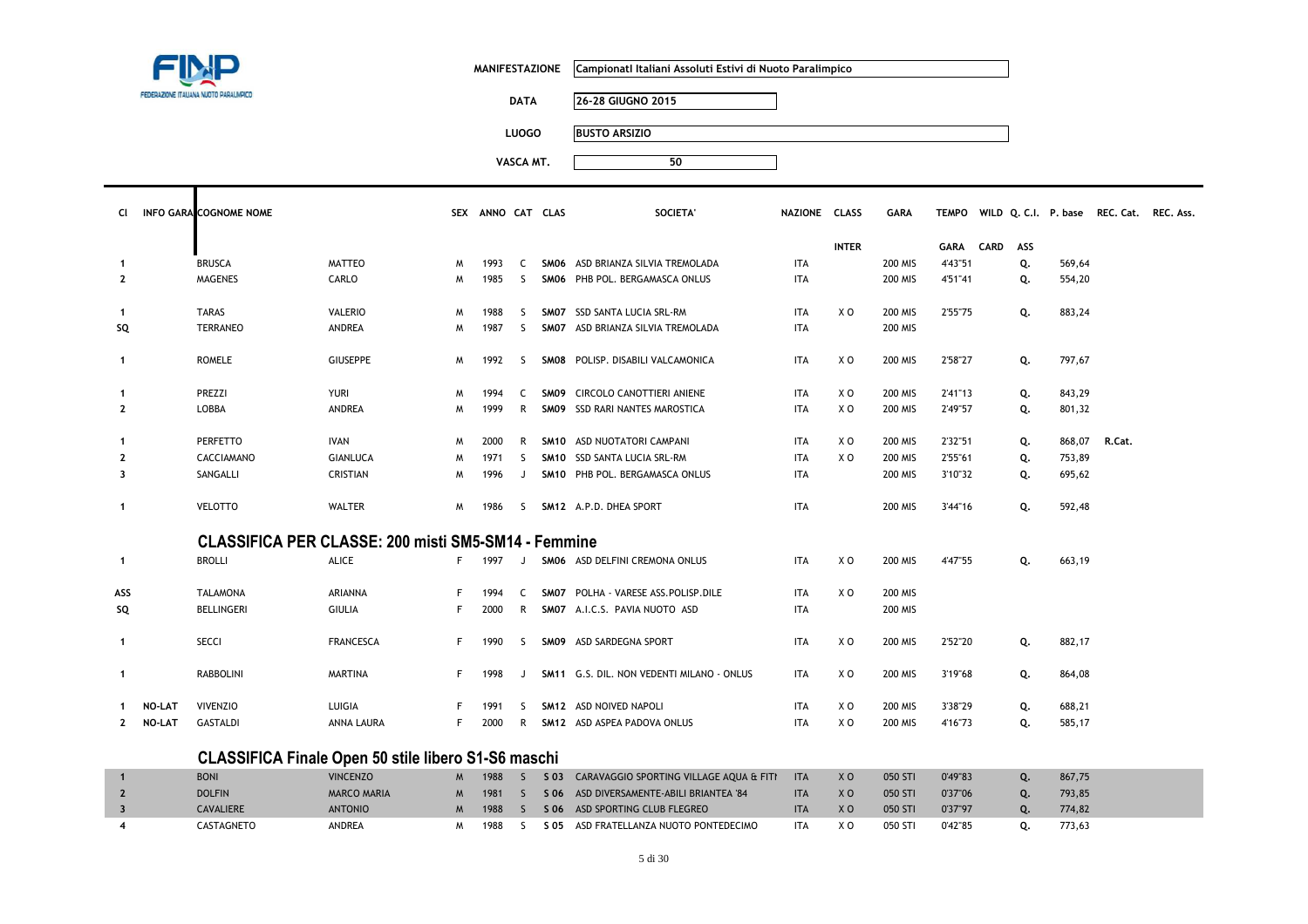

**MANIFESTAZIONE CampionatI Italiani Assoluti Estivi di Nuoto Paralimpico**

**DATA 26-28 GIUGNO 2015**

**LUOGO BUSTO ARSIZIO**

**VASCA MT. <sup>50</sup>**

|   | CI INFO GARA COGNOME NOME |                |   | SEX ANNO CAT | <b>CLAS</b> | SOCIETA'                       | NAZIONE    | <b>CLASS</b> | GARA    | <b>TEMPO</b> |          |    | WILD Q. C.I. P. base | REC. Cat. | REC. Ass. |
|---|---------------------------|----------------|---|--------------|-------------|--------------------------------|------------|--------------|---------|--------------|----------|----|----------------------|-----------|-----------|
|   |                           |                |   |              |             |                                |            | <b>INTER</b> |         | <b>GARA</b>  | CARD ASS |    |                      |           |           |
|   | PLACIDI                   | <b>ROBERTO</b> |   | 1976         | S 04        | SSD SANTA LUCIA SRL-RM         | <b>ITA</b> |              | 050 STI | 0'49"30      |          |    | 766,53               |           |           |
| 6 | PAULON                    | ALESSANDRO     | M | 1991         | S 05        | SSD SANTA LUCIA SRL-RM         | <b>ITA</b> |              | 050 STI | 0'44"29      |          |    | 748,48               |           |           |
|   | <b>MORELLI</b>            | <b>EFREM</b>   |   | 1979         | S 05        | POL. BRESCIANA NO FRONTIERE ON | <b>ITA</b> | X O          | 050 STI | 0'44"40      | WC       | 0. | 746,62               |           |           |
| 8 | <b>ROTA</b>               | <b>MATTEO</b>  |   | 1994         |             | S 06 PHB POL. BERGAMASCA ONLUS | <b>ITA</b> |              | 050 STI | 0'42"73      |          |    | 688,51               |           |           |

# **CLASSIFICA Finale Open 50 stile libero S1-S6 femmine**

|   | <b>ROMANO</b>    | <b>EMANUELA</b> | 1990 | S 06 | ASD NUOTATORI CAMPANI          | <b>ITA</b> | X <sub>0</sub> | 050 STI | 0'36"92 | Q. | 958,83 |        |        |
|---|------------------|-----------------|------|------|--------------------------------|------------|----------------|---------|---------|----|--------|--------|--------|
|   | <b>BOCCANERA</b> | <b>GLORIA</b>   | 1979 | S 02 | ASD ACCADEMIA DEL NUOTO MARINO | <b>ITA</b> | X <sub>0</sub> | 050 STI | 1'22"18 | Q. | 844,49 | R.Cat. | R.Ass. |
|   | SOLA             | <b>YLENIA</b>   | 1995 | S 06 | POL. BRESCIANA NO FRONTIERE ON | <b>ITA</b> | X <sub>0</sub> | 050 STI | 0'48"67 | Q. | 727,35 |        |        |
|   | MENCAGLI         | <b>SARA</b>     | 1989 |      | S 06 A.S. SPECIAL TEAM PRATO   | <b>ITA</b> |                | 050 STI | 0'53"10 | Q. | 666,67 |        |        |
|   | <b>MESCHINI</b>  | <b>CATERINA</b> | 2002 | S 05 | A.S. FUTURA SPORT MACERATA     | <b>ITA</b> |                | 050 STI | 0'56"12 | Q. | 654,13 | R.Cat. |        |
| b | <b>CHIARIONI</b> | <b>STEFANIA</b> | 1979 | S 05 | CIRCOLO CANOTTIERI ANIENE      | <b>ITA</b> | X O            | 050 STI | 0'56"23 | Q. | 652,85 |        |        |
|   | <b>PROCIDA</b>   | ANGELA          | 2000 | S 03 | ASD NUOTATORI CAMPANI          | <b>ITA</b> |                | 050 STI | 1'20"01 | Q. | 622,42 | R.Cat. |        |
|   | <b>SIMION</b>    | EMMA            | 1997 | S 05 | ASD ASPEA PADOVA ONLUS         | <b>ITA</b> |                | 050 STI | 1'07"71 | Q. | 542,17 |        |        |

# **CLASSIFICA Finale Open 50 stile libero S7-S13 maschi**

|    | <b>SOTTILE</b>   | <b>FABRIZIO</b> | M           | 1993 |                 | S 12 CIRCOLO CANOTTIERI ANIENE    | <b>ITA</b> | X <sub>O</sub> | 050 STI | 0'25"92 | Q. | 919,75 |
|----|------------------|-----------------|-------------|------|-----------------|-----------------------------------|------------|----------------|---------|---------|----|--------|
|    | <b>ALIBRANDI</b> | <b>LORENZO</b>  | $M_{\odot}$ | 1994 |                 | S 08 SSD SANTA LUCIA SRL-RM       | <b>ITA</b> | X <sub>O</sub> | 050 STI | 0'31"34 | Q. | 837,59 |
|    | <b>BASSANI</b>   | <b>FEDERICO</b> | $M_{\odot}$ | 1996 | S <sub>11</sub> | CIRCOLO CANOTTIERI ANIENE         | <b>ITA</b> | X <sub>0</sub> | 050 STI | 0'31"23 | Q. | 826,13 |
|    | <b>PASOUINI</b>  | <b>ROBERTO</b>  | M           | 1968 | ነ 10            | SSD SANTA LUCIA SRL-RM            | <b>ITA</b> |                | 050 STI | 0'28"65 | Q. | 821,29 |
|    | <b>MONETA</b>    | <b>STEFANO</b>  | M           | 1998 | S 10            | ASD RARI NANTES SARONNO           | <b>ITA</b> |                | 050 STI | 0'29"48 | Q. | 798,17 |
| 6  | FERRARI          | KEVIN           | M           | 1992 | S 09            | POL. BRESCIANA NO FRONTIERE ON    | <b>ITA</b> |                | 050 STI | 0'32"47 | Q. | 784,11 |
|    | FAZZARI          | <b>ROBERTO</b>  | M           | 1987 | S 07            | ASD FRATELLANZA NUOTO PONTEDECIMO | <b>ITA</b> |                | 050 STI | 0'36"73 | ο. | 759,87 |
| SQ | <b>BICELLI</b>   | <b>FEDERICO</b> | M           | 1999 | S 09            | POL. BRESCIANA NO FRONTIERE ON    | <b>ITA</b> | X O            | 050 STI |         |    |        |

# **CLASSIFICA Finale Open 50 stile libero S7-S13 femmine**

| <b>NO-LAT</b> | <b>BUNIOLO</b>    | <b>FEDERICA</b> | 1988 | S 11            | ASD ASPEA PADOVA ONLUS                       | <b>ITA</b> | X <sub>0</sub> | 050 STI | 0'34"35 | Ο. | 908,30 |
|---------------|-------------------|-----------------|------|-----------------|----------------------------------------------|------------|----------------|---------|---------|----|--------|
|               | <b>AERE</b>       | <b>KATIA</b>    | 1971 | S 07            | <b>ASD FAI SPORT</b>                         | <b>ITA</b> |                | 050 STI | 0'38"11 |    | 852,01 |
|               | <b>MARCHESINI</b> | <b>AGNESE</b>   | 1997 | S <sub>13</sub> | <b>GRUPPO PROMOZIONALE SAN MICHELE VERON</b> | <b>ITA</b> |                | 050 STI | 0'36"61 | Ο. | 755,26 |
| <b>NO-LAT</b> | <b>VIVENZIO</b>   | LUIGIA          | 1991 | S <sub>12</sub> | ASD NOIVED NAPOLI                            | <b>ITA</b> | X O            | 050 STI | 0'37"06 |    | 739,61 |
|               | <b>VICCH</b>      | <b>SILVIA</b>   | 2000 | S 09            | PHB POL. BERGAMASCA ONLUS                    | <b>ITA</b> |                | 050 STI | 0'41"44 |    | 702,46 |
|               | <b>GRANATA</b>    | <b>SARA</b>     | 1995 | S 09            | SSD MOLFETTA NUOTO                           | <b>ITA</b> |                | 050 STI | 0'42"29 |    | 688,34 |
|               | <b>BARBARO</b>    | <b>ANNA</b>     | 1985 | S <sub>12</sub> | ASD POL.TEAM 14                              | <b>ITA</b> |                | 050 STI | 0'40"17 |    | 682,35 |
|               | CORNACCHINI       | SOFIA           | 1997 | S 08.           | ATLANTIDE O.N.L.U.S.                         | <b>ITA</b> |                | 050 STI | 0'46"19 |    | 665,73 |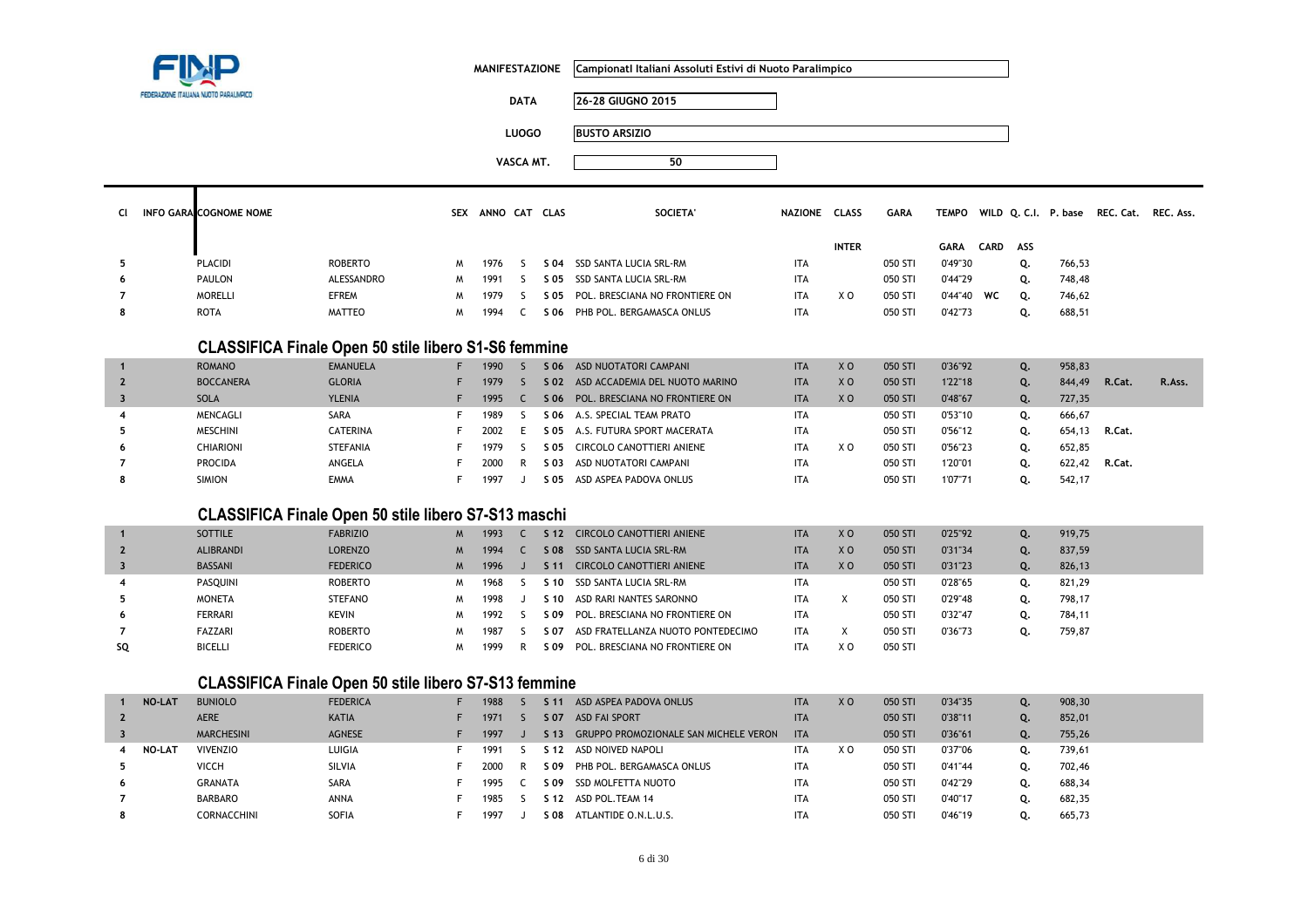|                         |               | FEDERAZIONE ITALIANA NUOTO PARALIMPICO      |                     |          | <b>MANIFESTAZIONE</b> | <b>DATA</b>  |                  | Campionatl Italiani Assoluti Estivi di Nuoto Paralimpico<br>26-28 GIUGNO 2015 |               |                |                |              |      |     |        |                                          |        |
|-------------------------|---------------|---------------------------------------------|---------------------|----------|-----------------------|--------------|------------------|-------------------------------------------------------------------------------|---------------|----------------|----------------|--------------|------|-----|--------|------------------------------------------|--------|
|                         |               |                                             |                     |          |                       |              |                  |                                                                               |               |                |                |              |      |     |        |                                          |        |
|                         |               |                                             |                     |          |                       | <b>LUOGO</b> |                  | <b>BUSTO ARSIZIO</b>                                                          |               |                |                |              |      |     |        |                                          |        |
|                         |               |                                             |                     |          | VASCA MT.             |              |                  | 50                                                                            |               |                |                |              |      |     |        |                                          |        |
|                         |               |                                             |                     |          |                       |              |                  |                                                                               |               |                |                |              |      |     |        |                                          |        |
| CI                      |               | <b>INFO GARA COGNOME NOME</b>               |                     |          | SEX ANNO CAT CLAS     |              |                  | <b>SOCIETA</b>                                                                | NAZIONE CLASS |                | <b>GARA</b>    | <b>TEMPO</b> |      |     |        | WILD Q. C.I. P. base REC. Cat. REC. Ass. |        |
|                         |               |                                             |                     |          |                       |              |                  |                                                                               |               |                |                |              |      |     |        |                                          |        |
|                         |               |                                             |                     |          |                       |              |                  |                                                                               |               | <b>INTER</b>   |                | GARA         | CARD | ASS |        |                                          |        |
|                         |               |                                             |                     |          |                       |              |                  |                                                                               |               |                |                |              |      |     |        |                                          |        |
|                         |               | CLASSIFICA Open 150 misti SM1-SM4 - Maschi  |                     |          |                       |              |                  |                                                                               |               |                |                |              |      |     |        |                                          |        |
| $\mathbf{1}$            |               | <b>BENSI</b>                                | NICOLO <sup>®</sup> | W        | 1985                  | S.           | <b>SM04</b>      | <b>CIRCOLO CANOTTIERI ANIENE</b>                                              | <b>ITA</b>    | X <sub>0</sub> | <b>150 MIS</b> | 3'17"23      |      | Q.  | 777,42 |                                          |        |
| $\overline{2}$          |               | <b>SARCINA</b>                              | <b>GIACOMO</b>      | <b>M</b> | 1992                  | <sub>S</sub> | SM03             | SSD RARI NANTES MAROSTICA                                                     | <b>ITA</b>    | X <sub>0</sub> | <b>150 MIS</b> | 4'39"76      |      | Q.  | 614,46 |                                          |        |
| $\overline{\mathbf{3}}$ |               | <b>SERRAFINO</b>                            | CALOGERO ALBERTO    | W        | 1992                  | S            |                  | SM04 ATLANTIDE O.N.L.U.S.                                                     | <b>ITA</b>    |                | <b>150 MIS</b> | 4'18"95      |      | Q.  | 592,12 |                                          |        |
| $\overline{4}$          |               | <b>BALDUZZI</b>                             | <b>STEFANO</b>      | W        | 1987                  | S            | SM03             | PHB POL. BERGAMASCA ONLUS                                                     | <b>ITA</b>    |                | 150 MIS        | 4'56"17      |      | Q.  | 580,41 |                                          |        |
| 5                       |               | CAZZATO                                     | <b>GIUSEPPE</b>     | W        | 1967                  | S            | SM04             | SPORT LIFE ONLUS ASD                                                          | ITA           |                | 150 MIS        | 4'30"65      |      | Q.  | 566,53 |                                          |        |
| 6                       |               | <b>GASPARINI</b>                            | YURI GIUSEPPE       | м        | 1977                  | S            | SMO3             | ATLANTIDE O.N.L.U.S.                                                          | <b>ITA</b>    |                | <b>150 MIS</b> | 5'11"62      |      | Q.  | 551,63 |                                          |        |
| SQ                      |               | <b>PARTIPILO</b>                            | <b>GEREMIA</b>      | W        | 1982                  | -S           |                  | SM04 FRAMAROSSPORT SSD SRL                                                    | <b>ITA</b>    | X O            | <b>150 MIS</b> |              |      |     |        |                                          |        |
|                         |               |                                             |                     |          |                       |              |                  |                                                                               |               |                |                |              |      |     |        |                                          |        |
|                         |               | CLASSIFICA Open 150 misti SM1-SM4 - Femmine |                     |          |                       |              |                  |                                                                               |               |                |                |              |      |     |        |                                          |        |
| $\mathbf{1}$            |               | <b>TRIMI</b>                                | <b>ARJOLA</b>       | F        | 1987                  | <sub>S</sub> |                  | SM04 POL. BRESCIANA NO FRONTIERE ON                                           | <b>ITA</b>    | X <sub>0</sub> | <b>150 MIS</b> | 3'05"10      |      | Q.  | 952,08 | R.Cat.                                   | R.Ass. |
| $\overline{2}$          |               | <b>GADOLA</b>                               | <b>GIULIA</b>       | F        | 1986                  | <sub>S</sub> |                  | <b>SM03 POL. BRESCIANA NO FRONTIERE ON</b>                                    | <b>ITA</b>    | X <sub>0</sub> | <b>150 MIS</b> | 5'05"12      |      | Q.  | 708,77 |                                          |        |
| $\overline{\mathbf{3}}$ |               | <b>FRESTA</b>                               | <b>DENISE</b>       | F        | 1996                  | $\mathsf J$  |                  | SM04 ASS. DI VOLONTARIATO COME GINESTRE                                       | <b>ITA</b>    |                | <b>150 MIS</b> | 4'13"42      |      | Q.  | 695,41 | R.Cat.                                   |        |
| $\overline{4}$          |               | CORTE                                       | ALESSIA             | F        | 1985                  | S            | SM04             | SPORT LIFE ONLUS ASD                                                          | <b>ITA</b>    |                | <b>150 MIS</b> | 5'15"56      |      | Q.  | 558,47 |                                          |        |
| 5                       |               | <b>STROPPA</b>                              | <b>FEDERICA</b>     | F        | 1977                  | <sub>S</sub> | <b>SM04</b>      | POL. DISABILI FABRIANO MIRASOL                                                | <b>ITA</b>    | X O            | <b>150 MIS</b> | 5'17"23      |      | Q.  | 555,53 |                                          |        |
| SQ                      | <b>NO-LAT</b> | <b>KOSINSKA</b>                             | <b>FRANCESCA</b>    | F.       | 1976                  | -S           |                  | SMO4 TEAM MARCHE CIS                                                          | ITA           |                | <b>150 MIS</b> |              |      |     |        |                                          |        |
|                         |               |                                             |                     |          |                       |              |                  |                                                                               |               |                |                |              |      |     |        |                                          |        |
|                         |               | CLASSIFICA Open 200 misti SM5-SM14 - Maschi |                     |          |                       |              |                  |                                                                               |               |                |                |              |      |     |        |                                          |        |
| $\mathbf{1}$            |               | <b>TARAS</b>                                | <b>VALERIO</b>      | W        | 1988                  | S.           | SM07             | SSD SANTA LUCIA SRL-RM                                                        | <b>ITA</b>    | X <sub>0</sub> | <b>200 MIS</b> | 2'55"75      |      | Q.  | 883,24 |                                          |        |
| $\overline{2}$          |               | <b>PERFETTO</b>                             | <b>IVAN</b>         | M        | 2000                  | $\mathsf{R}$ | <b>SM10</b>      | ASD NUOTATORI CAMPANI                                                         | <b>ITA</b>    | X <sub>0</sub> | <b>200 MIS</b> | 2'32"51      |      | Q.  | 868,07 | R.Cat.                                   |        |
| $\overline{\mathbf{3}}$ |               | PREZZI                                      | <b>YURI</b>         | W        | 1994                  | $\mathsf{C}$ | SMO9             | <b>CIRCOLO CANOTTIERI ANIENE</b>                                              | <b>ITA</b>    | X <sub>0</sub> | <b>200 MIS</b> | 2'41"13      |      | Q.  | 843,29 |                                          |        |
| 4                       |               | <b>MORELLI</b>                              | <b>EFREM</b>        | M        | 1979                  | S            | SM05             | POL. BRESCIANA NO FRONTIERE ON                                                | <b>ITA</b>    | X O            | 200 MIS        | 3'32"14      |      | Q.  | 836,05 |                                          |        |
| 5                       |               | MASSUSSI                                    | <b>ANDREA</b>       | W        | 1994                  | C            | SMO <sub>5</sub> | POL. BRESCIANA NO FRONTIERE ON                                                | <b>ITA</b>    | X O            | <b>200 MIS</b> | 3'38"86      |      | Q.  | 810,38 |                                          |        |
| 6                       |               | LOBBA                                       | ANDREA              | W        | 1999                  | R            | SMO9             | SSD RARI NANTES MAROSTICA                                                     | <b>ITA</b>    | X O            | 200 MIS        | 2'49"57      |      | Q.  | 801,32 |                                          |        |
| 7                       |               | <b>ROMELE</b>                               | <b>GIUSEPPE</b>     | M        | 1992                  | S            | SM08             | POLISP. DISABILI VALCAMONICA                                                  | <b>ITA</b>    | X <sub>0</sub> | <b>200 MIS</b> | 2'58"27      |      | Q.  | 797,67 |                                          |        |
| 8                       |               | CACCIAMANO                                  | <b>GIANLUCA</b>     | W        | 1971                  | S            | <b>SM10</b>      | SSD SANTA LUCIA SRL-RM                                                        | <b>ITA</b>    | X <sub>0</sub> | <b>200 MIS</b> | 2'55"61      |      | Q.  | 753,89 |                                          |        |
| 9                       |               | SANGALLI                                    | <b>CRISTIAN</b>     | W        | 1996                  | J            |                  | SM10 PHB POL. BERGAMASCA ONLUS                                                | ITA           |                | 200 MIS        | 3'10"32      |      | Q.  | 695,62 |                                          |        |
| 10                      |               | COTTICELLI                                  | <b>GIUSEPPE</b>     | M        | 2000                  | R            | SMO <sub>5</sub> | ASD NUOTATORI CAMPANI                                                         | <b>ITA</b>    |                | 200 MIS        | 4'48"51      |      | Q.  | 614,74 | R.Cat.                                   |        |
| 11                      |               | <b>VELOTTO</b>                              | <b>WALTER</b>       | M        | 1986                  | S            |                  | SM12 A.P.D. DHEA SPORT                                                        | ITA           |                | <b>200 MIS</b> | 3'44"16      |      | Q.  | 592,48 |                                          |        |
| 12                      |               | <b>BRUSCA</b>                               | <b>MATTEO</b>       | W        | 1993                  | C            |                  | SMO6 ASD BRIANZA SILVIA TREMOLADA                                             | <b>ITA</b>    |                | <b>200 MIS</b> | 4'43"51      |      | Q.  | 569,64 |                                          |        |
| 13                      |               | <b>MAGENES</b>                              | CARLO               | м        | 1985                  | S            | SMO6             | PHB POL. BERGAMASCA ONLUS                                                     | <b>ITA</b>    |                | <b>200 MIS</b> | 4'51"41      |      | Q.  | 554,20 |                                          |        |
| SQ                      |               | <b>TERRANEO</b>                             | ANDREA              | M        | 1987                  | S            |                  | SMO7 ASD BRIANZA SILVIA TREMOLADA                                             | <b>ITA</b>    |                | <b>200 MIS</b> |              |      |     |        |                                          |        |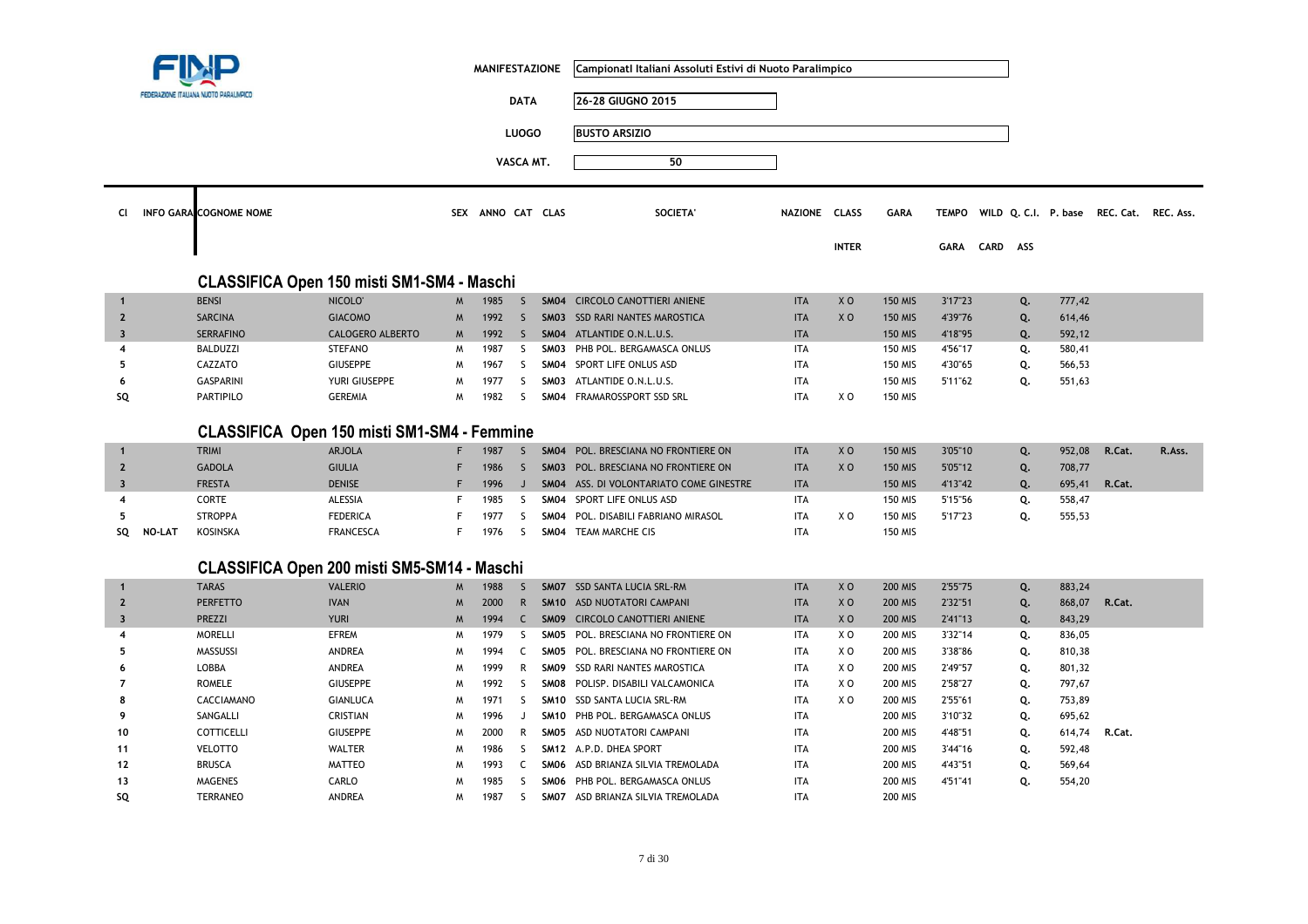|                         |        |                                                     |                  |     | <b>MANIFESTAZIONE</b> |              | Campionati Italiani Assoluti Estivi di Nuoto Paralimpico |               |                |                  |              |          |    |        |                                          |  |
|-------------------------|--------|-----------------------------------------------------|------------------|-----|-----------------------|--------------|----------------------------------------------------------|---------------|----------------|------------------|--------------|----------|----|--------|------------------------------------------|--|
|                         |        | FEDERAZIONE ITALIANA NUOTO PARALIMPICO              |                  |     |                       | <b>DATA</b>  | 26-28 GIUGNO 2015                                        |               |                |                  |              |          |    |        |                                          |  |
|                         |        |                                                     |                  |     |                       | <b>LUOGO</b> | <b>BUSTO ARSIZIO</b>                                     |               |                |                  |              |          |    |        |                                          |  |
|                         |        |                                                     |                  |     |                       | VASCA MT.    | 50                                                       |               |                |                  |              |          |    |        |                                          |  |
| <b>CI</b>               |        | <b>INFO GARA COGNOME NOME</b>                       |                  |     | SEX ANNO CAT CLAS     |              | SOCIETA'                                                 | NAZIONE CLASS |                | <b>GARA</b>      | <b>TEMPO</b> |          |    |        | WILD Q. C.I. P. base REC. Cat. REC. Ass. |  |
|                         |        |                                                     |                  |     |                       |              |                                                          |               | <b>INTER</b>   |                  | GARA         | CARD ASS |    |        |                                          |  |
|                         |        | <b>CLASSIFICA Open 200 misti SM5-SM14 - Femmine</b> |                  |     |                       |              |                                                          |               |                |                  |              |          |    |        |                                          |  |
| $\mathbf{1}$            |        | <b>SECCI</b>                                        | <b>FRANCESCA</b> |     | 1990                  | <sub>S</sub> | SM09 ASD SARDEGNA SPORT                                  | <b>ITA</b>    | X <sub>O</sub> | <b>200 MIS</b>   | 2'52"20      |          | Q. | 882,17 |                                          |  |
| $\overline{2}$          |        | <b>RABBOLINI</b>                                    | <b>MARTINA</b>   |     | 1998                  |              | SM11 G.S. DIL. NON VEDENTI MILANO - ONLUS                | <b>ITA</b>    | X <sub>O</sub> | <b>200 MIS</b>   | 3'19"68      |          | Q. | 864,08 |                                          |  |
| $\overline{\mathbf{3}}$ | NO-LAT | <b>VIVENZIO</b>                                     | LUIGIA           | F.  | 1991                  | -S           | SM12 ASD NOIVED NAPOLI                                   | <b>ITA</b>    | X <sub>0</sub> | <b>200 MIS</b>   | 3'38"29      |          | Q. | 688,21 |                                          |  |
|                         |        | <b>BROLLI</b>                                       | ALICE            |     | 1997                  |              | SMO6 ASD DELFINI CREMONA ONLUS                           | <b>ITA</b>    | X <sub>0</sub> | <b>200 MIS</b>   | 4'47"55      |          | Q. | 663,19 |                                          |  |
| 5                       | NO-LAT | <b>GASTALDI</b>                                     | ANNA LAURA       |     | 2000                  | R            | SM12 ASD ASPEA PADOVA ONLUS                              | <b>ITA</b>    | X O            | <b>200 MIS</b>   | 4'16"73      |          | Q. | 585,17 |                                          |  |
| SQ                      |        | <b>BELLINGERI</b>                                   | <b>GIULIA</b>    |     | 2000                  | R            | SM07 A.I.C.S. PAVIA NUOTO ASD                            | <b>ITA</b>    |                | 200 MIS          |              |          |    |        |                                          |  |
| ASS                     |        | <b>TALAMONA</b>                                     | <b>ARIANNA</b>   |     | 1994                  | C            | SM07 POLHA - VARESE ASS.POLISP.DILE                      | <b>ITA</b>    | X O            | <b>200 MIS</b>   |              |          |    |        |                                          |  |
|                         |        | CLASSIFICA staffetta 4x100 misti punti 34 - Femmine |                  |     |                       |              |                                                          |               |                |                  |              |          |    |        |                                          |  |
| -1                      |        | PHB POLISPORTIVA BERGAMA!                           |                  |     |                       |              | 0 F STAFF S PT34 PHB POL. BERGAMASCA ONLUS               | <b>ITA</b>    |                | <b>4X100 MIS</b> | 9'08"26      |          | Q. | 529,48 |                                          |  |
|                         |        | CLASSIFICA staffetta 4x100 misti punti 34 - Maschi  |                  |     |                       |              |                                                          |               |                |                  |              |          |    |        |                                          |  |
| -1                      |        | SSD SANTA LUCIA SRL-RM                              |                  | 0 M | STAFF <sub>S</sub>    |              | PT34 SSD SANTA LUCIA SRL-RM                              | <b>ITA</b>    |                | 4X100 MIS        | 5'25"54      |          | Q. | 771,76 |                                          |  |
|                         |        | POL. BRESCIANA NO FRONTIEI                          |                  | 0 M | <b>STAFF</b>          | S.           | PT34 POL. BRESCIANA NO FRONTIERE ON                      | <b>ITA</b>    |                | 4X100 MIS        | 5'36"91      |          | Q. | 745,72 |                                          |  |
|                         |        | ASD. BRIANTEA 84                                    |                  | 0 M | <b>STAFF</b>          | S.           | PT34 ASD DIVERSAMENTE-ABILI BRIANTEA '84                 | <b>ITA</b>    |                | 4X100 MIS        | 6'27"98      |          | Q. | 647,56 |                                          |  |
|                         |        | PHB POLISPORTIVA BERGAMA!                           |                  | 0 M | <b>STAFF</b>          | - S          | PT34 PHB POL. BERGAMASCA ONLUS                           | <b>ITA</b>    |                | 4X100 MIS        | 6'59"45      |          | Q. | 598,97 |                                          |  |
| 5                       |        | ASD BRIANZA SILVIA TREMOLA                          |                  | 0 M | <b>STAFF</b>          | <b>S</b>     | PT34 ASD BRIANZA SILVIA TREMOLADA                        | <b>ITA</b>    |                | 4X100 MIS        | 7'14"47      |          | Q. | 578,27 |                                          |  |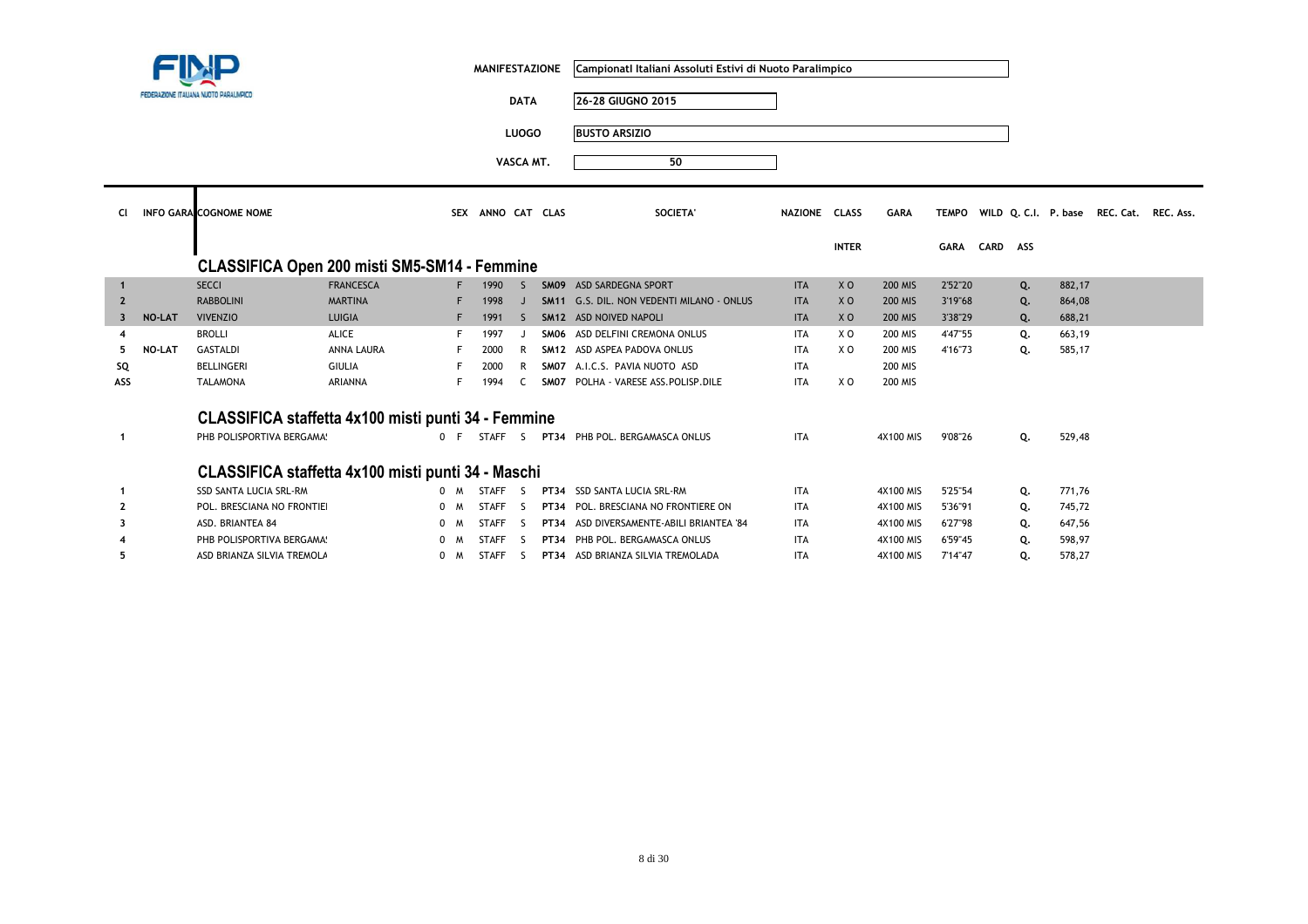|                         |                                   |                                 |                               |          | <b>MANIFESTAZIONE</b> |              |                 | Campionati Italiani Assoluti Estivi di Nuoto Paralimpico |               |                |                |              |          |    |                                          |  |
|-------------------------|-----------------------------------|---------------------------------|-------------------------------|----------|-----------------------|--------------|-----------------|----------------------------------------------------------|---------------|----------------|----------------|--------------|----------|----|------------------------------------------|--|
|                         | EDERAZIONE ITALIANA NUOTO PARALIN |                                 |                               |          |                       | <b>DATA</b>  |                 | 26-28 GIUGNO 2015                                        |               |                |                |              |          |    |                                          |  |
|                         |                                   |                                 |                               |          |                       |              |                 |                                                          |               |                |                |              |          |    |                                          |  |
|                         |                                   |                                 |                               |          |                       | <b>LUOGO</b> |                 | <b>BUSTO ARSIZIO</b>                                     |               |                |                |              |          |    |                                          |  |
|                         |                                   |                                 |                               |          |                       | VASCA MT.    |                 | 50                                                       |               |                |                |              |          |    |                                          |  |
|                         |                                   |                                 |                               |          |                       |              |                 |                                                          |               |                |                |              |          |    |                                          |  |
| CI.                     |                                   | <b>INFO GARA COGNOME NOME</b>   |                               |          | SEX ANNO CAT CLAS     |              |                 | SOCIETA'                                                 | NAZIONE CLASS |                | <b>GARA</b>    | <b>TEMPO</b> |          |    | WILD Q. C.I. P. base REC. Cat. REC. Ass. |  |
|                         |                                   |                                 |                               |          |                       |              |                 |                                                          |               |                |                |              |          |    |                                          |  |
|                         |                                   |                                 |                               |          |                       |              |                 |                                                          |               | <b>INTER</b>   |                | GARA         | CARD ASS |    |                                          |  |
|                         |                                   | <b>Sessione 2</b>               |                               |          |                       |              |                 |                                                          |               |                |                |              |          |    |                                          |  |
|                         |                                   |                                 | sabato 27 giugno 2015 mattina |          |                       |              |                 |                                                          |               |                |                |              |          |    |                                          |  |
|                         |                                   |                                 |                               |          |                       |              |                 |                                                          |               |                |                |              |          |    |                                          |  |
|                         |                                   | 100 stile libero S1-S6 - Maschi |                               |          |                       |              |                 |                                                          |               |                |                |              |          |    |                                          |  |
|                         |                                   | <b>CLASSIFICA PER CLASSE</b>    |                               |          |                       |              |                 |                                                          |               |                |                |              |          |    |                                          |  |
| -1                      | NO-LAT                            | PELLACANI                       | <b>LUCA</b>                   | W        | 1984                  | S            | S 02            | ATLANTIDE O.N.L.U.S.                                     | <b>ITA</b>    |                | 100 STI        | 3'11"54      |          | Q. | 677,67                                   |  |
| $\overline{2}$          | LAT                               | <b>BARRO</b>                    | <b>WALTER</b>                 | M        | 1975                  | <sub>S</sub> | S 02            | SSD RARI NANTES MAROSTICA                                | <b>ITA</b>    |                | 100 STI        | 3'55"05      |          | Q. | 552,22                                   |  |
| 3                       |                                   | LANZANI                         | <b>MANUELE</b>                | M        | 1991                  | S.           | S 02            | ASD DIVERSAMENTE-ABILI BRIANTEA '84                      | <b>ITA</b>    |                | 100 STI        | 4'20"11      |          | Q. | 499,02                                   |  |
| ASS                     | LAT                               | ANGELETTI                       | <b>ENZO</b>                   | W        | 1963                  | S            |                 | S 02 A.S. FUTURA SPORT MACERATA                          | <b>ITA</b>    |                | 100 STI        |              |          |    |                                          |  |
| $\mathbf{1}$            |                                   | LUDOVICI                        | CARLO                         | M        | 1971                  | S            | S 03            | SSD SANTA LUCIA SRL-RM                                   | <b>ITA</b>    | X O            | 100 STI        | 2'31"40      |          | Q. | 637,32                                   |  |
| $\mathbf{2}$            |                                   | <b>CAMPIONE</b>                 | <b>VINCENZO</b>               | W        | 1982                  | S            | S 03            | A.S. CULT. ANTHROPOS SOC. SPOR                           | <b>ITA</b>    |                | 100 STI        | 3'02"52      |          | Q. | 528,65                                   |  |
| $\overline{\mathbf{3}}$ |                                   | <b>GASPARINI</b>                | YURI GIUSEPPE                 | W        | 1977                  | S            | S 03            | ATLANTIDE O.N.L.U.S.                                     | <b>ITA</b>    |                | 100 STI        | 3'08"36      |          | Q. | 512,26                                   |  |
| $\mathbf{1}$            |                                   | PLACIDI                         | <b>ROBERTO</b>                | W        | 1976                  | S            | S 04            | SSD SANTA LUCIA SRL-RM                                   | <b>ITA</b>    |                | 100 STI        | 1'48"60      |          | Q. | 774,68                                   |  |
| $\mathbf{2}$            |                                   | PARTIPILO                       | <b>GEREMIA</b>                | M        | 1982                  | S.           | S 04            | FRAMAROSSPORT SSD SRL                                    | <b>ITA</b>    | X O            | 100 STI        | 2'14"88      |          | Q. | 623,74                                   |  |
| $\overline{\mathbf{3}}$ |                                   | <b>STEVANATO</b>                | <b>DARIO</b>                  | W        | 1988                  | S            | S 04            | ASD ASPEA PADOVA ONLUS                                   | <b>ITA</b>    | X <sub>0</sub> | 100 STI        | 2'27"37      |          |    | 570,88                                   |  |
|                         |                                   |                                 |                               |          |                       |              |                 |                                                          |               |                |                |              |          |    |                                          |  |
| -1                      |                                   | PAULON                          | ALESSANDRO                    | W        | 1991                  | S            | S 05            | SSD SANTA LUCIA SRL-RM                                   | <b>ITA</b>    |                | 100 STI        | 1'51"64      |          | Q. | 639,29                                   |  |
| $\overline{2}$          |                                   | ARIANO                          | <b>ENRICO</b>                 | W        | 1968                  | S            | S 05            | PHB POL. BERGAMASCA ONLUS                                | <b>ITA</b>    |                | 100 STI        | 1'54"20      |          | Q. | 624,96                                   |  |
|                         |                                   |                                 |                               |          |                       |              |                 |                                                          |               |                |                |              |          |    |                                          |  |
| -1                      |                                   | <b>ROTA</b>                     | <b>MATTEO</b>                 | W        | 1994                  | C            | S 06            | PHB POL. BERGAMASCA ONLUS                                | <b>ITA</b>    |                | 100 STI        | 1'29"92      |          | Q. | 736,99                                   |  |
| $\overline{\mathbf{2}}$ |                                   | <b>BRUSCA</b>                   | <b>MATTEO</b>                 | W        | 1993                  | C            | S 06            | ASD BRIANZA SILVIA TREMOLADA                             | <b>ITA</b>    |                | 100 STI        | 1'38"00      |          | Q. | 676,22                                   |  |
| 3                       |                                   | <b>BEGGIATO</b>                 | LUIGI                         | M        | 1998                  | J            | S 06            | ASD ASPEA PADOVA ONLUS                                   | <b>ITA</b>    | X              | 100 STI        | 1'40"70      |          | Q. | 658,09                                   |  |
|                         |                                   | CASTIGLIONI                     | SAMUELE                       | W        | 1991                  | S            | S 06            | ASD PROPATRIA DISABILI BUSTO ARSIZIO                     | <b>ITA</b>    |                | 100 STI        | 1'48"77      |          | Q. | 609,27                                   |  |
| 5                       |                                   | LATALARDO                       | ALESSANDRO                    | W        | 1992                  | S            | S 06            | ASD ASPEA PADOVA ONLUS                                   | <b>ITA</b>    | X <sub>0</sub> | 100 STI        | 1'51"18      |          |    | 596,06                                   |  |
|                         |                                   | 100 stile libero S1-S6 - Maschi |                               |          |                       |              |                 |                                                          |               |                |                |              |          |    |                                          |  |
|                         |                                   | <b>CLASSIFICA OPEN</b>          |                               |          |                       |              |                 |                                                          |               |                |                |              |          |    |                                          |  |
| $\mathbf 1$             |                                   | <b>PLACIDI</b>                  | <b>ROBERTO</b>                | M        | 1976                  | <sub>S</sub> | S <sub>04</sub> | SSD SANTA LUCIA SRL-RM                                   | <b>ITA</b>    |                | <b>100 STI</b> | 1'48"71      |          | Q. | 773,89                                   |  |
| $\overline{2}$          |                                   | <b>ROTA</b>                     | <b>MATTEO</b>                 | W        | 1994                  | C            | S 06            | PHB POL. BERGAMASCA ONLUS                                | <b>ITA</b>    |                | 100 STI        | 1'31"65      |          | Q. | 723,08                                   |  |
| $\overline{\mathbf{3}}$ |                                   | <b>PAULON</b>                   | ALESSANDRO                    | <b>M</b> | 1991                  | <sub>S</sub> | S 05            | SSD SANTA LUCIA SRL-RM                                   | <b>ITA</b>    |                | 100 STI        | 1'41"99      |          | Q. | 699,77                                   |  |
| 4                       | <b>NO-LAT</b>                     | PELLACANI                       | LUCA                          | M        | 1984                  | S            |                 | S 02 ATLANTIDE O.N.L.U.S.                                | <b>ITA</b>    |                | 100 STI        | 3'06"11      |          | Q. | 697,44                                   |  |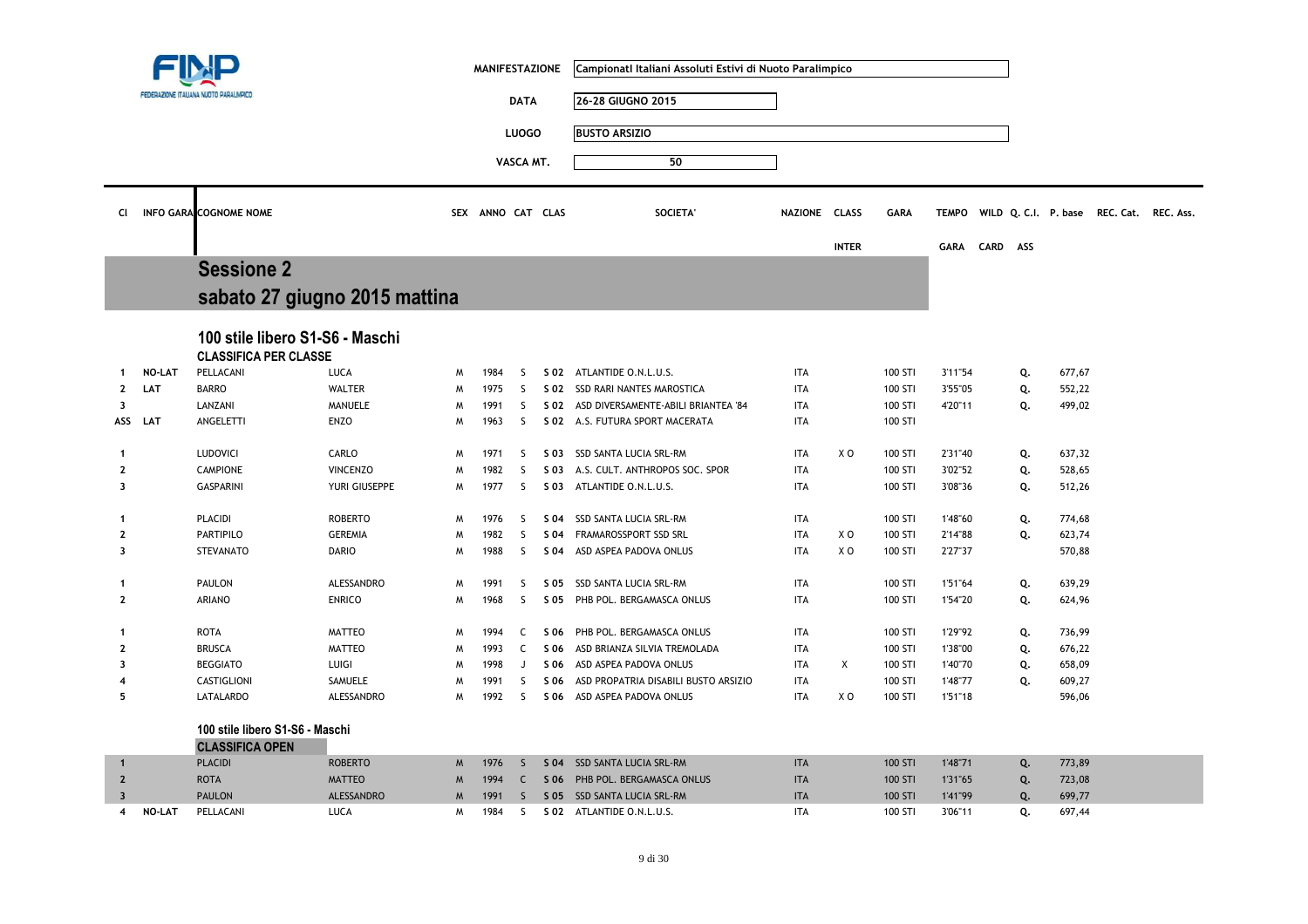|                         |               |                                                                  |                  |    | <b>MANIFESTAZIONE</b> |              |      | Campionati Italiani Assoluti Estivi di Nuoto Paralimpico |               |                |             |              |                      |        |                     |  |
|-------------------------|---------------|------------------------------------------------------------------|------------------|----|-----------------------|--------------|------|----------------------------------------------------------|---------------|----------------|-------------|--------------|----------------------|--------|---------------------|--|
|                         |               | FDFDAZIONE ITALIANA NUOTO PARALIMPICI                            |                  |    |                       | <b>DATA</b>  |      | 26-28 GIUGNO 2015                                        |               |                |             |              |                      |        |                     |  |
|                         |               |                                                                  |                  |    |                       | <b>LUOGO</b> |      | <b>BUSTO ARSIZIO</b>                                     |               |                |             |              |                      |        |                     |  |
|                         |               |                                                                  |                  |    |                       |              |      |                                                          |               |                |             |              |                      |        |                     |  |
|                         |               |                                                                  |                  |    |                       | VASCA MT.    |      | 50                                                       |               |                |             |              |                      |        |                     |  |
| CI                      |               | <b>INFO GARA COGNOME NOME</b>                                    |                  |    | SEX ANNO CAT CLAS     |              |      | <b>SOCIETA'</b>                                          | NAZIONE CLASS |                | <b>GARA</b> | <b>TEMPO</b> | WILD Q. C.I. P. base |        | REC. Cat. REC. Ass. |  |
|                         |               |                                                                  |                  |    |                       |              |      |                                                          |               | <b>INTER</b>   |             | <b>GARA</b>  | CARD<br>ASS          |        |                     |  |
| 5                       |               | <b>BRUSCA</b>                                                    | <b>MATTEO</b>    | M  | 1993                  | C            | S 06 | ASD BRIANZA SILVIA TREMOLADA                             | <b>ITA</b>    |                | 100 STI     | 1'37"13      | Q.                   | 682,28 |                     |  |
| 6                       |               | <b>BEGGIATO</b>                                                  | LUIGI            | M  | 1998                  | J            | S 06 | ASD ASPEA PADOVA ONLUS                                   | <b>ITA</b>    | X              | 100 STI     | 1'40"11      | Q.                   | 661,97 |                     |  |
| $\overline{7}$          |               | LUDOVICI                                                         | CARLO            | M  | 1971                  | <sub>S</sub> | S 03 | SSD SANTA LUCIA SRL-RM                                   | <b>ITA</b>    | X <sub>0</sub> | 100 STI     | 2'30"19      | Q.                   | 642,45 |                     |  |
| ASS                     |               | PARTIPILO                                                        | <b>GEREMIA</b>   | M  | 1982                  | S.           | S 04 | FRAMAROSSPORT SSD SRL                                    | <b>ITA</b>    | X <sub>0</sub> | 100 STI     |              |                      |        |                     |  |
|                         |               | 100 stile libero S1-S6 - Femmine<br><b>CLASSIFICA PER CLASSE</b> |                  |    |                       |              |      |                                                          |               |                |             |              |                      |        |                     |  |
| -1                      |               | <b>FRANDOLI</b>                                                  | <b>JASMIN</b>    | F  | 1985                  | S.           |      | S 03 ACQUAMARINA TEAM TRIESTE ONLUS                      | <b>ITA</b>    | X              | 100 STI     | 3'51"36      | Q.                   | 442,82 |                     |  |
| $\overline{2}$          |               | ZANMARCHI                                                        | <b>VALENTINA</b> | F  | 1976                  | <sub>S</sub> | S 03 | ASD FAI SPORT                                            | <b>ITA</b>    |                | 100 STI     | 4'14"65      | Q.                   | 402,32 |                     |  |
| 3                       |               | <b>BELLETTI</b>                                                  | DANIELA          | F  | 1984                  | S.           |      | S 03 SPORT LIFE ONLUS ASD                                | <b>ITA</b>    |                | 100 STI     | 4'17"47      | Q.                   | 397,91 |                     |  |
| $\mathbf{1}$            | <b>NO-LAT</b> | <b>KOSINSKA</b>                                                  | <b>FRANCESCA</b> | F  | 1976                  | S.           | S 04 | TEAM MARCHE CIS                                          | <b>ITA</b>    |                | 100 STI     | 2'33"37      | Q.                   | 632,72 |                     |  |
| $\overline{2}$          |               | CORTE                                                            | ALESSIA          | F  | 1985                  | <sub>S</sub> | S 04 | SPORT LIFE ONLUS ASD                                     | <b>ITA</b>    |                | 100 STI     | 2'54"68      | Q.                   | 555,53 |                     |  |
| 3                       |               | <b>STROPPA</b>                                                   | <b>FEDERICA</b>  | F  | 1977                  | S.           | S 04 | POL. DISABILI FABRIANO MIRASOL                           | <b>ITA</b>    | XO             | 100 STI     | 3'09"46      | Q.                   | 512,19 |                     |  |
| 4                       |               | DE NICOLA                                                        | MARIA            | F  | 1998                  | J            | S 04 | ASD ORIONE PESCARA                                       | <b>ITA</b>    |                | 100 STI     | 3'12"49      | Q.                   | 504,13 |                     |  |
| $\mathbf{1}$            |               | <b>GHIRETTI</b>                                                  | <b>GIULIA</b>    | F  | 1994                  | C            | S 05 | EGO NUOTO ASD                                            | <b>ITA</b>    | X <sub>0</sub> | 100 STI     | 1'55"97      | Q.                   | 682,68 | R.Cat.              |  |
| $\mathbf{2}$            |               | <b>MESCHINI</b>                                                  | <b>CATERINA</b>  | F  | 2002                  | E            | S 05 | A.S. FUTURA SPORT MACERATA                               | <b>ITA</b>    |                | 100 STI     | 2'16"59      | Q.                   | 579,62 |                     |  |
| $\overline{\mathbf{3}}$ | NO-LAT        | <b>BONVECCHI</b>                                                 | <b>MARIA</b>     | F  | 1985                  | <sub>S</sub> | S 05 | TEAM MARCHE CIS                                          | <b>ITA</b>    |                | 100 STI     | 2'24"31      | Q.                   | 548,61 |                     |  |
| 4                       |               | <b>AGOSTINI</b>                                                  | <b>IRENE</b>     | F  | 2001                  | R            | S 05 | ASD ASPEA PADOVA ONLUS                                   | <b>ITA</b>    |                | 100 STI     | 2'27"90      | Q.                   | 535,29 |                     |  |
| 5                       |               | SANTONOCITO                                                      | LISA             | F  | 1982                  | -S           |      | S 05 ASD BRIANZA SILVIA TREMOLADA                        | <b>ITA</b>    |                | 100 STI     | 2'28"03      | Q.                   | 534,82 |                     |  |
| $\mathbf{1}$            |               | <b>ROMANO</b>                                                    | <b>EMANUELA</b>  | F  | 1990                  | S            | S 06 | ASD NUOTATORI CAMPANI                                    | <b>ITA</b>    | XO             | 100 STI     | 1'19"28      | Q.                   | 946,39 |                     |  |
| $\mathbf{z}$            |               | <b>BOGGIONI</b>                                                  | <b>MONICA</b>    | F  | 1998                  | J            | S 06 | A.I.C.S. PAVIA NUOTO ASD                                 | <b>ITA</b>    |                | 100 STI     | 1'33"10      | Q.                   | 805,91 |                     |  |
| 3                       |               | SOLA                                                             | <b>YLENIA</b>    | F  | 1995                  | C            | S 06 | POL. BRESCIANA NO FRONTIERE ON                           | <b>ITA</b>    | X <sub>0</sub> | 100 STI     | 1'44"25      | Q.                   | 719,71 |                     |  |
| 4                       |               | MENCAGLI                                                         | SARA             | F  | 1989                  | S.           |      | S 06 A.S. SPECIAL TEAM PRATO                             | <b>ITA</b>    |                | 100 STI     | 2'00"43      | Q.                   | 623,02 |                     |  |
|                         |               | 100 stile libero S1-S6 - Femmine<br><b>CLASSIFICA OPEN</b>       |                  |    |                       |              |      |                                                          |               |                |             |              |                      |        |                     |  |
| $\mathbf{1}$            |               | <b>ROMANO</b>                                                    | <b>EMANUELA</b>  | F. | 1990                  | S.           |      | S 06 ASD NUOTATORI CAMPANI                               | <b>ITA</b>    | XO             | 100 STI     | 1'18"91      | Q.                   | 950,83 |                     |  |
| $\overline{2}$          |               | <b>BOGGIONI</b>                                                  | <b>MONICA</b>    | F  | 1998                  | J            |      | S 06 A.I.C.S. PAVIA NUOTO ASD                            | <b>ITA</b>    |                | 100 STI     | 1'32"55      | Q.                   | 810,70 |                     |  |
| $\overline{\mathbf{3}}$ |               | SOLA                                                             | <b>YLENIA</b>    | F  | 1995                  | $\mathsf{C}$ |      | S 06 POL. BRESCIANA NO FRONTIERE ON                      | <b>ITA</b>    | X <sub>O</sub> | 100 STI     | 1'46"96      | Q.                   | 701,48 |                     |  |
| 4                       |               | <b>GHIRETTI</b>                                                  | <b>GIULIA</b>    | F  | 1994                  | C            | S 05 | EGO NUOTO ASD                                            | <b>ITA</b>    | X <sub>0</sub> | 100 STI     | 2'00"31      | Q.                   | 658,05 |                     |  |
| 5                       | <b>NO-LAT</b> | <b>KOSINSKA</b>                                                  | <b>FRANCESCA</b> | F  | 1976                  | <sub>S</sub> |      | S 04 TEAM MARCHE CIS                                     | <b>ITA</b>    |                | 100 STI     | 2'30"52      | Q.                   | 644,70 |                     |  |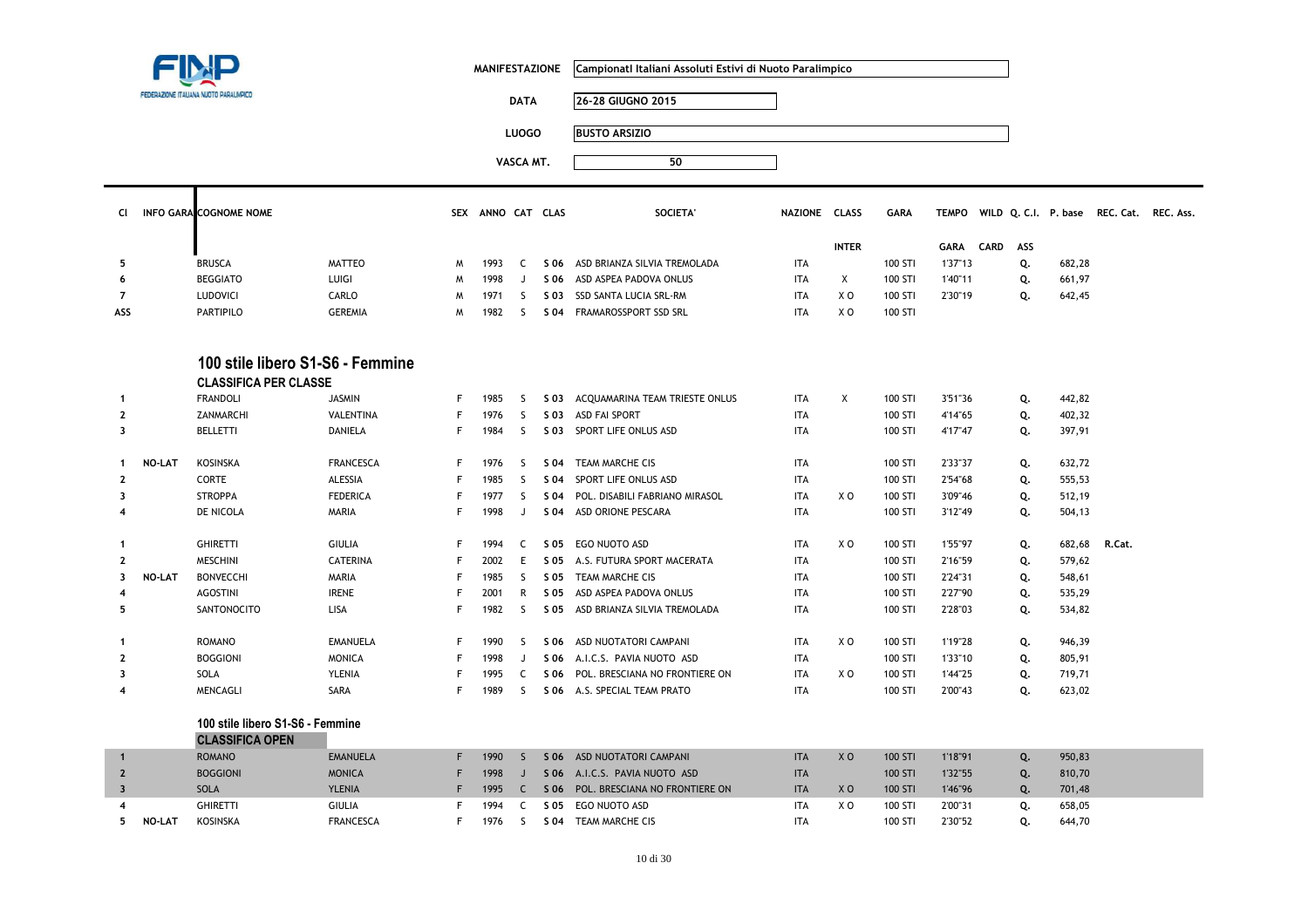|                         |                                                                  |                      |   | <b>MANIFESTAZIONE</b> |              |      | Campionati Italiani Assoluti Estivi di Nuoto Paralimpico |               |                           |             |             |             |     |        |                                                |  |
|-------------------------|------------------------------------------------------------------|----------------------|---|-----------------------|--------------|------|----------------------------------------------------------|---------------|---------------------------|-------------|-------------|-------------|-----|--------|------------------------------------------------|--|
|                         | EDERAZIONE ITALIANA NUOTO PARALIMPICO                            |                      |   |                       | <b>DATA</b>  |      | 26-28 GIUGNO 2015                                        |               |                           |             |             |             |     |        |                                                |  |
|                         |                                                                  |                      |   |                       | <b>LUOGO</b> |      | <b>BUSTO ARSIZIO</b>                                     |               |                           |             |             |             |     |        |                                                |  |
|                         |                                                                  |                      |   |                       |              |      |                                                          |               |                           |             |             |             |     |        |                                                |  |
|                         |                                                                  |                      |   |                       | VASCA MT.    |      | 50                                                       |               |                           |             |             |             |     |        |                                                |  |
| CI.                     | <b>INFO GARA COGNOME NOME</b>                                    |                      |   | SEX ANNO CAT CLAS     |              |      | <b>SOCIETA'</b>                                          | NAZIONE CLASS |                           | <b>GARA</b> |             |             |     |        | TEMPO WILD Q. C.I. P. base REC. Cat. REC. Ass. |  |
|                         |                                                                  |                      |   |                       |              |      |                                                          |               | <b>INTER</b>              |             | <b>GARA</b> | <b>CARD</b> | ASS |        |                                                |  |
| 6                       | MENCAGLI                                                         | SARA                 | F | 1989                  | <sub>S</sub> | S 06 | A.S. SPECIAL TEAM PRATO                                  | <b>ITA</b>    |                           | 100 STI     | 1'59"76     |             | Q.  | 626,50 |                                                |  |
| $\overline{7}$          | <b>MESCHINI</b>                                                  | <b>CATERINA</b>      | F | 2002                  | E            | S 05 | A.S. FUTURA SPORT MACERATA                               | <b>ITA</b>    |                           | 100 STI     | 2'13"36     |             | Q.  | 593,66 | R.Cat.                                         |  |
| 8                       | <b>CORTE</b>                                                     | ALESSIA              | F | 1985                  | <sub>S</sub> |      | S 04 SPORT LIFE ONLUS ASD                                | <b>ITA</b>    |                           | 100 STI     | 2'52"79     |             | Q.  | 561,61 |                                                |  |
|                         | 100 stile libero S7-S13 - Maschi<br><b>CLASSIFICA PER CLASSE</b> |                      |   |                       |              |      |                                                          |               |                           |             |             |             |     |        |                                                |  |
| -1                      | <b>TARAS</b>                                                     | <b>VALERIO</b>       | W | 1988                  | S            |      | S 07 SSD SANTA LUCIA SRL-RM                              | <b>ITA</b>    | X <sub>0</sub>            | 100 STI     | 1'11"82     |             | Q.  | 848,23 |                                                |  |
| $\overline{2}$          | <b>CAPUTO</b>                                                    | <b>MICHELE</b>       | W | 1973                  | <sub>S</sub> | S 07 | ASD ASPEA PADOVA ONLUS                                   | <b>ITA</b>    | $\pmb{\chi}$              | 100 STI     | 1'17"23     |             | Q.  | 788,81 |                                                |  |
| 3                       | FAZZARI                                                          | <b>ROBERTO</b>       | M | 1987                  | <sub>S</sub> | S 07 | ASD FRATELLANZA NUOTO PONTEDECIMO                        | <b>ITA</b>    | X                         | 100 STI     | 1'24"01     |             | Q.  | 725,15 |                                                |  |
|                         | <b>MISURI</b>                                                    | <b>DAVIDE</b>        | M | 1998                  | J            | S 07 | GRUPPO PROMOZIONALE SAN MICHELE VERON                    | <b>ITA</b>    |                           | 100 STI     | 1'25"88     |             | Q.  | 709,36 |                                                |  |
| 5                       | <b>FANTIN</b>                                                    | <b>ANTONIO</b>       | W | 2001                  | $\mathsf{R}$ | S 07 | <b>ASD FAI SPORT</b>                                     | <b>ITA</b>    |                           | 100 STI     | 1'26"07     |             | Q.  | 707,80 |                                                |  |
| 6                       | SCANDOLARO                                                       | <b>MATTIA</b>        | M | 2000                  | $\mathsf{R}$ | S 07 | ASD ASPEA PADOVA ONLUS                                   | <b>ITA</b>    |                           | 100 STI     | 1'32"26     |             | Q.  | 660,31 |                                                |  |
| $\overline{7}$          | <b>SIGNORINI</b>                                                 | NICCOLO <sup>®</sup> | W | 1985                  | S            | S 07 | ASD FANFULLA LODI 1874                                   | <b>ITA</b>    |                           | 100 STI     | 2'26"13 WC  |             |     | 416,89 |                                                |  |
| $\mathbf{1}$            | ALIBRANDI                                                        | LORENZO              | W | 1994                  | C            | S 08 | SSD SANTA LUCIA SRL-RM                                   | <b>ITA</b>    | X O                       | 100 STI     | 1'14"40     |             | Q.  | 768,15 |                                                |  |
| $\mathbf{2}$            | <b>FONTE</b>                                                     | ANGELO               | M | 1978                  | S            | S 08 | SSD SANTA LUCIA SRL-RM                                   | <b>ITA</b>    | X <sub>0</sub>            | 100 STI     | 1'16"93     |             | Q.  | 742,88 |                                                |  |
| $\overline{\mathbf{3}}$ | POZZAN                                                           | <b>STEFANO</b>       | W | 1985                  | S            | S 08 | GRUPPO PROMOZIONALE SAN MICHELE VERON                    | <b>ITA</b>    |                           | 100 STI     | 1'18"95     |             | Q.  | 723,88 |                                                |  |
| -1                      | MORLACCHI                                                        | <b>FEDERICO</b>      | W | 1993                  | $\mathsf{C}$ | S 09 | POLHA - VARESE ASS.POLISP.DILE                           | <b>ITA</b>    | X O                       | 100 STI     | 1'01"83     |             | Q.  | 903,77 |                                                |  |
| $\mathbf{2}$            | LOBBA                                                            | ANDREA               | W | 1999                  | R            | S 09 | SSD RARI NANTES MAROSTICA                                | <b>ITA</b>    | X O                       | 100 STI     | 1'03"68     |             | Q.  | 877,51 |                                                |  |
| 3                       | <b>BICELLI</b>                                                   | <b>FEDERICO</b>      | W | 1999                  | $\mathsf{R}$ | S 09 | POL. BRESCIANA NO FRONTIERE ON                           | <b>ITA</b>    | X O                       | 100 STI     | 1'07"11     |             | Q.  | 832,66 |                                                |  |
|                         | RECALCATI                                                        | MARCO                | W | 1994                  | C            | S 09 | ASD BRIANZA SILVIA TREMOLADA                             | <b>ITA</b>    | ΧO                        | 100 STI     | 1'09"50     |             | Q.  | 804,03 |                                                |  |
| 5                       | <b>FERRARI</b>                                                   | <b>KEVIN</b>         | M | 1992                  | S            | S 09 | POL. BRESCIANA NO FRONTIERE ON                           | <b>ITA</b>    |                           | 100 STI     | 1'11"81     |             | Q.  | 778,16 |                                                |  |
| 6                       | <b>FARETRA</b>                                                   | <b>CLAUDIO</b>       | W | 1965                  | S            | S 09 | SSD SANTA LUCIA SRL-RM                                   | <b>ITA</b>    |                           | 100 STI     | 1'18"14     |             |     | 715,13 |                                                |  |
| ASS                     | <b>MUTTINELLI</b>                                                | MARCO                | W | 1969                  | S            | S 09 | GRUPPO PROMOZIONALE SAN MICHELE VERON                    | <b>ITA</b>    |                           | 100 STI     |             | WC          |     |        |                                                |  |
| -1                      | <b>CIULLI</b>                                                    | <b>SIMONE</b>        | M | 1986                  | -S           | S 10 | CIRCOLO CANOTTIERI ANIENE                                | <b>ITA</b>    | X O                       | 100 STI     | 1'00"93     |             | Q.  | 851,47 |                                                |  |
| $\overline{2}$          | PASQUINI                                                         | <b>ROBERTO</b>       | M | 1968                  | <sub>S</sub> | S 10 | SSD SANTA LUCIA SRL-RM                                   | <b>ITA</b>    |                           | 100 STI     | 1'03"37     |             | Q.  | 818,68 |                                                |  |
| 3                       | SPAIRANI                                                         | <b>CLAUDIO</b>       | M | 1986                  | S.           | S 10 | POL. BRESCIANA NO FRONTIERE ON                           | <b>ITA</b>    | $\boldsymbol{\mathsf{X}}$ | 100 STI     | 1'05"80     |             | Q.  | 788,45 |                                                |  |
|                         | <b>MONETA</b>                                                    | <b>STEFANO</b>       | M | 1998                  | J            | S 10 | ASD RARI NANTES SARONNO                                  | <b>ITA</b>    | Χ                         | 100 STI     | 1'05"81     |             | Q.  | 788,33 |                                                |  |
| 5                       | BARLAAM                                                          | <b>SIMONE</b>        | м | 2000                  | R            | S 10 | POLHA - VARESE ASS.POLISP.DILE                           | ITA           |                           | 100 STI     | 1'09"62     |             | Q.  | 745,19 |                                                |  |
| 6                       | SANGALLI                                                         | <b>CRISTIAN</b>      | M | 1996                  | J            | S 10 | PHB POL, BERGAMASCA ONLUS                                | <b>ITA</b>    |                           | 100 STI     | 1'11"71     |             | Q.  | 723,47 |                                                |  |
| 7                       | <b>FRANZONI</b>                                                  | <b>ANTONIO MARCO</b> | M | 1989                  | S            | S 10 | ASD NUOTATORI CAMPANI                                    | <b>ITA</b>    |                           | 100 STI     | 1'12"33     |             | Q.  | 717,27 |                                                |  |
| 8                       | ABETE                                                            | <b>VITTORIO</b>      | W | 1980                  | S            | S 10 | ASD NUOTATORI CAMPANI                                    | <b>ITA</b>    | $\circ$                   | 100 STI     | 1'12"59     |             | Q.  | 714,70 |                                                |  |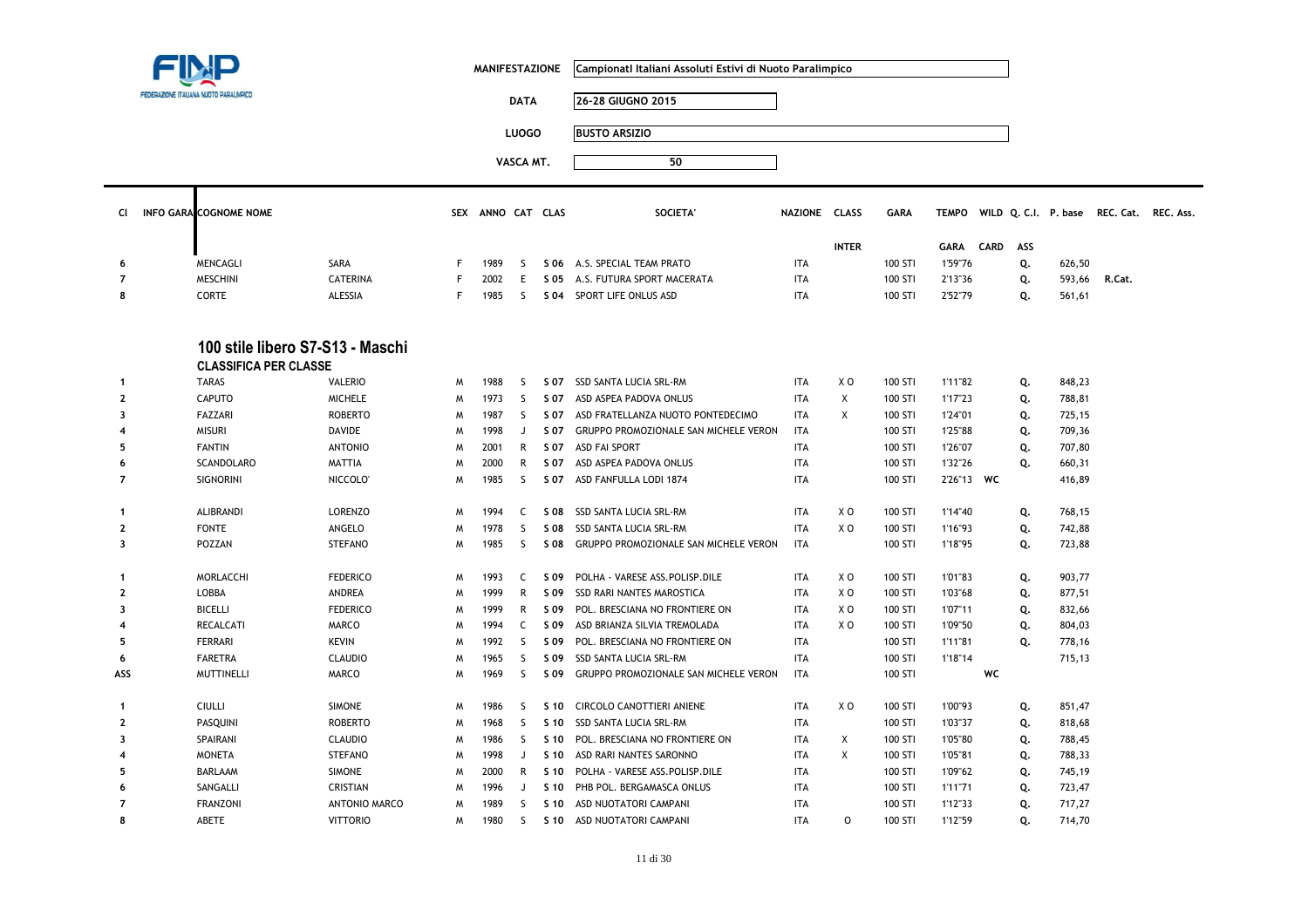|                         |        |                                                                   |                   |   | <b>MANIFESTAZIONE</b> |              |      | Campionati Italiani Assoluti Estivi di Nuoto Paralimpico |               |                |             |              |             |     |        |                                          |  |
|-------------------------|--------|-------------------------------------------------------------------|-------------------|---|-----------------------|--------------|------|----------------------------------------------------------|---------------|----------------|-------------|--------------|-------------|-----|--------|------------------------------------------|--|
|                         |        | FEDERAZIONE ITALIANA NUOTO PARALIMPICI                            |                   |   |                       | <b>DATA</b>  |      | 26-28 GIUGNO 2015                                        |               |                |             |              |             |     |        |                                          |  |
|                         |        |                                                                   |                   |   |                       | <b>LUOGO</b> |      | <b>BUSTO ARSIZIO</b>                                     |               |                |             |              |             |     |        |                                          |  |
|                         |        |                                                                   |                   |   |                       | VASCA MT.    |      | 50                                                       |               |                |             |              |             |     |        |                                          |  |
|                         |        |                                                                   |                   |   |                       |              |      |                                                          |               |                |             |              |             |     |        |                                          |  |
| CI                      |        | <b>INFO GARA COGNOME NOME</b>                                     |                   |   | SEX ANNO CAT CLAS     |              |      | <b>SOCIETA</b>                                           | NAZIONE CLASS |                | <b>GARA</b> | <b>TEMPO</b> |             |     |        | WILD Q. C.I. P. base REC. Cat. REC. Ass. |  |
|                         |        |                                                                   |                   |   |                       |              |      |                                                          |               | <b>INTER</b>   |             | <b>GARA</b>  | <b>CARD</b> | ASS |        |                                          |  |
| 9                       |        | MICCOLIS YVAN                                                     | <b>ANTONIO</b>    | M | 2000                  | $\mathsf{R}$ |      | S 10 SSD NADIR SRL                                       | <b>ITA</b>    |                | 100 STI     | 1'16"82 WC   |             |     | 675,34 |                                          |  |
| 10                      |        | <b>CANEPA</b>                                                     | <b>CRISTIANO</b>  | M | 1976                  | <sub>S</sub> | S 10 | A.S.H. DILETTANTISTICA NOVARA                            | <b>ITA</b>    |                | 100 STI     | 1'17"24      |             |     | 671,67 |                                          |  |
| FG                      | FG     | PERFETTO                                                          | <b>IVAN</b>       | M | 2000                  | R            |      | S 10 ASD NUOTATORI CAMPANI                               | <b>ITA</b>    | X <sub>0</sub> | 100 STI     | 1'01"47      |             | Q.  | 843,99 |                                          |  |
| $\mathbf{1}$            |        | BASSANI                                                           | <b>FEDERICO</b>   | M | 1996                  | J            |      | S 11 CIRCOLO CANOTTIERI ANIENE                           | <b>ITA</b>    | X <sub>0</sub> | 100 STI     | 1'10"51      |             | Q.  | 817,33 |                                          |  |
| $\mathbf{2}$            |        | <b>DISALVO</b>                                                    | <b>FRANCESCO</b>  | M | 1998                  | J            |      | S 11 FRAMAROSSPORT SSD SRL                               | <b>ITA</b>    |                | 100 STI     | 1'27"35      |             | Q.  | 659,76 |                                          |  |
| $\mathbf{1}$            |        | SOTTILE                                                           | <b>FABRIZIO</b>   | M | 1993                  | C            |      | S 12 CIRCOLO CANOTTIERI ANIENE                           | <b>ITA</b>    | XO             | 100 STI     | 0'58"40      |             | Q.  | 901,71 |                                          |  |
| $\mathbf{2}$            | NO-LAT | <b>URSO</b>                                                       | SALVATORE         | M | 1999                  | $\mathsf{R}$ |      | S 12 ASD NOIVED NAPOLI                                   | <b>ITA</b>    | XO             | 100 STI     | 1'14"55      |             | Q.  | 706,37 |                                          |  |
| $\overline{\mathbf{3}}$ |        | <b>VELOTTO</b>                                                    | <b>WALTER</b>     | M | 1986                  | S.           |      | S 12 A.P.D. DHEA SPORT                                   | <b>ITA</b>    |                | 100 STI     | 1'24"18      |             | Q.  | 625,56 |                                          |  |
|                         |        | 100 stile libero S7-S13 - Maschi<br><b>CLASSIFICA OPEN</b>        |                   |   |                       |              |      |                                                          |               |                |             |              |             |     |        |                                          |  |
| $\mathbf 1$             |        | <b>MORLACCHI</b>                                                  | <b>FEDERICO</b>   | M | 1993                  | $\mathsf{C}$ | S 09 | POLHA - VARESE ASS.POLISP.DILE                           | <b>ITA</b>    | X <sub>0</sub> | 100 STI     | 0'58"85      |             | Q.  | 949,53 |                                          |  |
| $\overline{2}$          |        | <b>SOTTILE</b>                                                    | <b>FABRIZIO</b>   | M | 1993                  | $\mathsf{C}$ |      | S 12 CIRCOLO CANOTTIERI ANIENE                           | <b>ITA</b>    | X <sub>0</sub> | 100 STI     | 0'57"11      |             | Q.  | 922,08 |                                          |  |
| $\overline{\mathbf{3}}$ |        | <b>CIULLI</b>                                                     | <b>SIMONE</b>     | M | 1986                  | S            |      | S 10 CIRCOLO CANOTTIERI ANIENE                           | <b>ITA</b>    | X <sub>0</sub> | 100 STI     | 0'57"75      |             | Q.  | 898,35 |                                          |  |
| 4                       |        | LOBBA                                                             | ANDREA            | M | 1999                  | R            | S 09 | SSD RARI NANTES MAROSTICA                                | <b>ITA</b>    | X <sub>0</sub> | 100 STI     | 1'05"31      |             | Q.  | 855,61 |                                          |  |
| 5                       |        | <b>TARAS</b>                                                      | <b>VALERIO</b>    | M | 1988                  | S.           | S 07 | SSD SANTA LUCIA SRL-RM                                   | <b>ITA</b>    | X <sub>0</sub> | 100 STI     | 1'12"29      |             | Q.  | 842,72 |                                          |  |
| 6                       |        | <b>BICELLI</b>                                                    | <b>FEDERICO</b>   | M | 1999                  | R            | S 09 | POL. BRESCIANA NO FRONTIERE ON                           | <b>ITA</b>    | X <sub>0</sub> | 100 STI     | 1'06"99      |             | Q.  | 834,15 |                                          |  |
| $\overline{7}$          |        | PASQUINI                                                          | <b>ROBERTO</b>    | M | 1968                  | S.           | S 10 | SSD SANTA LUCIA SRL-RM                                   | <b>ITA</b>    |                | 100 STI     | 1'03"58      |             | Q.  | 815,98 |                                          |  |
| 8                       |        | BASSANI                                                           | <b>FEDERICO</b>   | M | 1996                  | J            |      | S 11 CIRCOLO CANOTTIERI ANIENE                           | <b>ITA</b>    | XO             | 100 STI     | 1'11"37      |             | Q.  | 807,48 |                                          |  |
|                         |        | 100 stile libero S7-S13 - Femmine<br><b>CLASSIFICA PER CLASSE</b> |                   |   |                       |              |      |                                                          |               |                |             |              |             |     |        |                                          |  |
| -1                      |        | AERE                                                              | KATIA             | F | 1971                  | S.           |      | S 07 ASD FAI SPORT                                       | <b>ITA</b>    |                | 100 STI     | 1'28"06      |             | Q.  | 795,71 |                                          |  |
| -1                      |        | CORNACCHINI                                                       | SOFIA             | F | 1997                  | J            |      | S 08 ATLANTIDE O.N.L.U.S.                                | <b>ITA</b>    |                | 100 STI     | 1'43"27      |             | Q.  | 649,27 |                                          |  |
| $\overline{2}$          |        | CAIAZZO                                                           | ALESSIA           | F | 1976                  | S.           |      | S 08 ASD FANFULLA LODI 1874                              | <b>ITA</b>    |                | 100 STI     | 2'31"30 WC   |             |     | 443,16 |                                          |  |
| -1                      |        | <b>GRANATA</b>                                                    | SARA              | F | 1995                  | C            |      | S 09 SSD MOLFETTA NUOTO                                  | <b>ITA</b>    |                | 100 STI     | 1'31"72      |             | Q.  | 676,84 |                                          |  |
| $\mathbf{2}$            |        | VICCH                                                             | <b>SILVIA</b>     | F | 2000                  | R            | S 09 | PHB POL. BERGAMASCA ONLUS                                | <b>ITA</b>    |                | 100 STI     | 1'33"97      |             | Q.  | 660,64 |                                          |  |
| $\overline{\mathbf{3}}$ |        | <b>GRANCEA</b>                                                    | <b>FLORENTINA</b> | F | 2000                  | R            |      | S 09 POL. BRESCIANA NO FRONTIERE ON                      | <b>ITA</b>    |                | 100 STI     | 1'41"58      |             | Q.  | 611,14 |                                          |  |
| $\mathbf{1}$            |        | <b>BRUNETTI</b>                                                   | <b>ROSANNA</b>    | F | 1964                  | S.           |      | S 10 ACQUAMARINA TEAM TRIESTE ONLUS                      | <b>ITA</b>    | Χ              | 100 STI     | 1'38"54      |             | Q.  | 616,91 |                                          |  |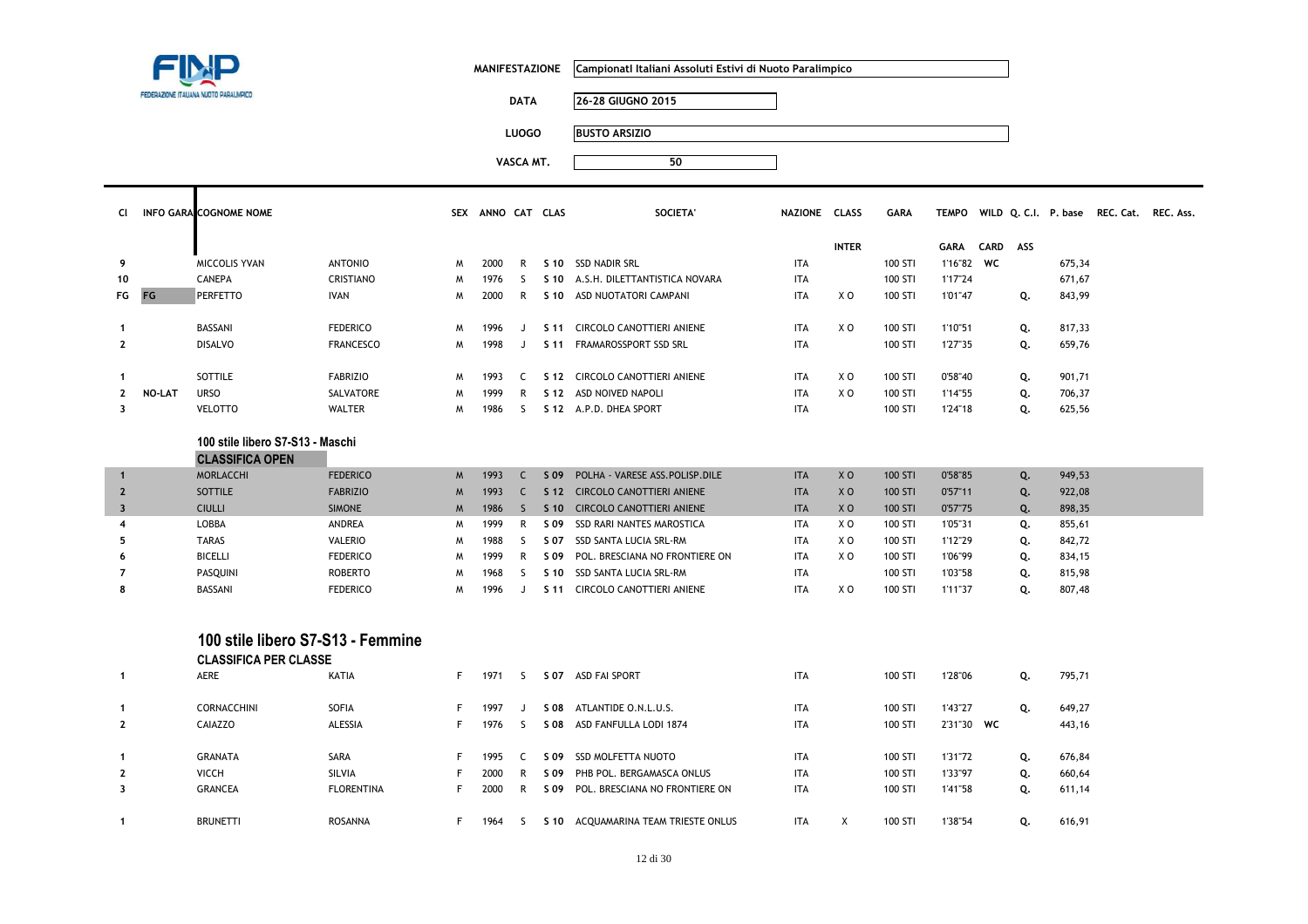

 $\mathbf \mathsf T$ 

**MANIFESTAZIONE CampionatI Italiani Assoluti Estivi di Nuoto Paralimpico**

**DATA 26-28 GIUGNO 2015**

**LUOGO BUSTO ARSIZIO**

| CI.                     |               | <b>INFO GARA COGNOME NOME</b>     |                     |    | SEX ANNO CAT CLAS |              |                 | <b>SOCIETA</b>                           | NAZIONE CLASS |                | <b>GARA</b>    |             |             |     |        | TEMPO WILD Q. C.I. P. base REC. Cat. REC. Ass. |  |
|-------------------------|---------------|-----------------------------------|---------------------|----|-------------------|--------------|-----------------|------------------------------------------|---------------|----------------|----------------|-------------|-------------|-----|--------|------------------------------------------------|--|
|                         |               |                                   |                     |    |                   |              |                 |                                          |               | <b>INTER</b>   |                | <b>GARA</b> | <b>CARD</b> | ASS |        |                                                |  |
| $\mathbf{2}$            |               | PANZA                             | SILVIA              | F. | 1998              | J            |                 | S 10 PHB POL. BERGAMASCA ONLUS           | <b>ITA</b>    |                | 100 STI        | 1'38"78     |             | Q.  | 615,41 |                                                |  |
|                         | <b>NO-LAT</b> | <b>BUNIOLO</b>                    | <b>FEDERICA</b>     | F  | 1988              | -S           |                 | S 11 ASD ASPEA PADOVA ONLUS              | ITA           | XO             | 100 STI        | 1'17"77     |             |     | 880,16 |                                                |  |
| $\mathbf{1}$            |               | CARRARA                           | <b>GRETA</b>        | F  | 1992              | -S           |                 |                                          | <b>ITA</b>    | $\mathsf{o}$   | 100 STI        |             |             | Q.  | 528,12 |                                                |  |
| $\mathbf{2}$            |               |                                   |                     |    |                   |              | S 11            | PHB POL. BERGAMASCA ONLUS                |               |                |                | 2'09"61     |             |     |        |                                                |  |
| 1                       | <b>NO-LAT</b> | <b>VIVENZIO</b>                   | LUIGIA              | F  | 1991              | -S           |                 | S 12 ASD NOIVED NAPOLI                   | <b>ITA</b>    | XO             | 100 STI        | 1'23"75     |             | Q.  | 712,24 |                                                |  |
| $\mathbf{2}$            | NO-LAT        | <b>GASTALDI</b>                   | ANNA LAURA          |    | 2000              | R            |                 | S 12 ASD ASPEA PADOVA ONLUS              | <b>ITA</b>    | XO             | 100 STI        | 1'41"27     |             | Q.  | 589,02 |                                                |  |
| $\overline{\mathbf{3}}$ |               | <b>CORRAINE</b>                   | GIOVANNA            | F  | 1989              | -S           |                 | S 12 ASD SARDEGNA SPORT                  | <b>ITA</b>    | X <sub>0</sub> | 100 STI        | 1'48"27     |             | Q.  | 550,94 |                                                |  |
| $\mathbf{1}$            |               | <b>BERRA</b>                      | <b>ALESSIA</b>      | F  | 1994              | C            | S 13            | POLHA - VARESE ASS.POLISP.DILE           | <b>ITA</b>    | X <sub>0</sub> | 100 STI        | 1'06"12     |             | Q.  | 906,08 |                                                |  |
| $\overline{2}$          |               | <b>LUSCRI</b>                     | <b>CAMILLA</b>      |    | 2002              | E            | S 13            | A.I.C.S. PAVIA NUOTO ASD                 | <b>ITA</b>    | $\times$       | 100 STI        | 1'18"19     |             | Q.  | 766,21 |                                                |  |
| 3                       |               | <b>MARCHESINI</b>                 | AGNESE              |    | 1997              | J            | S 13            | GRUPPO PROMOZIONALE SAN MICHELE VERON    | ITA           |                | 100 STI        | 1'21"90     |             | Q.  | 731,50 |                                                |  |
| 4                       |               | <b>BELOTTI</b>                    | SARA                |    | 1999              | R            | S 13            | <b>OLIMPIC SWIM PRO ASD</b>              | <b>ITA</b>    | X <sub>0</sub> | 100 STI        | 1'22"35     |             | Q.  | 727,50 |                                                |  |
| 5                       |               | ALBICINI                          | <b>CRISTINA</b>     | F  | 1969              | -S           | S 13            | POL. BRESCIANA NO FRONTIERE ON           | <b>ITA</b>    |                | 100 STI        | 1'46"57     |             | Q.  | 562,17 |                                                |  |
|                         |               | 100 stile libero S7-S13 - Femmine |                     |    |                   |              |                 |                                          |               |                |                |             |             |     |        |                                                |  |
|                         |               | <b>CLASSIFICA OPEN</b>            |                     |    |                   |              |                 |                                          |               |                |                |             |             |     |        |                                                |  |
| $\mathbf{1}$            |               | <b>BERRA</b>                      | ALESSIA             | F  | 1994              | C            | S <sub>13</sub> | POLHA - VARESE ASS.POLISP.DILE           | <b>ITA</b>    | X <sub>O</sub> | 100 STI        | 1'04"86     |             | Q.  | 923,68 |                                                |  |
| $\mathbf{2}$            | <b>NO-LAT</b> | <b>BUNIOLO</b>                    | <b>FEDERICA</b>     | F  | 1988              | <sub>S</sub> | S <sub>11</sub> | ASD ASPEA PADOVA ONLUS                   | <b>ITA</b>    | X <sub>O</sub> | 100 STI        | 1'20"22     |             | Q.  | 853,28 |                                                |  |
| $\overline{\mathbf{3}}$ |               | AERE                              | <b>KATIA</b>        | F  | 1971              | <sub>S</sub> |                 | S 07 ASD FAI SPORT                       | <b>ITA</b>    |                | 100 STI        | 1'28"05     |             | Q.  | 795,80 |                                                |  |
| $\overline{4}$          |               | <b>LUSCRI</b>                     | <b>CAMILLA</b>      |    | 2002              | E            | S <sub>13</sub> | A.I.C.S. PAVIA NUOTO ASD                 | <b>ITA</b>    | X              | 100 STI        | 1'18"80     |             | Q.  | 760,28 |                                                |  |
| 5                       |               | <b>MARCHESINI</b>                 | <b>AGNESE</b>       |    | 1997              | J.           | S <sub>13</sub> | GRUPPO PROMOZIONALE SAN MICHELE VERON    | <b>ITA</b>    |                | 100 STI        | 1'21"91     |             | Q.  | 731,41 |                                                |  |
| 6                       |               | <b>BELOTTI</b>                    | SARA                |    | 1999              | R            | S 13            | OLIMPIC SWIM PRO ASD                     | <b>ITA</b>    | X O            | 100 STI        | 1'23"68     |             | Q.  | 715,94 |                                                |  |
| 7                       | <b>NO-LAT</b> | <b>VIVENZIO</b>                   | LUIGIA              |    | 1991              | -S           | S 12            | ASD NOIVED NAPOLI                        | <b>ITA</b>    | X O            | 100 STI        | 1'25"98     |             | Q.  | 693,77 |                                                |  |
| 8                       |               | <b>GRANATA</b>                    | SARA                |    | 1995              | C            |                 | S 09 SSD MOLFETTA NUOTO                  | <b>ITA</b>    |                | 100 STI        | 1'31"66     |             | Q.  | 677,29 |                                                |  |
|                         |               |                                   |                     |    |                   |              |                 |                                          |               |                |                |             |             |     |        |                                                |  |
|                         |               | 50 rana SB1-SB3 - Maschi          |                     |    |                   |              |                 |                                          |               |                |                |             |             |     |        |                                                |  |
|                         |               | <b>CLASSIFICA PER CLASSE</b>      |                     |    |                   |              |                 |                                          |               |                |                |             |             |     |        |                                                |  |
| $\mathbf{1}$            |               | BALDUZZI                          | <b>STEFANO</b>      | M  | 1987              | -S           |                 | SB02 PHB POL. BERGAMASCA ONLUS           | ITA           |                | 050 RAN        | 1'37"30     |             | Q.  | 589,83 |                                                |  |
| $\overline{2}$          |               | <b>FRIGERIO</b>                   | <b>SIMONE</b>       | M  | 1985              | -S           |                 | SBO2 ASD DIVERSAMENTE-ABILI BRIANTEA '84 | <b>ITA</b>    |                | <b>050 RAN</b> | 1'40"65     |             | Q.  | 570,19 |                                                |  |
| 3                       |               | <b>FRISON</b>                     | <b>WILLIAM</b>      | M  | 1978              | -S           |                 | SB02 ASD ASPEA PADOVA ONLUS              | ITA           | X              | <b>050 RAN</b> | 2'06"01     |             | Q.  | 455,44 |                                                |  |
| 4                       |               | PAGLIA                            | <b>GIANFRANCO</b>   | M  | 1970              | -S           |                 | SB02 GS PARALIMPICO DIFESA               | ITA           |                | 050 RAN        | 2'13"57     |             | Q.  | 429,66 |                                                |  |
| $\mathbf{1}$            |               | <b>BENSI</b>                      | NICOLO <sup>®</sup> | M  | 1985              | S.           |                 | SB03 CIRCOLO CANOTTIERI ANIENE           | <b>ITA</b>    | X <sub>0</sub> | <b>050 RAN</b> | 1'01"24     |             | Q.  | 804,21 |                                                |  |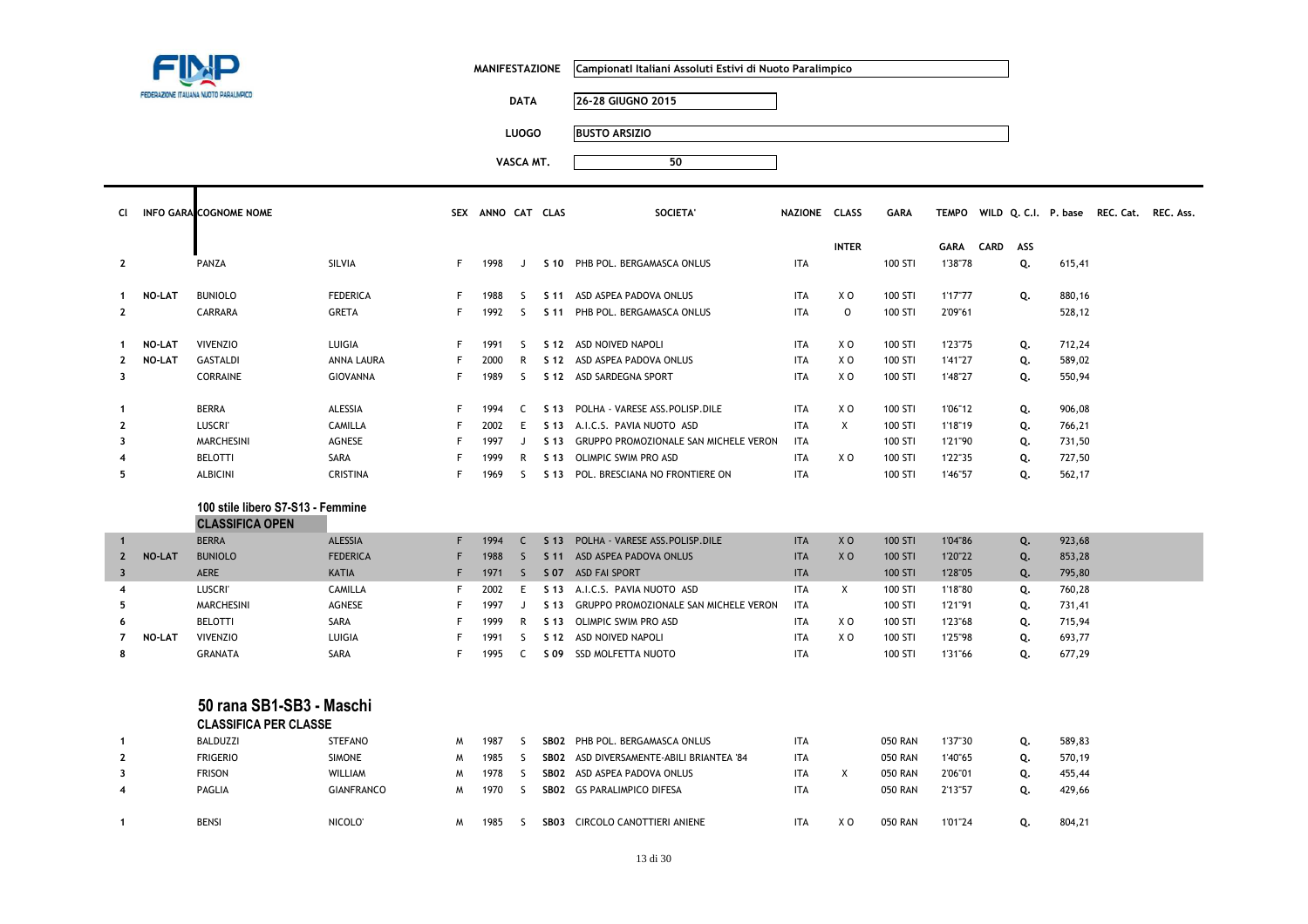|                         | FEDERAZIONE ITALIANA NUOTO PARALIMPICO                    |                         |             | <b>MANIFESTAZIONE</b> | <b>DATA</b>  |      | Campionati Italiani Assoluti Estivi di Nuoto Paralimpico<br>26-28 GIUGNO 2015 |               |                |                |              |             |     |        |                                          |        |
|-------------------------|-----------------------------------------------------------|-------------------------|-------------|-----------------------|--------------|------|-------------------------------------------------------------------------------|---------------|----------------|----------------|--------------|-------------|-----|--------|------------------------------------------|--------|
|                         |                                                           |                         |             |                       |              |      |                                                                               |               |                |                |              |             |     |        |                                          |        |
|                         |                                                           |                         |             |                       | <b>LUOGO</b> |      | <b>BUSTO ARSIZIO</b>                                                          |               |                |                |              |             |     |        |                                          |        |
|                         |                                                           |                         |             |                       | VASCA MT.    |      | 50                                                                            |               |                |                |              |             |     |        |                                          |        |
|                         |                                                           |                         |             |                       |              |      |                                                                               |               |                |                |              |             |     |        |                                          |        |
| <b>CI</b>               | <b>INFO GARA COGNOME NOME</b>                             |                         |             | SEX ANNO CAT CLAS     |              |      | SOCIETA'                                                                      | NAZIONE CLASS |                | <b>GARA</b>    | <b>TEMPO</b> |             |     |        | WILD Q. C.I. P. base REC. Cat. REC. Ass. |        |
|                         |                                                           |                         |             |                       |              |      |                                                                               |               | <b>INTER</b>   |                | GARA         | <b>CARD</b> | ASS |        |                                          |        |
| $\mathbf{2}$            | <b>MARSON</b>                                             | <b>CRISTIANO</b>        | M           | 1973                  | S            |      | SB03 ASD DIVERSAMENTE-ABILI BRIANTEA '84                                      | <b>ITA</b>    | X O            | <b>050 RAN</b> | 1'08"60      |             | Q.  | 717,93 |                                          |        |
| $\overline{\mathbf{3}}$ | <b>SERRAFINO</b>                                          | CALOGERO ALBERTO        | M           | 1992                  | S.           | SB03 | ATLANTIDE O.N.L.U.S.                                                          | <b>ITA</b>    |                | <b>050 RAN</b> | 1'10"23      |             | Q.  | 701,27 |                                          |        |
| $\overline{4}$          | CAZZATO                                                   | <b>GIUSEPPE</b>         | M           | 1967                  | S.           |      | SB03 SPORT LIFE ONLUS ASD                                                     | <b>ITA</b>    |                | <b>050 RAN</b> | 1'14"91      |             | Q.  | 657,46 |                                          |        |
|                         |                                                           |                         |             |                       |              |      |                                                                               |               |                |                |              |             |     |        |                                          |        |
|                         | 50 rana SB1-SB3 - Maschi                                  |                         |             |                       |              |      |                                                                               |               |                |                |              |             |     |        |                                          |        |
| $\mathbf{1}$            | <b>CLASSIFICA OPEN</b><br><b>BENSI</b>                    | NICOLO <sup>®</sup>     | $M_{\odot}$ | 1985                  | <sub>S</sub> | SB03 | <b>CIRCOLO CANOTTIERI ANIENE</b>                                              | <b>ITA</b>    | X <sub>O</sub> | <b>050 RAN</b> | 1'01"24      |             | Q.  | 804,21 |                                          |        |
| $\overline{2}$          | <b>MARSON</b>                                             | <b>CRISTIANO</b>        | M           | 1973                  | $\mathsf{S}$ |      | SB03 ASD DIVERSAMENTE-ABILI BRIANTEA '84                                      | <b>ITA</b>    | XO             | <b>050 RAN</b> | 1'08"60      |             | Q.  | 717,93 |                                          |        |
| $\overline{\mathbf{3}}$ | <b>SERRAFINO</b>                                          | <b>CALOGERO ALBERTO</b> | $M_{\odot}$ | 1992                  | $\mathsf{S}$ |      | SB03 ATLANTIDE O.N.L.U.S.                                                     | <b>ITA</b>    |                | <b>050 RAN</b> | 1'10"23      |             | Q.  | 701,27 |                                          |        |
| $\overline{4}$          | CAZZATO                                                   | <b>GIUSEPPE</b>         | M           | 1967                  | S            | SB03 | SPORT LIFE ONLUS ASD                                                          | <b>ITA</b>    |                | <b>050 RAN</b> | 1'14"91      |             | Q.  | 657,46 |                                          |        |
| 5                       | <b>BALDUZZI</b>                                           | <b>STEFANO</b>          | M           | 1987                  | S.           |      | SB02 PHB POL. BERGAMASCA ONLUS                                                | <b>ITA</b>    |                | <b>050 RAN</b> | 1'37"30      |             | Q.  | 589,83 |                                          |        |
| 6                       | <b>FRIGERIO</b>                                           | <b>SIMONE</b>           | M           | 1985                  | -S           |      | SB02 ASD DIVERSAMENTE-ABILI BRIANTEA '84                                      | <b>ITA</b>    |                | <b>050 RAN</b> | 1'40"65      |             | Q.  | 570,19 |                                          |        |
| $\overline{7}$          | <b>FRISON</b>                                             | WILLIAM                 | M           | 1978                  | S.           |      | SB02 ASD ASPEA PADOVA ONLUS                                                   | <b>ITA</b>    | Χ              | <b>050 RAN</b> | 2'06"01      |             | Q.  | 455,44 |                                          |        |
| 8                       | <b>PAGLIA</b>                                             | <b>GIANFRANCO</b>       | M           | 1970                  | <sub>S</sub> |      | SB02 GS PARALIMPICO DIFESA                                                    | <b>ITA</b>    |                | <b>050 RAN</b> | 2'13"57      |             | Q.  | 429,66 |                                          |        |
|                         | 50 rana SB1-SB3 - Femmine<br><b>CLASSIFICA PER CLASSE</b> |                         |             |                       |              |      |                                                                               |               |                |                |              |             |     |        |                                          |        |
| $\mathbf 1$             | <b>GADOLA</b>                                             | <b>GIULIA</b>           | F           | 1986                  | S            |      | SB02 POL. BRESCIANA NO FRONTIERE ON                                           | <b>ITA</b>    | X <sub>0</sub> | <b>050 RAN</b> | 1'47"82      |             | Q.  | 707,20 |                                          |        |
| $\mathbf{2}$            | <b>PROCIDA</b>                                            | ANGELA                  | F           | 2000                  | R            |      | SB02 ASD NUOTATORI CAMPANI                                                    | <b>ITA</b>    |                | <b>050 RAN</b> | 2'03"58      |             | Q.  | 617,01 | R.Cat.                                   |        |
|                         |                                                           |                         |             |                       |              |      |                                                                               |               |                |                |              |             |     |        |                                          |        |
| -1                      | TRIMI                                                     | ARJOLA                  | F           | 1987                  | S            | SB03 | POL. BRESCIANA NO FRONTIERE ON                                                | <b>ITA</b>    | X <sub>0</sub> | <b>050 RAN</b> | 1'06"02      |             | Q.  | 862,16 | R.Cat.                                   | R.Ass. |
| $\mathbf{2}$            | <b>FRESTA</b>                                             | <b>DENISE</b>           |             | 1996                  | J            | SB03 | ASS. DI VOLONTARIATO COME GINESTRE                                            | <b>ITA</b>    |                | <b>050 RAN</b> | 1'33"41      |             | Q.  | 609,36 |                                          |        |
| $\overline{\mathbf{3}}$ | DE NICOLA                                                 | MARIA                   | F           | 1998                  | J            |      | SB03 ASD ORIONE PESCARA                                                       | <b>ITA</b>    |                | <b>050 RAN</b> | 1'49"68      |             | Q.  | 518,96 |                                          |        |
|                         | no classifica open                                        |                         |             |                       |              |      |                                                                               |               |                |                |              |             |     |        |                                          |        |
|                         | staffetta 4x50 stile libero punti 20 - Maschi             |                         |             |                       |              |      |                                                                               |               |                |                |              |             |     |        |                                          |        |
| -1                      | SSD SANTA LUCIA SRL-RM                                    |                         | 0 M         | <b>STAFF</b>          | S            |      | PT20 SSD SANTA LUCIA SRL-RM                                                   | <b>ITA</b>    |                | 4X050 STI      | 3'10"43      |             | Q.  | 742,37 |                                          |        |
| $\mathbf{2}$            | ASD ASPEA PADOVA ONLUS                                    |                         | 0 M         | <b>STAFF</b>          | S            |      | PT20 ASD ASPEA PADOVA ONLUS                                                   | <b>ITA</b>    |                | 4X050 STI      | 3'38"01      |             | Q.  | 648,46 |                                          |        |
| 3                       | PHB POLISPORTIVA BERGAMA!                                 |                         | 0 M         | <b>STAFF</b>          | S.           |      | PT20 PHB POL. BERGAMASCA ONLUS                                                | <b>ITA</b>    |                | 4X050 STI      | 3'52"43      |             | Q.  | 608,23 |                                          |        |
| $\overline{4}$          | ASD. BRIANTEA 84                                          |                         | 0 M         | <b>STAFF</b>          | S.           |      | PT20 ASD DIVERSAMENTE-ABILI BRIANTEA '84                                      | <b>ITA</b>    |                | 4X050 STI      | 4'35"86      |             |     | 512,47 |                                          |        |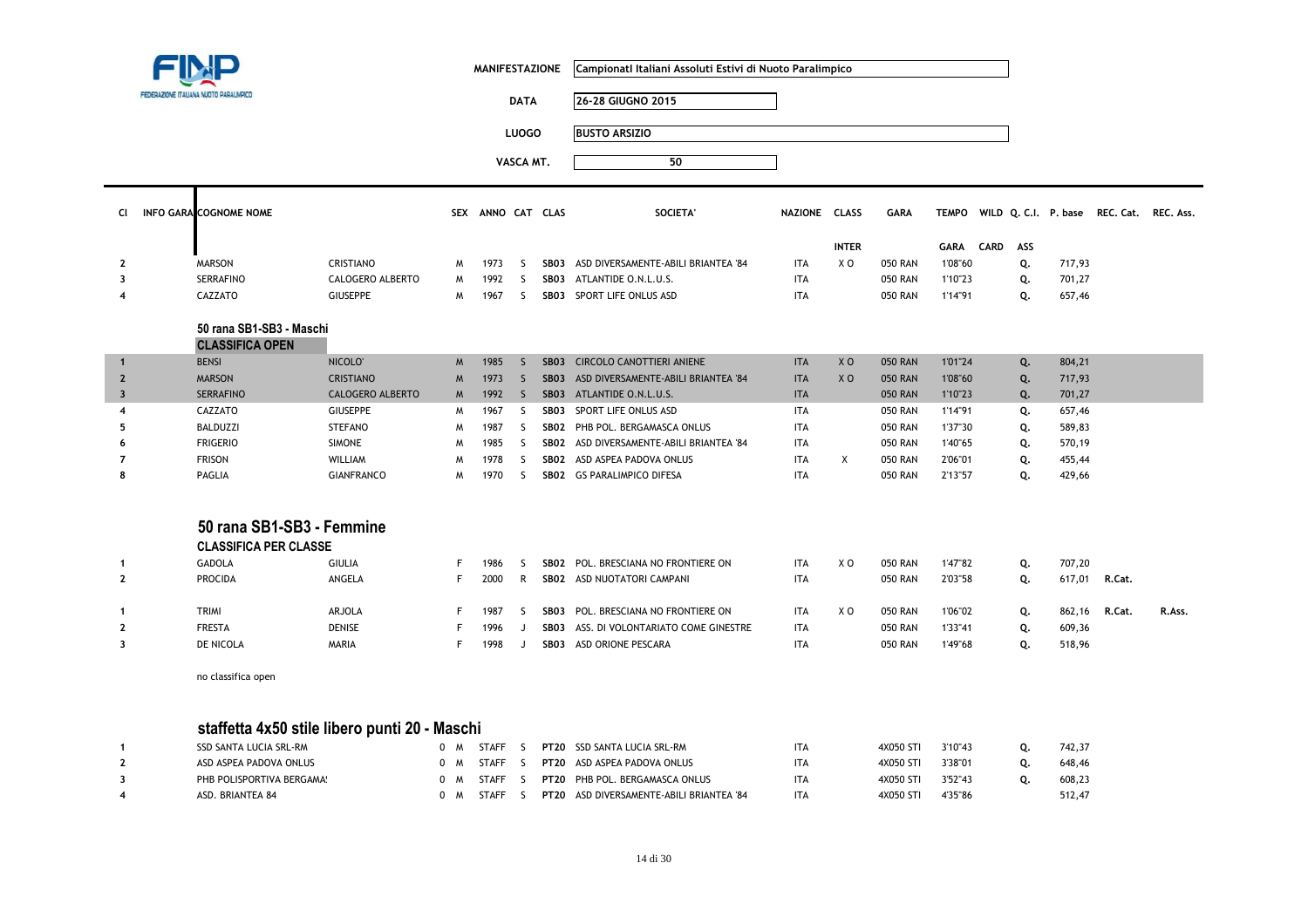|           |                                                                          | <b>MANIFESTAZIONE</b> | Campionati Italiani Assoluti Estivi di Nuoto Paralimpico |                |              |             |          |    |        |                                                |  |
|-----------|--------------------------------------------------------------------------|-----------------------|----------------------------------------------------------|----------------|--------------|-------------|----------|----|--------|------------------------------------------------|--|
|           | FEDERAZIONE ITALIANA NUOTO PARALIMPICO                                   | <b>DATA</b>           | 26-28 GIUGNO 2015                                        |                |              |             |          |    |        |                                                |  |
|           |                                                                          | <b>LUOGO</b>          | <b>BUSTO ARSIZIO</b>                                     |                |              |             |          |    |        |                                                |  |
|           |                                                                          | VASCA MT.             | 50                                                       |                |              |             |          |    |        |                                                |  |
| <b>CI</b> | <b>INFO GARA COGNOME NOME</b>                                            | ANNO CAT CLAS<br>SEX  | SOCIETA'                                                 | <b>NAZIONE</b> | <b>CLASS</b> | <b>GARA</b> |          |    |        | TEMPO WILD Q. C.I. P. base REC. Cat. REC. Ass. |  |
|           |                                                                          |                       |                                                          |                | <b>INTER</b> | GARA        | CARD ASS |    |        |                                                |  |
|           | staffetta 4x50 stile libero punti 20 - Femmine<br>ASD ASPEA PADOVA ONLUS | STAFF S<br>0 F        | PT20 ASD ASPEA PADOVA ONLUS                              | <b>ITA</b>     | 4X050 STI    | 5'29"97     |          | Q. | 500,08 |                                                |  |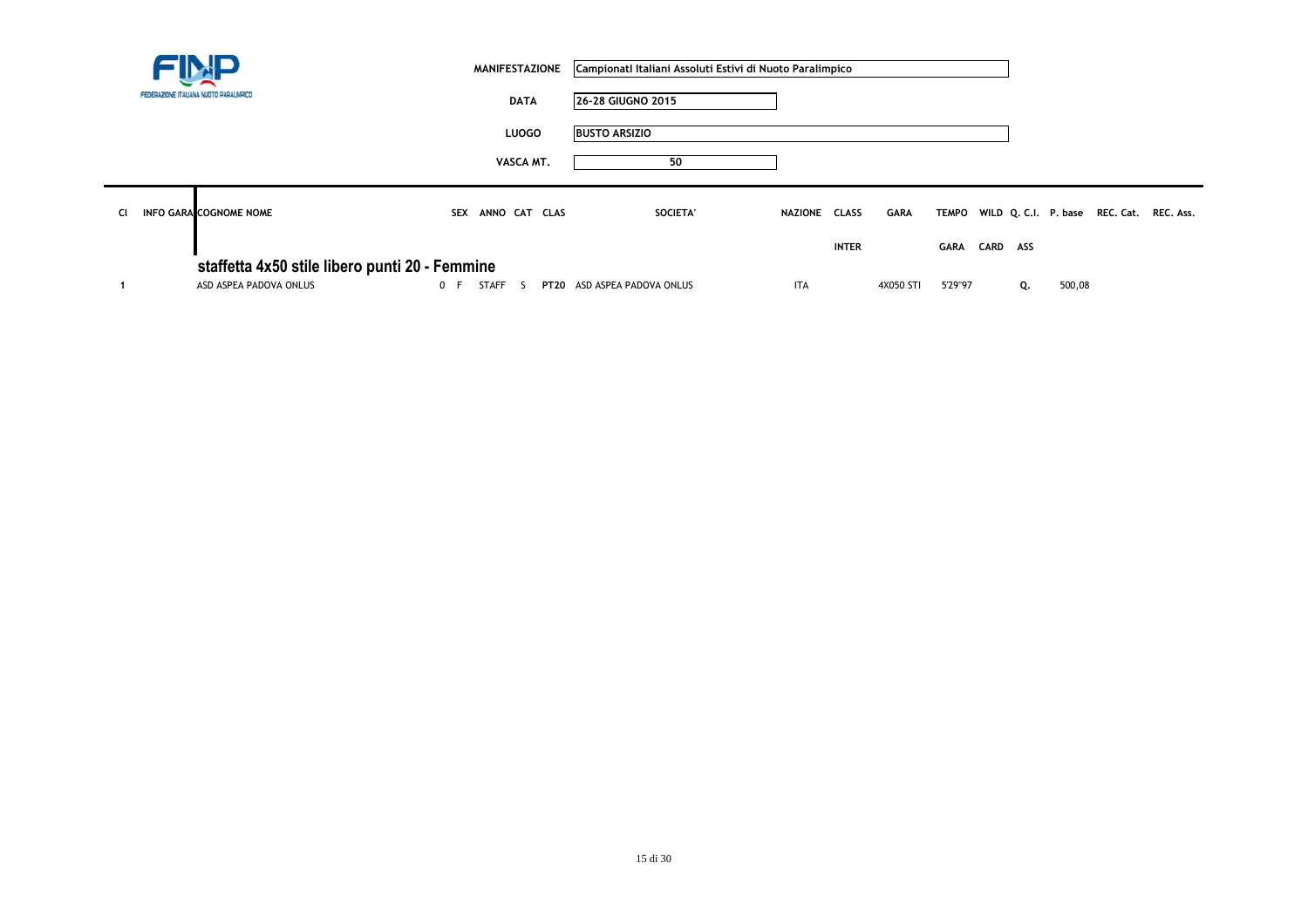|                         |               |                                                 |                  |   | <b>MANIFESTAZIONE</b> |              |                 | Campionati Italiani Assoluti Estivi di Nuoto Paralimpico |               |              |                |              |      |     |                      |                     |  |
|-------------------------|---------------|-------------------------------------------------|------------------|---|-----------------------|--------------|-----------------|----------------------------------------------------------|---------------|--------------|----------------|--------------|------|-----|----------------------|---------------------|--|
|                         |               | FEDERAZIONE ITALIANA NUOTO PARALIMPICO          |                  |   |                       | <b>DATA</b>  |                 | 26-28 GIUGNO 2015                                        |               |              |                |              |      |     |                      |                     |  |
|                         |               |                                                 |                  |   |                       |              |                 |                                                          |               |              |                |              |      |     |                      |                     |  |
|                         |               |                                                 |                  |   |                       | <b>LUOGO</b> |                 | <b>BUSTO ARSIZIO</b>                                     |               |              |                |              |      |     |                      |                     |  |
|                         |               |                                                 |                  |   |                       | VASCA MT.    |                 | 50                                                       |               |              |                |              |      |     |                      |                     |  |
|                         |               |                                                 |                  |   |                       |              |                 |                                                          |               |              |                |              |      |     |                      |                     |  |
|                         |               | <b>INFO GARA COGNOME NOME</b>                   |                  |   | SEX ANNO CAT CLAS     |              |                 | <b>SOCIETA</b>                                           | NAZIONE CLASS |              |                |              |      |     |                      |                     |  |
| CI                      |               |                                                 |                  |   |                       |              |                 |                                                          |               |              | <b>GARA</b>    | <b>TEMPO</b> |      |     | WILD Q. C.I. P. base | REC. Cat. REC. Ass. |  |
|                         |               |                                                 |                  |   |                       |              |                 |                                                          |               | <b>INTER</b> |                | GARA         | CARD | ASS |                      |                     |  |
|                         |               | <b>Sessione 3</b>                               |                  |   |                       |              |                 |                                                          |               |              |                |              |      |     |                      |                     |  |
|                         |               | sabato 27 giugno 2015 pomeriggio                |                  |   |                       |              |                 |                                                          |               |              |                |              |      |     |                      |                     |  |
|                         |               |                                                 |                  |   |                       |              |                 |                                                          |               |              |                |              |      |     |                      |                     |  |
|                         |               | 100 dorso S1-S2 e S6-S13 - Maschi               |                  |   |                       |              |                 |                                                          |               |              |                |              |      |     |                      |                     |  |
|                         |               |                                                 |                  |   |                       |              |                 |                                                          |               |              |                |              |      |     |                      |                     |  |
|                         | <b>NO-LAT</b> | <b>CLASSIFICA PER CLASSE</b><br><b>BETTELLA</b> | <b>FRANCESCO</b> | м | 1989                  | S            |                 | S 02 ASD ASPEA PADOVA ONLUS                              | <b>ITA</b>    | X O          | <b>100 DOR</b> | 2'40"31      |      | Q.  | 809,68               |                     |  |
| $\mathbf{2}$            |               | LANZANI                                         | MANUELE          | W | 1991                  | S            | S 02            | ASD DIVERSAMENTE-ABILI BRIANTEA '84                      | <b>ITA</b>    |              | <b>100 DOR</b> | 3'48"66      |      | Q.  | 567,66               |                     |  |
|                         |               |                                                 |                  |   |                       |              |                 |                                                          |               |              |                |              |      |     |                      |                     |  |
| -1                      |               | MATTIAZZI                                       | ANDREA           | M | 1993                  | C            | S 06            | SPORT LIFE ONLUS ASD                                     | <b>ITA</b>    |              | <b>100 DOR</b> | 1'56"59      |      | Q.  | 641,22               |                     |  |
| $\mathbf{2}$            |               | <b>CASTIGLIONI</b>                              | SAMUELE          | M | 1991                  | <sub>S</sub> | S 06            | ASD PROPATRIA DISABILI BUSTO ARSIZIO                     | <b>ITA</b>    |              | <b>100 DOR</b> | 2'18"78      |      |     | 538,69               |                     |  |
| -1                      |               | CAPUTO                                          | <b>MICHELE</b>   | M | 1973                  | S            | S 07            | ASD ASPEA PADOVA ONLUS                                   | <b>ITA</b>    | X            | <b>100 DOR</b> | 1'37"05      |      | Q.  | 731,89               |                     |  |
| $\mathbf{2}$            |               | FAZZARI                                         | <b>ROBERTO</b>   | W | 1987                  | S            | S 07            | ASD FRATELLANZA NUOTO PONTEDECIMO                        | <b>ITA</b>    | X            | <b>100 DOR</b> | 1'38"93      |      | Q.  | 717,98               |                     |  |
| $\overline{\mathbf{3}}$ |               | <b>FANTIN</b>                                   | <b>ANTONIO</b>   | м | 2001                  | R            | S 07            | <b>ASD FAI SPORT</b>                                     | <b>ITA</b>    |              | <b>100 DOR</b> | 1'43"94      |      | Q.  | 683,38               |                     |  |
| 4                       |               | <b>CIAGLIA</b>                                  | <b>ALESSIO</b>   | M | 1974                  | S            | S 07            | ASD BRIANZA SILVIA TREMOLADA                             | <b>ITA</b>    |              | <b>100 DOR</b> | 1'51"17      |      |     | 638,93               |                     |  |
|                         |               |                                                 |                  |   |                       |              |                 |                                                          |               |              |                |              |      |     |                      |                     |  |
| -1                      |               | <b>FONTE</b>                                    | ANGELO           | M | 1978                  | S            | S 08            | SSD SANTA LUCIA SRL-RM                                   | <b>ITA</b>    | X O          | <b>100 DOR</b> | 1'21"44      |      | Q.  | 791,26               |                     |  |
| $\mathbf{2}$            |               | <b>ROMELE</b>                                   | <b>GIUSEPPE</b>  | M | 1992                  | S            | S 08            | POLISP. DISABILI VALCAMONICA                             | <b>ITA</b>    | X O          | <b>100 DOR</b> | 1'25"32      |      | Q.  | 755,27               |                     |  |
| -1                      |               | MORLACCHI                                       | <b>FEDERICO</b>  | M | 1993                  | C            | S 09            | POLHA - VARESE ASS.POLISP.DILE                           | <b>ITA</b>    | X O          | <b>100 DOR</b> | 1'10"59      |      | Q.  | 887,80               |                     |  |
| 2                       |               | <b>BICELLI</b>                                  | <b>FEDERICO</b>  | M | 1999                  | R            | S 09            | POL. BRESCIANA NO FRONTIERE ON                           | <b>ITA</b>    | X O          | <b>100 DOR</b> | 1'16"88      |      | Q.  | 815,17               |                     |  |
| 3                       |               | <b>LOBBA</b>                                    | <b>ANDREA</b>    | M | 1999                  | R            | S 09            | <b>SSD RARI NANTES MAROSTICA</b>                         | <b>ITA</b>    | X O          | <b>100 DOR</b> | 1'18"55      |      | Q.  | 797,84               |                     |  |
| $\boldsymbol{4}$        |               | <b>RECALCATI</b>                                | <b>MARCO</b>     | м | 1994                  | C            | S 09            | ASD BRIANZA SILVIA TREMOLADA                             | <b>ITA</b>    | X O          | <b>100 DOR</b> | 1'20"36      |      | Q.  | 779,87               |                     |  |
| 5                       |               | <b>FERRARI</b>                                  | <b>KEVIN</b>     | W | 1992                  | S            | S 09            | POL. BRESCIANA NO FRONTIERE ON                           | <b>ITA</b>    |              | <b>100 DOR</b> | 1'20"88      |      | Q.  | 774,85               |                     |  |
| 6                       |               | <b>SIRICA</b>                                   | <b>CHRISTIAN</b> | W | 1999                  | R            | S 09            | ASD DIVERSAMENTE-ABILI BRIANTEA '84                      | <b>ITA</b>    |              | <b>100 DOR</b> | 1'32"31      |      | Q.  | 678,91               |                     |  |
| $\overline{7}$          |               | NADALET                                         | ANDREA           | M | 1996                  | J            | S 09            | ASD FAI SPORT                                            | <b>ITA</b>    |              | <b>100 DOR</b> | 1'36"60      |      | Q.  | 648,76               |                     |  |
| -1                      |               | <b>CIULLI</b>                                   | <b>SIMONE</b>    | м | 1986                  | S            | S 10            | CIRCOLO CANOTTIERI ANIENE                                | <b>ITA</b>    | X O          | <b>100 DOR</b> | 1'09"69      |      | Q.  | 867,13               |                     |  |
| $\mathbf{2}$            |               | <b>MONETA</b>                                   | <b>STEFANO</b>   | M | 1998                  | J            | S 10            | ASD RARI NANTES SARONNO                                  | <b>ITA</b>    | X            | <b>100 DOR</b> | 1'13"17      |      | Q.  | 825,88               |                     |  |
| 3                       |               | CACCIAMANO                                      | <b>GIANLUCA</b>  | M | 1971                  | S            | S <sub>10</sub> | SSD SANTA LUCIA SRL-RM                                   | <b>ITA</b>    | X O          | <b>100 DOR</b> | 1'19"78      |      | Q.  | 757,46               |                     |  |
| 4                       |               | <b>BARLAAM</b>                                  | <b>SIMONE</b>    | M | 2000                  | $\mathsf{R}$ | S 10            | POLHA - VARESE ASS.POLISP.DILE                           | <b>ITA</b>    |              | <b>100 DOR</b> | 1'29"18      |      | Q.  | 677,62               |                     |  |
|                         |               |                                                 |                  |   |                       |              |                 |                                                          |               |              |                |              |      |     |                      |                     |  |
| -1                      |               | SOTTILE                                         | <b>FABRIZIO</b>  | M | 1993                  | C            |                 | S 12 CIRCOLO CANOTTIERI ANIENE                           | <b>ITA</b>    | X O          | <b>100 DOR</b> | 1'11"20      |      | Q.  | 848,17               |                     |  |
| $\mathbf{2}$            |               | <b>VELOTTO</b>                                  | <b>WALTER</b>    | M | 1986                  | S            |                 | S 12 A.P.D. DHEA SPORT                                   | <b>ITA</b>    |              | <b>100 DOR</b> | 1'34"94      |      | Q.  | 636,09               |                     |  |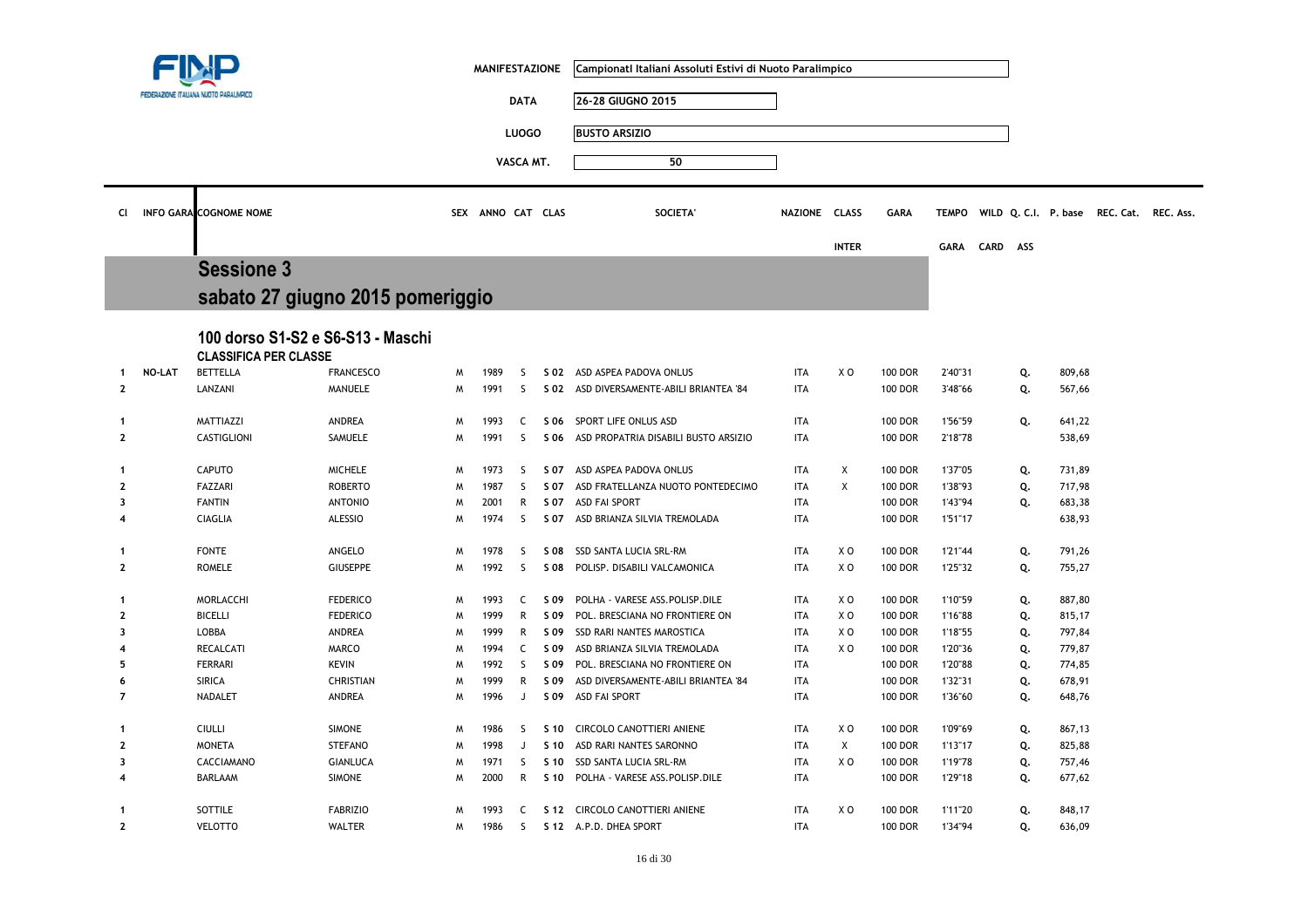|                         |               |                                                                    |                   |    | <b>MANIFESTAZIONE</b> |              |                 | Campionati Italiani Assoluti Estivi di Nuoto Paralimpico |               |                |                |              |          |    |        |                                          |        |
|-------------------------|---------------|--------------------------------------------------------------------|-------------------|----|-----------------------|--------------|-----------------|----------------------------------------------------------|---------------|----------------|----------------|--------------|----------|----|--------|------------------------------------------|--------|
|                         |               | FEDERAZIONE ITALIANA NUOTO PARALIMPICO                             |                   |    |                       | <b>DATA</b>  |                 | 26-28 GIUGNO 2015                                        |               |                |                |              |          |    |        |                                          |        |
|                         |               |                                                                    |                   |    |                       | <b>LUOGO</b> |                 | <b>BUSTO ARSIZIO</b>                                     |               |                |                |              |          |    |        |                                          |        |
|                         |               |                                                                    |                   |    |                       | VASCA MT.    |                 | 50                                                       |               |                |                |              |          |    |        |                                          |        |
|                         |               |                                                                    |                   |    |                       |              |                 |                                                          |               |                |                |              |          |    |        |                                          |        |
| Cl.                     |               | <b>INFO GARA COGNOME NOME</b>                                      |                   |    | SEX ANNO CAT CLAS     |              |                 | <b>SOCIETA</b>                                           | NAZIONE CLASS |                | <b>GARA</b>    | <b>TEMPO</b> |          |    |        | WILD Q. C.I. P. base REC. Cat. REC. Ass. |        |
|                         |               |                                                                    |                   |    |                       |              |                 |                                                          |               | <b>INTER</b>   |                | GARA         | CARD ASS |    |        |                                          |        |
|                         |               |                                                                    |                   |    |                       |              |                 |                                                          |               |                |                |              |          |    |        |                                          |        |
|                         |               | 100 dorso S1-S2 e S6-S13 - Maschi<br><b>CLASSIFICA OPEN</b>        |                   |    |                       |              |                 |                                                          |               |                |                |              |          |    |        |                                          |        |
| $\overline{1}$          |               | MORLACCHI                                                          | <b>FEDERICO</b>   | M  | 1993                  | $\mathsf{C}$ | S 09            | POLHA - VARESE ASS.POLISP.DILE                           | <b>ITA</b>    | X <sub>0</sub> | <b>100 DOR</b> | 1'08"82      |          | Q. | 910,64 |                                          |        |
| $\overline{2}$          |               | <b>CIULLI</b>                                                      | <b>SIMONE</b>     | M  | 1986                  | $\mathsf{S}$ | $S$ 10          | <b>CIRCOLO CANOTTIERI ANIENE</b>                         | <b>ITA</b>    | X <sub>0</sub> | <b>100 DOR</b> | 1'06"43      |          | Q. | 909,68 |                                          |        |
| $\overline{\mathbf{3}}$ |               | <b>SOTTILE</b>                                                     | <b>FABRIZIO</b>   | M  | 1993                  | $\mathsf{C}$ |                 | S 12 CIRCOLO CANOTTIERI ANIENE                           | <b>ITA</b>    | X <sub>0</sub> | <b>100 DOR</b> | 1'11"51      |          | Q. | 844,50 |                                          |        |
| $\overline{4}$          |               | <b>MONETA</b>                                                      | <b>STEFANO</b>    | M  | 1998                  | J            | S 10            | ASD RARI NANTES SARONNO                                  | <b>ITA</b>    | X              | <b>100 DOR</b> | 1'13"22      |          | Q. | 825,32 |                                          |        |
| 5                       | NO-LAT        | <b>BETTELLA</b>                                                    | <b>FRANCESCO</b>  | M  | 1989                  | <sub>S</sub> | S 02            | ASD ASPEA PADOVA ONLUS                                   | <b>ITA</b>    | X O            | <b>100 DOR</b> | 2'38"75      |          | Q. | 817,64 |                                          |        |
| 6                       |               | <b>BICELLI</b>                                                     | <b>FEDERICO</b>   | M  | 1999                  | $\mathsf{R}$ | S 09            | POL. BRESCIANA NO FRONTIERE ON                           | <b>ITA</b>    | X O            | <b>100 DOR</b> | 1'17"42      |          | Q. | 809,48 |                                          |        |
| $\overline{7}$          |               | LOBBA                                                              | ANDREA            | M  | 1999                  | R            | S 09            | SSD RARI NANTES MAROSTICA                                | <b>ITA</b>    | XO             | <b>100 DOR</b> | 1'18"55      |          | Q. | 797,84 |                                          |        |
| 8                       |               | <b>FONTE</b>                                                       | ANGELO            | M  | 1978                  | -S           |                 | S 08 SSD SANTA LUCIA SRL-RM                              | <b>ITA</b>    | X O            | 100 DOR        | 1'21"67      |          | Q. | 789,03 |                                          |        |
|                         |               | 100 dorso S1-S2 e S6-S13 - Femmine<br><b>CLASSIFICA PER CLASSE</b> |                   |    |                       |              |                 |                                                          |               |                |                |              |          |    |        |                                          |        |
| $\mathbf{1}$            |               | <b>BOCCANERA</b>                                                   | <b>GLORIA</b>     | F  | 1979                  | -S           |                 | S 02 ASD ACCADEMIA DEL NUOTO MARINO                      | <b>ITA</b>    | X O            | <b>100 DOR</b> | 2'59"90      |          | Q. | 807,84 | R.Cat.                                   | R.Ass. |
| 1                       |               | <b>BELLINGERI</b>                                                  | <b>GIULIA</b>     | F. | 2000                  | R            |                 | S 07 A.I.C.S. PAVIA NUOTO ASD                            | <b>ITA</b>    |                | <b>100 DOR</b> | 2'05"92      |          | Q. | 659,23 |                                          |        |
| $\mathbf{1}$            |               | CORNACCHINI                                                        | SOFIA             | F. | 1997                  | J            | S 08            | ATLANTIDE O.N.L.U.S.                                     | <b>ITA</b>    |                | <b>100 DOR</b> | 2'13"85      |          | Q. | 576,02 |                                          |        |
| $\mathbf{1}$            |               | <b>VICCH</b>                                                       | SILVIA            | F  | 2000                  | R            | S 09            | PHB POL. BERGAMASCA ONLUS                                | <b>ITA</b>    |                | 100 DOR        | 1'43"31      |          | Q. | 675,15 |                                          |        |
| $\mathbf{2}$            |               | <b>GRANCEA</b>                                                     | <b>FLORENTINA</b> | F. | 2000                  | $\mathsf{R}$ |                 | S 09 POL. BRESCIANA NO FRONTIERE ON                      | <b>ITA</b>    |                | <b>100 DOR</b> | 2'04"71      |          | Q. | 559,30 |                                          |        |
|                         |               |                                                                    |                   |    |                       |              |                 |                                                          |               |                |                |              |          |    |        |                                          |        |
| $\mathbf{1}$            |               | <b>BRUNETTI</b>                                                    | <b>ROSANNA</b>    | F  | 1964                  | S            | S 10            | ACQUAMARINA TEAM TRIESTE ONLUS                           | <b>ITA</b>    | Χ              | <b>100 DOR</b> | 1'52"60      |          |    | 605,68 |                                          |        |
|                         |               |                                                                    |                   |    |                       |              |                 |                                                          |               |                |                |              |          |    |        |                                          |        |
| $\mathbf{1}$            |               | <b>RABBOLINI</b>                                                   | <b>MARTINA</b>    | F  | 1998                  | J            |                 | S 11 G.S. DIL. NON VEDENTI MILANO - ONLUS                | <b>ITA</b>    | X O            | <b>100 DOR</b> | 1'28"90      |          | Q. | 890,55 |                                          |        |
| $\mathbf{2}$            |               | CARRARA                                                            | <b>GRETA</b>      | F  | 1992                  | S            | S 11            | PHB POL. BERGAMASCA ONLUS                                | <b>ITA</b>    | $\mathsf O$    | <b>100 DOR</b> | 1'50"97      |          | Q. | 713,44 |                                          |        |
| FG                      | FG            | <b>BUNIOLO</b>                                                     | <b>FEDERICA</b>   | F  | 1988                  | <sub>S</sub> | S <sub>11</sub> | ASD ASPEA PADOVA ONLUS                                   | <b>ITA</b>    | XO             | <b>100 DOR</b> | 1'33"29      |          | Q. | 848,64 |                                          |        |
| $\mathbf{1}$            |               | <b>BARBARO</b>                                                     | ANNA              | F  | 1985                  | -S           |                 | S 12 ASD POL. TEAM 14                                    | <b>ITA</b>    |                | 100 DOR        | 1'52"64      |          | Q. | 612,48 |                                          |        |
| $\mathbf{2}$            |               | CORRAINE                                                           | GIOVANNA          | F  | 1989                  | S            |                 | S 12 ASD SARDEGNA SPORT                                  | <b>ITA</b>    | X O            | <b>100 DOR</b> | 2'03"07      |          | Q. | 560,58 |                                          |        |
| 3                       | <b>NO-LAT</b> | <b>MANTOAN</b>                                                     | LARA              | F  | 1999                  | R            | S 12            | ASD ASPEA PADOVA ONLUS                                   | <b>ITA</b>    | ΧO             | <b>100 DOR</b> | 2'08"54      |          | Q. | 536,72 |                                          |        |
| $\overline{\mathbf{4}}$ |               | BELOTTI                                                            | SARA              | F  | 1999                  | $\mathsf{R}$ |                 | S 13 OLIMPIC SWIM PRO ASD                                | <b>ITA</b>    | XO             | <b>100 DOR</b> | 1'40"45      |          | Q. | 696,86 |                                          |        |
|                         |               |                                                                    |                   |    |                       |              |                 |                                                          |               |                |                |              |          |    |        |                                          |        |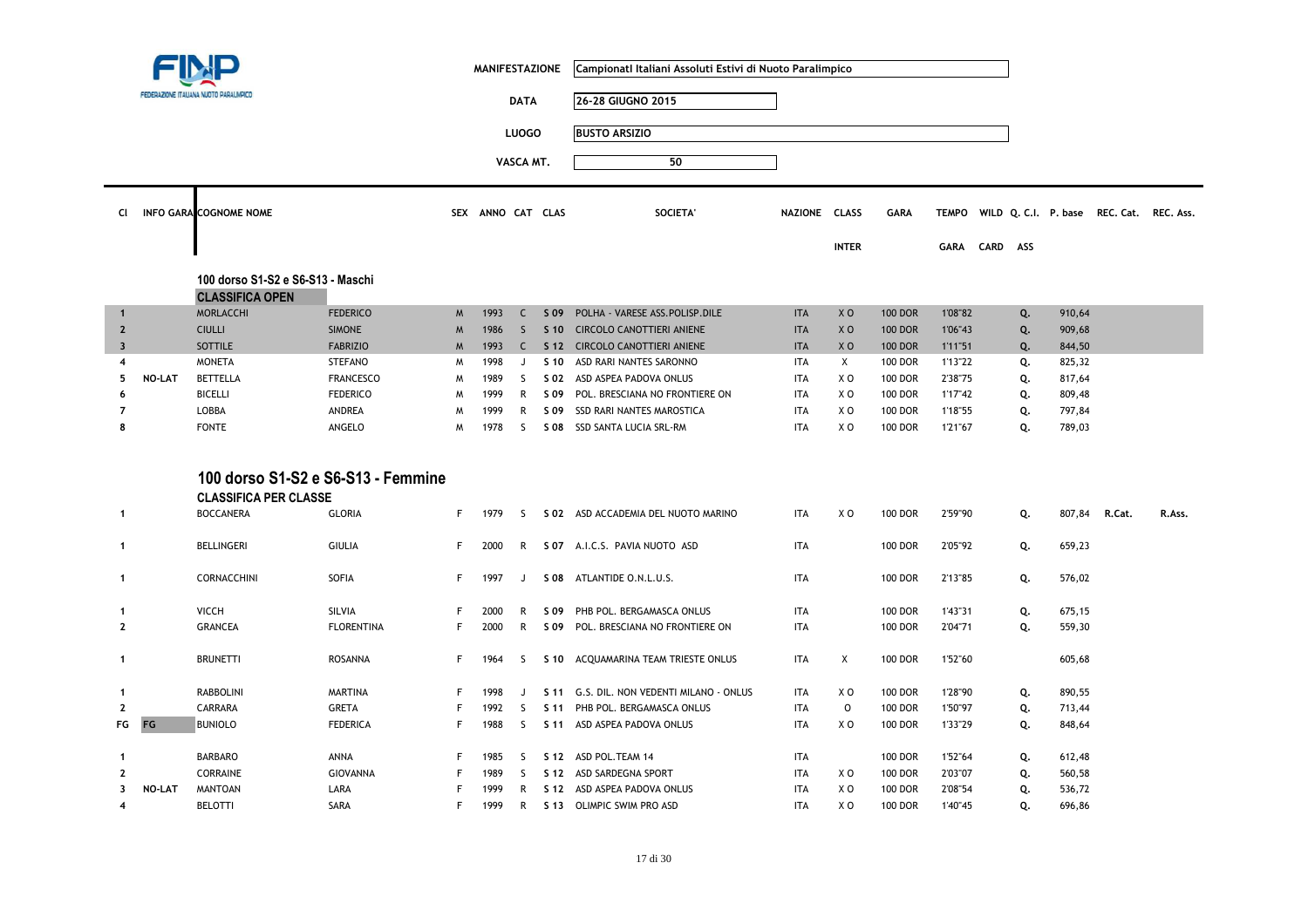|                         |               |                                                              |                   |    | <b>MANIFESTAZIONE</b> |              |                 | Campionatl Italiani Assoluti Estivi di Nuoto Paralimpico |               |                |                |              |          |    |        |                                          |        |
|-------------------------|---------------|--------------------------------------------------------------|-------------------|----|-----------------------|--------------|-----------------|----------------------------------------------------------|---------------|----------------|----------------|--------------|----------|----|--------|------------------------------------------|--------|
|                         |               | FEDERAZIONE ITALIANA NUOTO PARALIMPICO                       |                   |    |                       | <b>DATA</b>  |                 | 26-28 GIUGNO 2015                                        |               |                |                |              |          |    |        |                                          |        |
|                         |               |                                                              |                   |    |                       | <b>LUOGO</b> |                 | <b>BUSTO ARSIZIO</b>                                     |               |                |                |              |          |    |        |                                          |        |
|                         |               |                                                              |                   |    |                       | VASCA MT.    |                 | 50                                                       |               |                |                |              |          |    |        |                                          |        |
|                         |               |                                                              |                   |    |                       |              |                 |                                                          |               |                |                |              |          |    |        |                                          |        |
| <b>CI</b>               |               | <b>INFO GARA COGNOME NOME</b>                                |                   |    | SEX ANNO CAT CLAS     |              |                 | <b>SOCIETA</b>                                           | NAZIONE CLASS |                | <b>GARA</b>    | <b>TEMPO</b> |          |    |        | WILD Q. C.I. P. base REC. Cat. REC. Ass. |        |
|                         |               |                                                              |                   |    |                       |              |                 |                                                          |               | <b>INTER</b>   |                | <b>GARA</b>  | CARD ASS |    |        |                                          |        |
|                         |               | 100 dorso S1-S2 e S6-S13 - Femmine<br><b>CLASSIFICA OPEN</b> |                   |    |                       |              |                 |                                                          |               |                |                |              |          |    |        |                                          |        |
| $\mathbf{1}$            |               | <b>RABBOLINI</b>                                             | <b>MARTINA</b>    | F. | 1998                  | J            | S <sub>11</sub> | G.S. DIL. NON VEDENTI MILANO - ONLUS                     | <b>ITA</b>    | X <sub>0</sub> | <b>100 DOR</b> | 1'28"33      |          | Q. | 896,30 |                                          |        |
| $\overline{2}$          |               | <b>BOCCANERA</b>                                             | <b>GLORIA</b>     | F  | 1979                  | $\mathsf{S}$ | S 02            | ASD ACCADEMIA DEL NUOTO MARINO                           | <b>ITA</b>    | X <sub>0</sub> | <b>100 DOR</b> | 2'59"67      |          | Q. | 808,87 | R.Cat.                                   | R.Ass. |
| $\overline{\mathbf{3}}$ |               | <b>BELOTTI</b>                                               | <b>SARA</b>       | F  | 1999                  | $\mathsf{R}$ | S <sub>13</sub> | <b>OLIMPIC SWIM PRO ASD</b>                              | <b>ITA</b>    | X <sub>0</sub> | <b>100 DOR</b> | 1'37"16      |          | Q. | 720,46 |                                          |        |
| 4                       |               | CARRARA                                                      | <b>GRETA</b>      | F  | 1992                  | S.           | S 11            | PHB POL. BERGAMASCA ONLUS                                | <b>ITA</b>    | $\circ$        | <b>100 DOR</b> | 1'51"10      |          | Q. | 712,60 |                                          |        |
| 5                       |               | <b>VICCH</b>                                                 | SILVIA            | F  | 2000                  | R            | S 09            | PHB POL. BERGAMASCA ONLUS                                | <b>ITA</b>    |                | <b>100 DOR</b> | 1'42"79      |          | Q. | 678,57 |                                          |        |
| 6                       |               | <b>BELLINGERI</b>                                            | <b>GIULIA</b>     | F  | 2000                  | R            | S 07            | A.I.C.S. PAVIA NUOTO ASD                                 | <b>ITA</b>    |                | <b>100 DOR</b> | 2'04"95      |          | Q. | 664,35 |                                          |        |
| $\overline{7}$          |               | <b>BRUNETTI</b>                                              | <b>ROSANNA</b>    | F  | 1964                  | S            | S 10            | ACQUAMARINA TEAM TRIESTE ONLUS                           | <b>ITA</b>    | X              | <b>100 DOR</b> | 1'51"00      |          |    | 614,41 |                                          |        |
| 8                       |               | <b>BARBARO</b>                                               | ANNA              | F  | 1985                  | S.           |                 | S 12 ASD POL. TEAM 14                                    | <b>ITA</b>    |                | <b>100 DOR</b> | 1'55"87      |          | Q. | 595,41 |                                          |        |
|                         |               | 50 dorso S1-S5 - Maschi<br><b>CLASSIFICA PER CLASSE</b>      |                   |    |                       |              |                 |                                                          |               |                |                |              |          |    |        |                                          |        |
| 1                       | <b>NO-LAT</b> | <b>BETTELLA</b>                                              | <b>FRANCESCO</b>  | M  | 1989                  | <sub>S</sub> | S 02            | ASD ASPEA PADOVA ONLUS                                   | <b>ITA</b>    | X <sub>0</sub> | 050 DOR        | 1'18"10      |          | Q. | 783,87 |                                          |        |
| $\mathbf{2}$            | <b>NO-LAT</b> | PELLACANI                                                    | <b>LUCA</b>       | W  | 1984                  | S            |                 | S 02 ATLANTIDE O.N.L.U.S.                                | <b>ITA</b>    |                | 050 DOR        | 1'30"43      |          | Q. | 676,99 |                                          |        |
| 3                       | LAT           | <b>SCARAMUZZI</b>                                            | <b>GIOVANNI</b>   | M  | 1975                  | <sub>S</sub> | S 02            | A.C.S. PENTOTARY                                         | <b>ITA</b>    |                | 050 DOR        | 1'36"01      |          | Q. | 637,64 |                                          |        |
| 4                       | LAT           | <b>BARRO</b>                                                 | <b>WALTER</b>     | W  | 1975                  | <sub>S</sub> | S 02            | SSD RARI NANTES MAROSTICA                                | <b>ITA</b>    |                | 050 DOR        | 1'49"17      |          | Q. | 560,78 |                                          |        |
| 5                       |               | PAGLIA                                                       | <b>GIANFRANCO</b> | M  | 1970                  | S            | S 02            | <b>GS PARALIMPICO DIFESA</b>                             | <b>ITA</b>    |                | 050 DOR        | 2'12"36      |          | Q. | 462,53 |                                          |        |
|                         | ASS LAT       | ANGELETTI                                                    | <b>ENZO</b>       | M  | 1963                  | S            | S 02            | A.S. FUTURA SPORT MACERATA                               | <b>ITA</b>    |                | 050 DOR        |              |          |    |        |                                          |        |
| $\mathbf{1}$            |               | <b>BONI</b>                                                  | <b>VINCENZO</b>   | M  | 1988                  | S            | S 03            | CARAVAGGIO SPORTING VILLAGE AQUA & FITI                  | <b>ITA</b>    | X O            | 050 DOR        | 0'49"48      |          | Q. | 894,10 |                                          |        |
| $\mathbf{2}$            |               | LUDOVICI                                                     | CARLO             | M  | 1971                  | S            | S 03            | SSD SANTA LUCIA SRL-RM                                   | <b>ITA</b>    | X O            | 050 DOR        | 1'12"16      |          | Q. | 613,08 |                                          |        |
| 3                       |               | SARCINA                                                      | <b>GIACOMO</b>    | M  | 1992                  | <sub>S</sub> | S 03            | SSD RARI NANTES MAROSTICA                                | <b>ITA</b>    | X <sub>0</sub> | 050 DOR        | 1'17"34      |          | Q. | 572,02 |                                          |        |
| 4                       |               | <b>FRIGERIO</b>                                              | <b>SIMONE</b>     | M  | 1985                  | $\mathsf{S}$ | S 03            | ASD DIVERSAMENTE-ABILI BRIANTEA '84                      | <b>ITA</b>    |                | 050 DOR        | 1'23"97      |          | Q. | 526,85 |                                          |        |
| 5                       |               | <b>GASPARINI</b>                                             | YURI GIUSEPPE     | M  | 1977                  | <sub>S</sub> | S 03            | ATLANTIDE O.N.L.U.S.                                     | <b>ITA</b>    |                | 050 DOR        | 1'26"90      |          | Q. | 509,09 |                                          |        |
| 6                       |               | <b>VINCENZI</b>                                              | ANDREA ROBERTO    | M  | 1971                  | S            | S 03            | ATLANTIDE O.N.L.U.S.                                     | <b>ITA</b>    |                | 050 DOR        | 1'35"76      |          | Q. | 461,99 |                                          |        |
| $\overline{7}$          |               | <b>MARCONI</b>                                               | <b>GIOVANNI</b>   | W  | 1947                  | S.           | S 03            | POL. DISABILI FABRIANO MIRASOL                           | <b>ITA</b>    |                | 050 DOR        | 1'36"73      |          | Q. | 457,36 |                                          |        |
| 1                       |               | <b>PLACIDI</b>                                               | <b>ROBERTO</b>    | M  | 1976                  | S.           | S 04            | SSD SANTA LUCIA SRL-RM                                   | <b>ITA</b>    |                | 050 DOR        | 0'53"67      |          | Q. | 825,04 |                                          |        |
| $\mathbf{2}$            |               | <b>FALCONI</b>                                               | <b>FABIO</b>      | W  | 1977                  | S            | S 04            | SSD SANTA LUCIA SRL-RM                                   | <b>ITA</b>    |                | 050 DOR        | 1'17"46      |          | Q. | 571,65 |                                          |        |
| 3                       |               | <b>RIPANTI</b>                                               | <b>MARCO</b>      | M  | 1979                  | <sub>S</sub> | S 04            | ARCO IRIS ANCONA                                         | <b>ITA</b>    |                | 050 DOR        | 1'17"95      |          | Q. | 568,06 |                                          |        |
| 4                       |               | <b>SERRAFINO</b>                                             | CALOGERO ALBERTO  | W  | 1992                  | -S           | S 04            | ATLANTIDE O.N.L.U.S.                                     | <b>ITA</b>    |                | 050 DOR        | 1'20"52      |          |    | 549,93 |                                          |        |
| 5                       |               | <b>MARSON</b>                                                | <b>CRISTIANO</b>  | W  | 1973                  | S            | S 04            | ASD DIVERSAMENTE-ABILI BRIANTEA '84                      | <b>ITA</b>    | X <sub>0</sub> | 050 DOR        | 1'26"09      |          |    | 514,35 |                                          |        |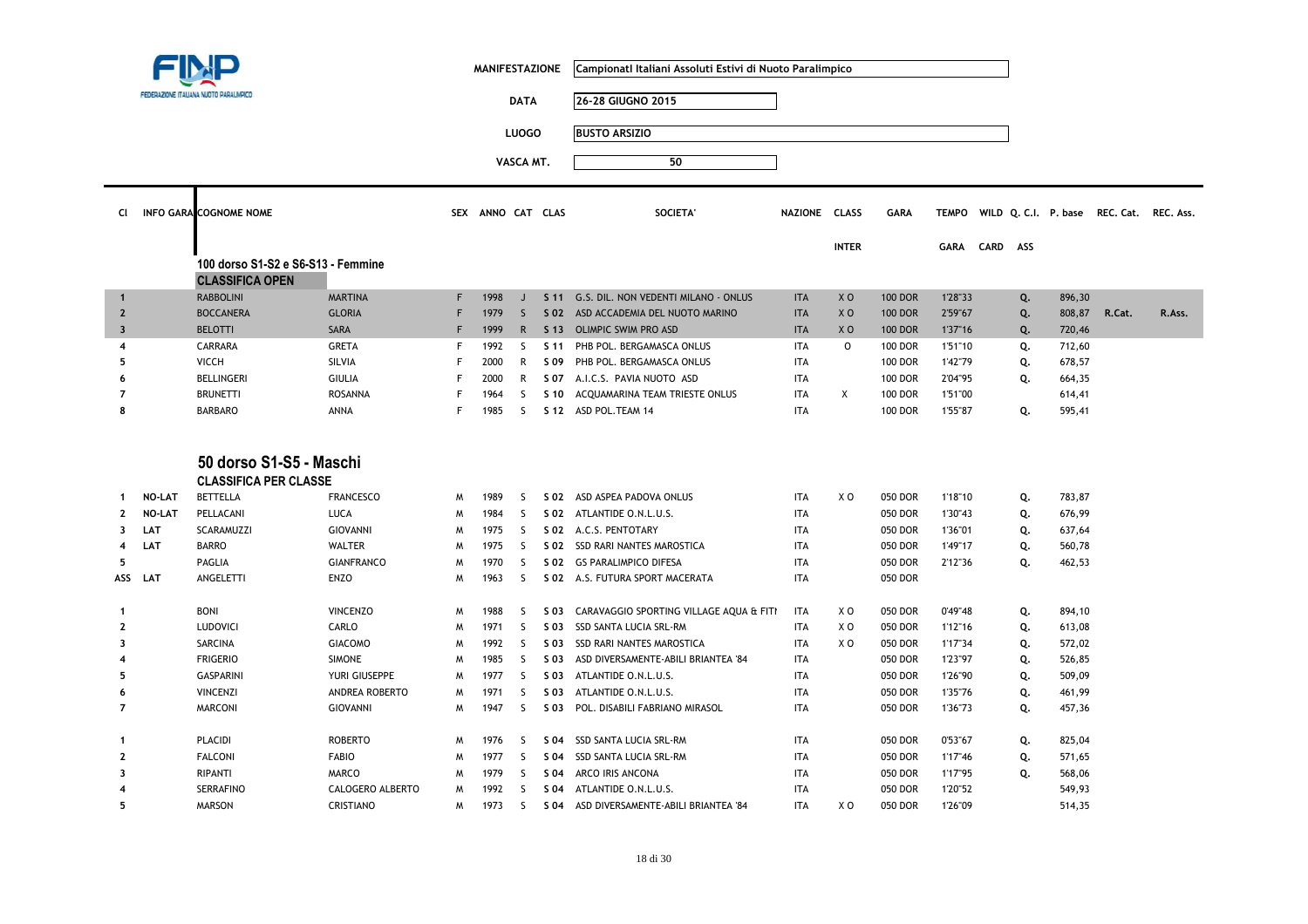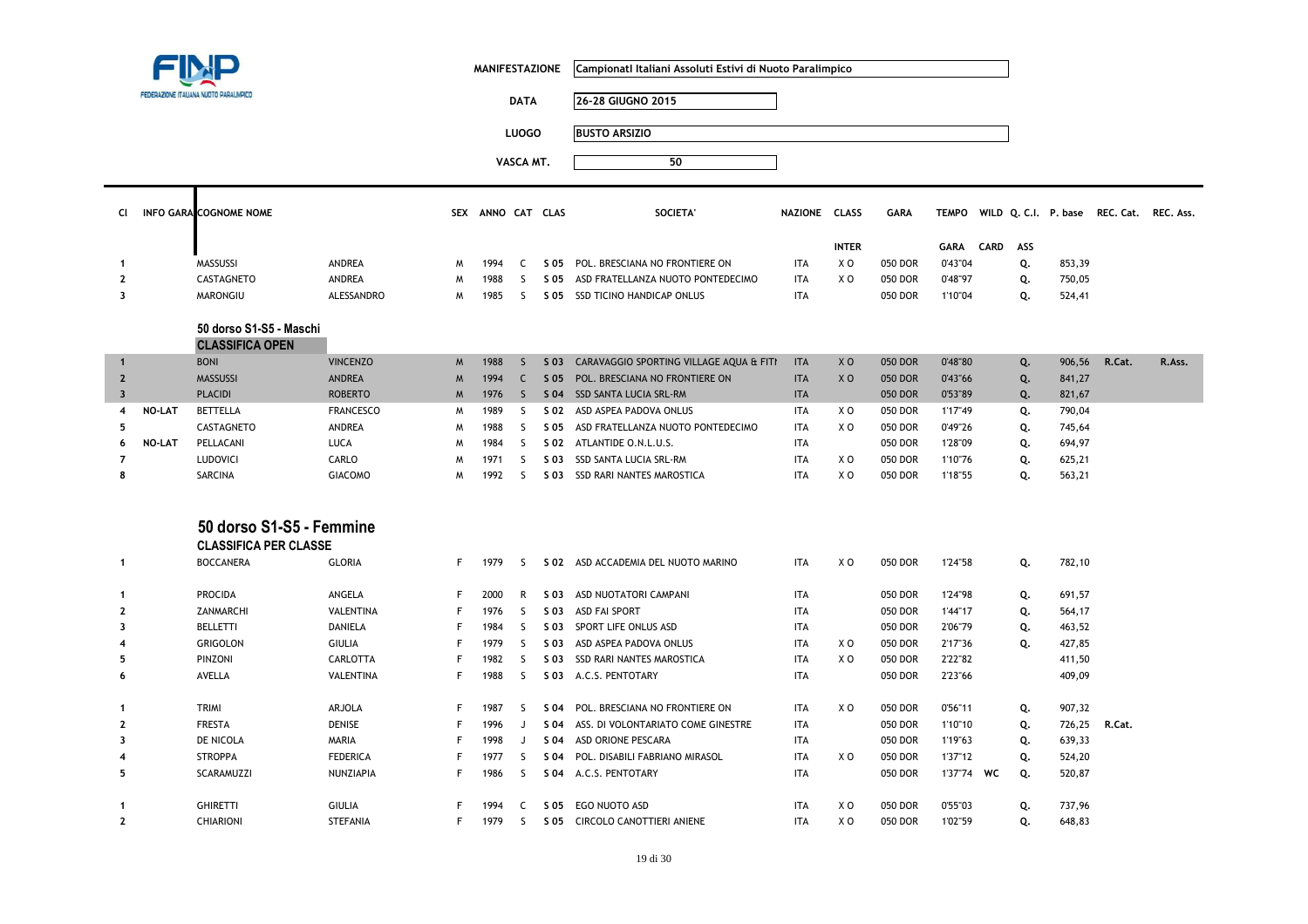|                         |               |                                                                  |                  | <b>MANIFESTAZIONE</b> |                   |              | Campionati Italiani Assoluti Estivi di Nuoto Paralimpico |                                            |               |                |             |              |      |     |        |                                          |        |
|-------------------------|---------------|------------------------------------------------------------------|------------------|-----------------------|-------------------|--------------|----------------------------------------------------------|--------------------------------------------|---------------|----------------|-------------|--------------|------|-----|--------|------------------------------------------|--------|
|                         |               | FEDERAZIONE ITALIANA NUOTO PARALIMPICO                           |                  |                       |                   | <b>DATA</b>  |                                                          | 26-28 GIUGNO 2015                          |               |                |             |              |      |     |        |                                          |        |
|                         |               |                                                                  |                  |                       |                   | <b>LUOGO</b> |                                                          | <b>BUSTO ARSIZIO</b>                       |               |                |             |              |      |     |        |                                          |        |
|                         |               |                                                                  |                  |                       |                   |              |                                                          |                                            |               |                |             |              |      |     |        |                                          |        |
|                         |               |                                                                  |                  |                       |                   | VASCA MT.    |                                                          | 50                                         |               |                |             |              |      |     |        |                                          |        |
| CI.                     |               | INFO GARA COGNOME NOME                                           |                  |                       | SEX ANNO CAT CLAS |              |                                                          | <b>SOCIETA</b>                             | NAZIONE CLASS |                | <b>GARA</b> | <b>TEMPO</b> |      |     |        | WILD Q. C.I. P. base REC. Cat. REC. Ass. |        |
|                         |               |                                                                  |                  |                       |                   |              |                                                          |                                            |               | <b>INTER</b>   |             | GARA         | CARD | ASS |        |                                          |        |
| 3                       |               | SANTONOCITO                                                      | LISA             | F.                    | 1982              | -S           |                                                          | S 05 ASD BRIANZA SILVIA TREMOLADA          | <b>ITA</b>    |                | 050 DOR     | 1'07"15      |      | Q.  | 604,77 |                                          |        |
|                         |               | PADOVAN                                                          | <b>MICHELA</b>   | F                     | 1999              | R            | S 05                                                     | <b>CUS TORINO</b>                          | <b>ITA</b>    |                | 050 DOR     | 1'07"67      |      | Q.  | 600,12 |                                          |        |
| 5                       |               | <b>MESCHINI</b>                                                  | <b>CATERINA</b>  | F                     | 2002              | E            |                                                          | S 05 A.S. FUTURA SPORT MACERATA            | ITA           |                | 050 DOR     | 1'07"77      |      | Q.  | 599,23 | R.Cat.                                   |        |
| 6                       |               | <b>AGOSTINI</b>                                                  | <b>IRENE</b>     | F                     | 2001              | R            |                                                          | S 05 ASD ASPEA PADOVA ONLUS                | <b>ITA</b>    |                | 050 DOR     | 1'08"20      |      | Q.  | 595,45 |                                          |        |
| $\overline{7}$          | <b>NO-LAT</b> | <b>BONVECCHI</b>                                                 | MARIA            | F                     | 1985              | S.           |                                                          | S 05 TEAM MARCHE CIS                       | <b>ITA</b>    |                | 050 DOR     | 1'08"30      |      | Q.  | 594,58 |                                          |        |
| 8                       |               | <b>BRIZIO</b>                                                    | <b>SOFIA</b>     | F                     | 1997              | J            |                                                          | S 05 PHB POL. BERGAMASCA ONLUS             | <b>ITA</b>    |                | 050 DOR     | 1'10"27      |      | Q.  | 577,91 |                                          |        |
|                         |               | 50 dorso S1-S5 - Femmine<br><b>CLASSIFICA OPEN</b>               |                  |                       |                   |              |                                                          |                                            |               |                |             |              |      |     |        |                                          |        |
| $\overline{1}$          |               | <b>TRIMI</b>                                                     | <b>ARJOLA</b>    | F.                    | 1987              | $\mathsf{S}$ | S <sub>04</sub>                                          | POL. BRESCIANA NO FRONTIERE ON             | <b>ITA</b>    | X <sub>0</sub> | 050 DOR     | 0'52"97      |      | Q.  | 961,11 | R.Cat.                                   | R.Ass. |
| $\overline{2}$          |               | <b>BOCCANERA</b>                                                 | <b>GLORIA</b>    | F                     | 1979              | S.           |                                                          | S 02 ASD ACCADEMIA DEL NUOTO MARINO        | <b>ITA</b>    | X <sub>O</sub> | 050 DOR     | 1'26"80      |      | Q.  | 762,10 |                                          |        |
| $\overline{\mathbf{3}}$ |               | <b>GHIRETTI</b>                                                  | <b>GIULIA</b>    | F                     | 1994              | $\mathsf{C}$ |                                                          | S 05 EGO NUOTO ASD                         | <b>ITA</b>    | X <sub>0</sub> | 050 DOR     | 0'54"39      |      | Q.  | 746,64 |                                          |        |
| 4                       |               | <b>FRESTA</b>                                                    | DENISE           | F                     | 1996              | J            | S 04                                                     | ASS. DI VOLONTARIATO COME GINESTRE         | <b>ITA</b>    |                | 050 DOR     | 1'10"27      |      | Q.  | 724,49 | R.Cat.                                   |        |
| 5                       |               | <b>PROCIDA</b>                                                   | ANGELA           | F                     | 2000              | R            | S 03                                                     | ASD NUOTATORI CAMPANI                      | <b>ITA</b>    |                | 050 DOR     | 1'21"84      |      | Q.  | 718,11 | R.Cat.                                   | R.Ass. |
| 6                       |               | <b>CHIARIONI</b>                                                 | <b>STEFANIA</b>  | F                     | 1979              | S.           | S 05                                                     | CIRCOLO CANOTTIERI ANIENE                  | <b>ITA</b>    | X <sub>0</sub> | 050 DOR     | 1'02"67      |      | Q.  | 648,00 |                                          |        |
| 7                       |               | DE NICOLA                                                        | MARIA            | F                     | 1998              | J            | S 04                                                     | ASD ORIONE PESCARA                         | <b>ITA</b>    |                | 050 DOR     | 1'20"08      |      | Q.  | 635,74 |                                          |        |
| 8                       |               | SANTONOCITO                                                      | <b>LISA</b>      | F                     | 1982              | S.           |                                                          | S 05 ASD BRIANZA SILVIA TREMOLADA          | <b>ITA</b>    |                | 050 DOR     | 1'07"24      |      | Q.  | 603,96 |                                          |        |
|                         |               | 400 stile libero S6-S13 - Maschi<br><b>CLASSIFICA PER CLASSE</b> |                  |                       |                   |              |                                                          |                                            |               |                |             |              |      |     |        |                                          |        |
| $\mathbf{1}$            |               | <b>BOCCIARDO</b>                                                 | <b>FRANCESCO</b> | M                     | 1994              | C            |                                                          | S 06 SSD NUOTATORI GENOVESI                | <b>ITA</b>    | X <sub>0</sub> | 400 STI     | 5'01"68      |      | Q.  | 990,85 | R.Cat.                                   | R.Ass. |
| $\overline{2}$          |               | <b>ROTA</b>                                                      | <b>MATTEO</b>    | M                     | 1994              | C            |                                                          | S 06 PHB POL. BERGAMASCA ONLUS             | <b>ITA</b>    |                | 400 STI     | 6'46"06      |      | Q.  | 736,15 |                                          |        |
| -1                      |               | <b>CAPUTO</b>                                                    | <b>MICHELE</b>   | M                     | 1973              | S.           | S 07                                                     | ASD ASPEA PADOVA ONLUS                     | <b>ITA</b>    | $\mathsf{X}$   | 400 STI     | 5'47"57      |      | Q.  | 813,30 |                                          |        |
| $\mathbf{2}$            |               | <b>MISURI</b>                                                    | <b>DAVIDE</b>    | M                     | 1998              | J            |                                                          | S 07 GRUPPO PROMOZIONALE SAN MICHELE VERON | <b>ITA</b>    |                | 400 STI     | 6'43"46      |      | Q.  | 700,64 |                                          |        |
| $\mathbf{1}$            |               | POZZAN                                                           | <b>STEFANO</b>   | M                     | 1985              | -S           |                                                          | S 08 GRUPPO PROMOZIONALE SAN MICHELE VERON | <b>ITA</b>    |                | 400 STI     | 6'12"33      |      | Q.  | 723,52 |                                          |        |

PERFETTO IVAN <sup>M</sup> <sup>2000</sup> <sup>R</sup> **S 10** ASD NUOTATORI CAMPANI ITA X O 400 STI 4'44"23 **Q.** 863,35

1986 S S 10 POL. BRESCIANA NO FRONTIERE ON

**S 09** CIRCOLO CANOTTIERI ANIENE ITA X O 400 STI 4'50"27 **Q.** 874,84

**S 09** ASD BRIANZA SILVIA TREMOLADA ITA X O 400 STI 5'31"34 **Q.** 766,40

**1**

**2**

**3**

**1**

**2**

1 **PREZZI** YURI M 1994 C

2 RECALCATI MARCO M 1994 C

FARETRA CLAUDIO M 1965 S S 09 SSD SANTA LUCIA SRL-RM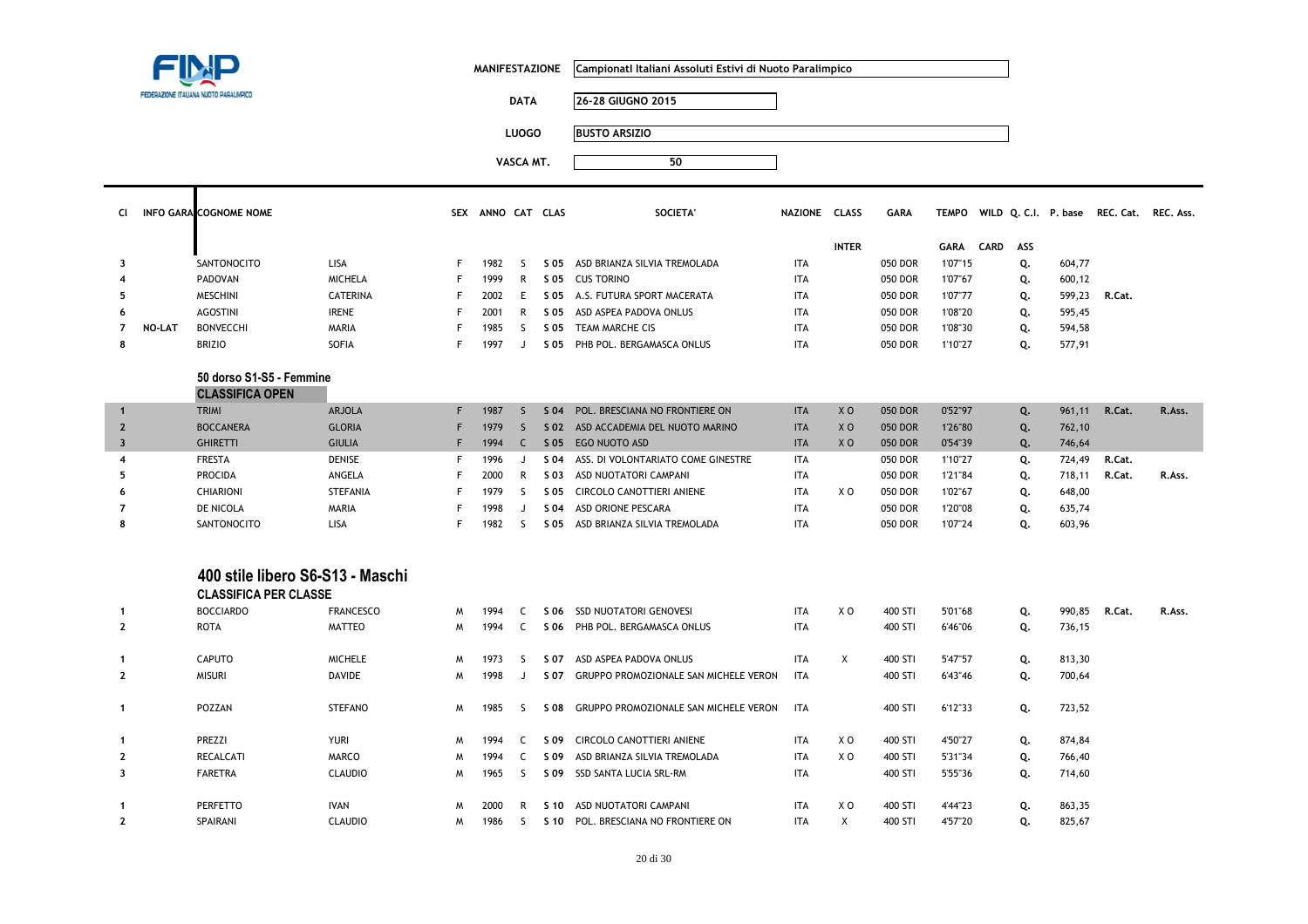|                         | FEDERAZIONE ITALIANA NUOTO PARALIMPICO |                                               |                  |          | <b>MANIFESTAZIONE</b> |              |                 | Campionatl Italiani Assoluti Estivi di Nuoto Paralimpico |               |                |             |              |             |     |        |                                          |        |
|-------------------------|----------------------------------------|-----------------------------------------------|------------------|----------|-----------------------|--------------|-----------------|----------------------------------------------------------|---------------|----------------|-------------|--------------|-------------|-----|--------|------------------------------------------|--------|
|                         |                                        |                                               |                  |          |                       | <b>DATA</b>  |                 | 26-28 GIUGNO 2015                                        |               |                |             |              |             |     |        |                                          |        |
|                         |                                        |                                               |                  |          |                       | <b>LUOGO</b> |                 | <b>BUSTO ARSIZIO</b>                                     |               |                |             |              |             |     |        |                                          |        |
|                         |                                        |                                               |                  |          |                       | VASCA MT.    |                 | 50                                                       |               |                |             |              |             |     |        |                                          |        |
|                         |                                        |                                               |                  |          |                       |              |                 |                                                          |               |                |             |              |             |     |        |                                          |        |
| <b>CI</b>               |                                        | <b>INFO GARA COGNOME NOME</b>                 |                  |          | SEX ANNO CAT CLAS     |              |                 | <b>SOCIETA'</b>                                          | NAZIONE CLASS |                | <b>GARA</b> | <b>TEMPO</b> |             |     |        | WILD Q. C.I. P. base REC. Cat. REC. Ass. |        |
|                         |                                        |                                               |                  |          |                       |              |                 |                                                          |               |                |             |              |             |     |        |                                          |        |
|                         |                                        |                                               |                  |          |                       |              |                 |                                                          |               | <b>INTER</b>   |             | GARA         | <b>CARD</b> | ASS |        |                                          |        |
| 3                       |                                        | PASQUINI                                      | <b>ROBERTO</b>   | M        | 1968                  | -S           | S 10            | SSD SANTA LUCIA SRL-RM                                   | <b>ITA</b>    |                | 400 STI     | 5'04"14      |             | Q.  | 806,83 |                                          |        |
| 4                       |                                        | ABETE                                         | <b>VITTORIO</b>  | M        | 1980                  | <sub>S</sub> | S 10            | ASD NUOTATORI CAMPANI                                    | <b>ITA</b>    | $\circ$        | 400 STI     | 5'44"31      |             | Q.  | 712,70 |                                          |        |
| 5                       |                                        | <b>FRANZONI</b>                               | ANTONIO MARCO    | W        | 1989                  | S            | S <sub>10</sub> | ASD NUOTATORI CAMPANI                                    | <b>ITA</b>    |                | 400 STI     | 5'46"65      |             | Q.  |        |                                          |        |
| $\mathbf{1}$            | <b>NO-LAT</b>                          | <b>CADILI RISPI</b>                           | ANDREA           | W        | 1981                  | S            |                 | S 11 ASD FAGGIOOLYMPIC                                   | <b>ITA</b>    |                | 400 STI     | 7'48"47      |             | Q.  | 579,08 |                                          |        |
| $\mathbf{2}$            |                                        | <b>DISALVO</b>                                | <b>FRANCESCO</b> | M        | 1998                  | J            | S <sub>11</sub> | FRAMAROSSPORT SSD SRL                                    | <b>ITA</b>    |                | 400 STI     | 7'55"66      | WC          | Q.  | 570,32 |                                          |        |
|                         |                                        |                                               |                  |          |                       |              |                 |                                                          |               |                |             |              |             |     |        |                                          |        |
| $\mathbf{1}$            |                                        | PELLEGRINO                                    | MICHAEL          | W        | 1991                  | S.           |                 | S 13 ARCO IRIS ANCONA                                    | <b>ITA</b>    |                | 400 STI     | 6'02"65      |             | Q.  | 667,42 |                                          |        |
|                         |                                        | 400 stile libero S6-S13 - Maschi              |                  |          |                       |              |                 |                                                          |               |                |             |              |             |     |        |                                          |        |
|                         |                                        | <b>CLASSIFICA OPEN (finale non disputata)</b> |                  |          |                       |              |                 |                                                          |               |                |             |              |             |     |        |                                          |        |
| $\mathbf{1}$            |                                        | <b>BOCCIARDO</b>                              | <b>FRANCESCO</b> | <b>M</b> | 1994                  | C            | S 06            | <b>SSD NUOTATORI GENOVESI</b>                            | <b>ITA</b>    | X <sub>0</sub> | 400 STI     | 5'01"68      |             | Q.  | 990,85 | R.Cat.                                   | R.Ass. |
| $\overline{2}$          |                                        | <b>PREZZI</b>                                 | <b>YURI</b>      | M        | 1994                  | $\mathsf{C}$ | S 09            | <b>CIRCOLO CANOTTIERI ANIENE</b>                         | <b>ITA</b>    | X <sub>O</sub> | 400 STI     | 4'50"27      |             | Q.  | 874,84 |                                          |        |
| $\overline{\mathbf{3}}$ |                                        | <b>PERFETTO</b>                               | <b>IVAN</b>      | M        | 2000                  | $\mathsf{R}$ |                 | S 10 ASD NUOTATORI CAMPANI                               | <b>ITA</b>    | X <sub>0</sub> | 400 STI     | 4'44"23      |             | Q.  | 863,35 |                                          |        |
| 4                       |                                        | <b>SPAIRANI</b>                               | <b>CLAUDIO</b>   | M        | 1986                  | S            | S 10            | POL. BRESCIANA NO FRONTIERE ON                           | <b>ITA</b>    | Χ              | 400 STI     | 4'57"20      |             | Q.  | 825,67 |                                          |        |
| 5                       |                                        | <b>CAPUTO</b>                                 | <b>MICHELE</b>   | W        | 1973                  | S            | S 07            | ASD ASPEA PADOVA ONLUS                                   | <b>ITA</b>    | X              | 400 STI     | 5'47"57      |             | Q.  | 813,30 |                                          |        |
| 6                       |                                        | PASQUINI                                      | <b>ROBERTO</b>   | M        | 1968                  | S            | S 10            | SSD SANTA LUCIA SRL-RM                                   | <b>ITA</b>    |                | 400 STI     | 5'04"14      |             | Q.  | 806,83 |                                          |        |
| $\overline{7}$          |                                        | <b>RECALCATI</b>                              | <b>MARCO</b>     | M        | 1994                  | C            | S 09            | ASD BRIANZA SILVIA TREMOLADA                             | <b>ITA</b>    | XO             | 400 STI     | 5'31"34      |             | Q.  | 766,40 |                                          |        |
| 8                       |                                        | <b>ROTA</b>                                   | <b>MATTEO</b>    | M        | 1994                  | C            | S 06            | PHB POL. BERGAMASCA ONLUS                                | <b>ITA</b>    |                | 400 STI     | 6'46"06      |             | Q.  | 736,15 |                                          |        |
| 9                       |                                        | POZZAN                                        | <b>STEFANO</b>   | M        | 1985                  | <sub>S</sub> | S 08            | GRUPPO PROMOZIONALE SAN MICHELE VERON                    | <b>ITA</b>    |                | 400 STI     | 6'12"33      |             | Q.  | 723,52 |                                          |        |
| 10                      |                                        | <b>FARETRA</b>                                | <b>CLAUDIO</b>   | W        | 1965                  | S            | S 09            | SSD SANTA LUCIA SRL-RM                                   | <b>ITA</b>    |                | 400 STI     | 5'55"36      |             | Q.  | 714,60 |                                          |        |
| 11                      |                                        | ABETE                                         | <b>VITTORIO</b>  | M        | 1980                  | S            | S <sub>10</sub> | ASD NUOTATORI CAMPANI                                    | <b>ITA</b>    | $\Omega$       | 400 STI     | 5'44"31      |             | Q.  | 712,70 |                                          |        |
| 12                      |                                        | <b>FRANZONI</b>                               | ANTONIO MARCO    | W        | 1989                  | S            | S 10            | ASD NUOTATORI CAMPANI                                    | <b>ITA</b>    |                | 400 STI     | 5'46"65      |             | Q.  | 707,89 |                                          |        |
| 13                      |                                        | <b>MISURI</b>                                 | <b>DAVIDE</b>    | M        | 1998                  | J            | S 07            | GRUPPO PROMOZIONALE SAN MICHELE VERON                    | <b>ITA</b>    |                | 400 STI     | 6'43"46      |             | Q.  | 700,64 |                                          |        |
|                         |                                        | PELLEGRINO                                    | MICHAEL          | M        | 1991                  | S            | S 13            | ARCO IRIS ANCONA                                         | <b>ITA</b>    |                | 400 STI     | 6'02"65      |             | Q.  | 667,42 |                                          |        |
|                         | NO-LAT                                 | <b>CADILI RISPI</b>                           | ANDREA           | M        | 1981                  | S            | S <sub>11</sub> | ASD FAGGIOOLYMPIC                                        | <b>ITA</b>    |                | 400 STI     | 7'48"47      |             | Q.  | 579,08 |                                          |        |
|                         |                                        | <b>DISALVO</b>                                | <b>FRANCESCO</b> | W        | 1998                  | J            | S <sub>11</sub> | FRAMAROSSPORT SSD SRL                                    | <b>ITA</b>    |                | 400 STI     | 7'55"66      | WC          | Q.  | 570,32 |                                          |        |
|                         |                                        |                                               |                  |          |                       |              |                 |                                                          |               |                |             |              |             |     |        |                                          |        |
|                         |                                        | 400 stile libero S6-S13 - Femmine             |                  |          |                       |              |                 |                                                          |               |                |             |              |             |     |        |                                          |        |
|                         |                                        | <b>CLASSIFICA PER CLASSE</b>                  |                  |          |                       |              |                 |                                                          |               |                |             |              |             |     |        |                                          |        |
| $\mathbf{1}$            |                                        | <b>BOGGIONI</b>                               | <b>MONICA</b>    | F.       | 1998                  | J            |                 | S 06 A.I.C.S. PAVIA NUOTO ASD                            | <b>ITA</b>    |                | 400 STI     | 6'52"88      |             | Q.  | 795,65 |                                          |        |
| $\mathbf{2}$            |                                        | SOLA                                          | <b>YLENIA</b>    | F        | 1995                  | C            | S 06            | POL. BRESCIANA NO FRONTIERE ON                           | <b>ITA</b>    | X O            | 400 STI     | 7'16"00      |             | Q.  | 753,46 |                                          |        |
| FG                      | FG                                     | <b>ROMANO</b>                                 | <b>EMANUELA</b>  | F        | 1990                  | S            | S 06            | ASD NUOTATORI CAMPANI                                    | <b>ITA</b>    | X <sub>0</sub> | 400 STI     | 6'05"43      |             | Q.  | 898,97 |                                          |        |
|                         |                                        |                                               |                  |          |                       |              |                 |                                                          |               |                |             |              |             |     |        |                                          |        |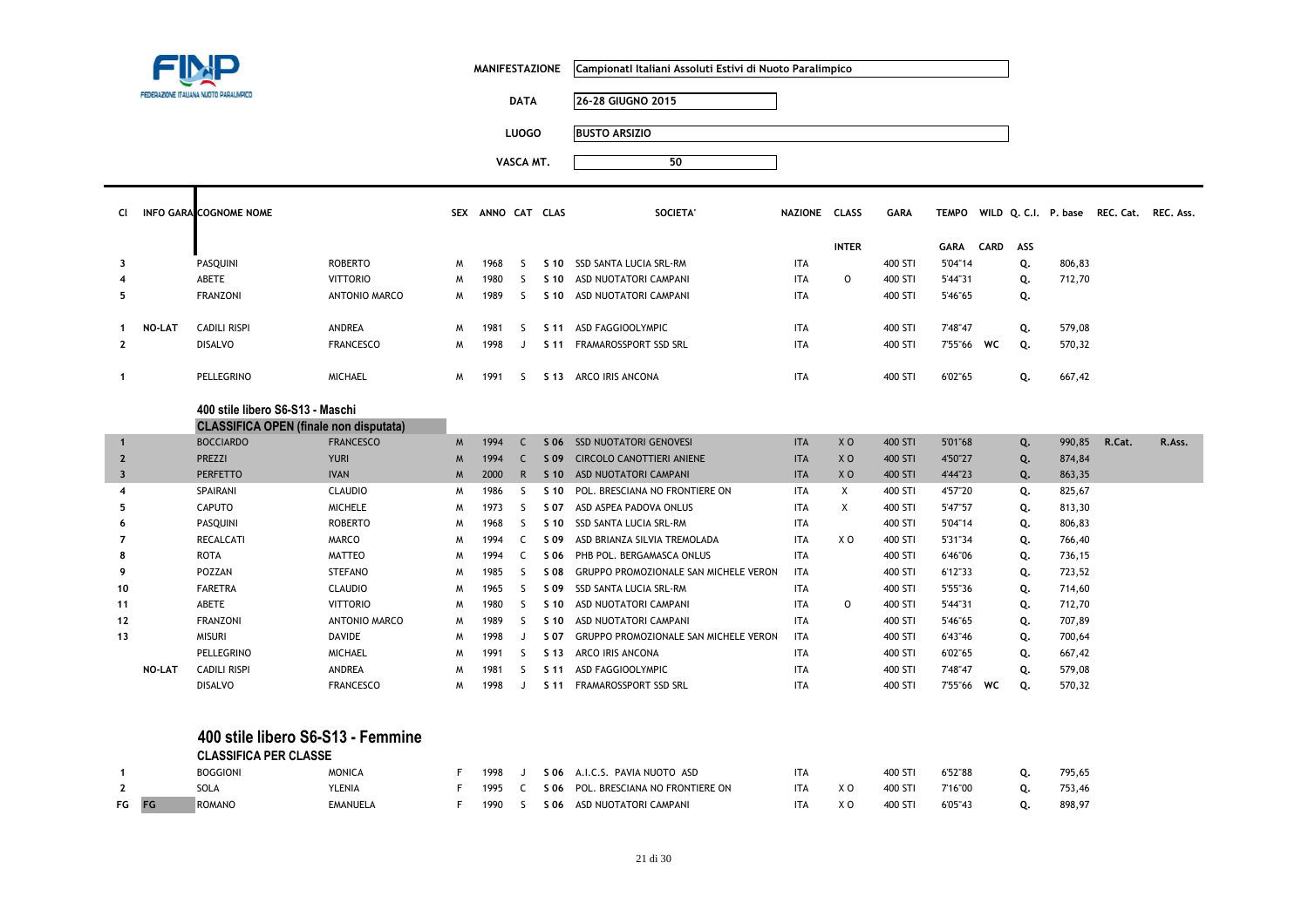|                         |        |                                                                                    |                                                           |   |                   |              | <b>MANIFESTAZIONE</b> | Campionati Italiani Assoluti Estivi di Nuoto Paralimpico |               |                |             |              |      |     |        |                                          |        |
|-------------------------|--------|------------------------------------------------------------------------------------|-----------------------------------------------------------|---|-------------------|--------------|-----------------------|----------------------------------------------------------|---------------|----------------|-------------|--------------|------|-----|--------|------------------------------------------|--------|
|                         |        | FEDERAZIONE ITALIANA NUOTO PARALIMPICO                                             |                                                           |   |                   | <b>DATA</b>  |                       | 26-28 GIUGNO 2015                                        |               |                |             |              |      |     |        |                                          |        |
|                         |        |                                                                                    |                                                           |   |                   | <b>LUOGO</b> |                       | <b>BUSTO ARSIZIO</b>                                     |               |                |             |              |      |     |        |                                          |        |
|                         |        |                                                                                    |                                                           |   |                   |              |                       |                                                          |               |                |             |              |      |     |        |                                          |        |
|                         |        |                                                                                    |                                                           |   |                   | VASCA MT.    |                       | 50                                                       |               |                |             |              |      |     |        |                                          |        |
| CI                      |        | INFO GARA COGNOME NOME                                                             |                                                           |   | SEX ANNO CAT CLAS |              |                       | <b>SOCIETA'</b>                                          | NAZIONE CLASS |                | <b>GARA</b> | <b>TEMPO</b> |      |     |        | WILD Q. C.I. P. base REC. Cat. REC. Ass. |        |
|                         |        |                                                                                    |                                                           |   |                   |              |                       |                                                          |               |                |             |              |      |     |        |                                          |        |
|                         |        |                                                                                    |                                                           |   |                   |              |                       |                                                          |               | <b>INTER</b>   |             | <b>GARA</b>  | CARD | ASS |        |                                          |        |
| $\mathbf{1}$            |        | <b>SECCI</b>                                                                       | <b>FRANCESCA</b>                                          | F | 1990              | S.           |                       | S 09 ASD SARDEGNA SPORT                                  | <b>ITA</b>    | X O            | 400 STI     | 5'16"80      |      | Q.  | 862,63 |                                          |        |
| $\mathbf{1}$            |        | PANZA                                                                              | SILVIA                                                    | F | 1998              | J            |                       | S 10 PHB POL. BERGAMASCA ONLUS                           | <b>ITA</b>    |                | 400 STI     | 7'30"22      |      |     | 610,23 |                                          |        |
| $\mathbf{1}$            |        | <b>BARBARO</b>                                                                     | ANNA                                                      | F | 1985              | S.           |                       | S 12 ASD POL. TEAM 14                                    | <b>ITA</b>    |                | 400 STI     | 7'51"12      |      | Q.  | 591,27 |                                          |        |
| $\mathbf{2}$            | NO-LAT | <b>MANTOAN</b>                                                                     | LARA                                                      | F | 1999              | $\mathsf{R}$ |                       | S 12 ASD ASPEA PADOVA ONLUS                              | <b>ITA</b>    | X O            | 400 STI     | 8'31"41      |      | Q.  | 544,69 |                                          |        |
|                         |        |                                                                                    |                                                           |   |                   |              |                       |                                                          |               |                |             |              |      |     |        |                                          |        |
| $\mathbf{1}$            |        | <b>BERRA</b>                                                                       | ALESSIA                                                   | F | 1994              | C            |                       | S 13 POLHA - VARESE ASS. POLISP. DILE                    | <b>ITA</b>    | X O            | 400 STI     | 5'02"62      |      | Q.  | 901,66 |                                          |        |
| $\overline{2}$          |        | <b>ALBICINI</b>                                                                    | <b>CRISTINA</b>                                           | F | 1969              | S.           |                       | S 13 POL. BRESCIANA NO FRONTIERE ON                      | <b>ITA</b>    |                | 400 STI     | 7'33"43      |      | Q.  | 601,77 |                                          |        |
|                         |        | 400 stile libero S6-S13 - Femmine<br><b>CLASSIFICA OPEN (finale non disputata)</b> |                                                           |   |                   |              |                       |                                                          |               |                |             |              |      |     |        |                                          |        |
| $\mathbf{1}$            |        | <b>BERRA</b>                                                                       | ALESSIA                                                   | F | 1994              | $\mathsf{C}$ | S <sub>13</sub>       | POLHA - VARESE ASS.POLISP.DILE                           | <b>ITA</b>    | XO             | 400 STI     | 5'02"62      |      | Q.  | 901,66 |                                          |        |
| $\overline{2}$          |        | <b>SECCI</b>                                                                       | <b>FRANCESCA</b>                                          | F | 1990              | S            | S 09                  | ASD SARDEGNA SPORT                                       | <b>ITA</b>    | X <sub>O</sub> | 400 STI     | 5'16"80      |      | Q.  | 862,63 |                                          |        |
| $\overline{\mathbf{3}}$ |        | <b>BOGGIONI</b>                                                                    | <b>MONICA</b>                                             | F | 1998              | $\mathsf{J}$ |                       | S 06 A.I.C.S. PAVIA NUOTO ASD                            | <b>ITA</b>    |                | 400 STI     | 6'52"88      |      | Q.  | 795,65 |                                          |        |
| 4                       |        | SOLA                                                                               | YLENIA                                                    | F | 1995              | C            | S 06                  | POL. BRESCIANA NO FRONTIERE ON                           | <b>ITA</b>    | X O            | 400 STI     | 7'16"00      |      | Q.  | 753,46 |                                          |        |
| 5                       |        | PANZA                                                                              | SILVIA                                                    | F | 1998              | J            | S 10                  | PHB POL. BERGAMASCA ONLUS                                | ITA           |                | 400 STI     | 7'30"22      |      |     | 610,23 |                                          |        |
| 6                       |        | <b>ALBICINI</b>                                                                    | <b>CRISTINA</b>                                           | F | 1969              | S.           | S <sub>13</sub>       | POL. BRESCIANA NO FRONTIERE ON                           | <b>ITA</b>    |                | 400 STI     | 7'33"43      |      | Q.  | 601,77 |                                          |        |
| $\overline{7}$          |        | <b>BARBARO</b>                                                                     | <b>ANNA</b>                                               | F | 1985              | <sub>S</sub> | S 12                  | ASD POL. TEAM 14                                         | <b>ITA</b>    |                | 400 STI     | 7'51"12      |      | Q.  | 591,27 |                                          |        |
| 8                       | NO-LAT | <b>MANTOAN</b>                                                                     | LARA                                                      | F | 1999              | R            | S 12                  | ASD ASPEA PADOVA ONLUS                                   | <b>ITA</b>    | X O            | 400 STI     | 8'31"41      |      | Q.  | 544,69 |                                          |        |
| FG                      | FG     | ROMANO                                                                             | <b>EMANUELA</b>                                           | F | 1990              | S            |                       | S 06 ASD NUOTATORI CAMPANI                               | <b>ITA</b>    | X O            | 400 STI     | 6'05"43      |      | Q.  | 898,97 |                                          |        |
| 1                       | NO-LAT | <b>CLASSIFICA PER CLASSE</b><br><b>BETTELLA</b>                                    | 200 stile libero S1-S5 e S13 - Maschi<br><b>FRANCESCO</b> | M | 1989              | <sub>S</sub> | S 02                  | ASD ASPEA PADOVA ONLUS                                   | <b>ITA</b>    | X O            | 200 STI     | 5'21"59      |      | Q.  | 890,79 |                                          |        |
| $\mathbf{2}$            | LAT    | <b>BARRO</b>                                                                       | <b>WALTER</b>                                             | W | 1975              | S.           |                       | S 02 SSD RARI NANTES MAROSTICA                           | ITA           |                | 200 STI     | 7'43"73      |      | Q.  | 617,75 |                                          |        |
|                         |        |                                                                                    |                                                           |   |                   |              |                       |                                                          |               |                |             |              |      |     |        |                                          |        |
| $\mathbf{1}$            |        | <b>BONI</b>                                                                        | <b>VINCENZO</b>                                           | M | 1988              | -S           | S 03                  | CARAVAGGIO SPORTING VILLAGE AQUA & FITI                  | <b>ITA</b>    | x o            | 200 STI     | 3'42"84      |      | Q.  | 913,26 | R.Cat.                                   | R.Ass. |
| $\mathbf{2}$            |        | SARCINA                                                                            | <b>GIACOMO</b>                                            | M | 1992              | -S           | S 03                  | SSD RARI NANTES MAROSTICA                                | <b>ITA</b>    | X O            | 200 STI     | 5'43"56      |      | Q.  | 592,36 |                                          |        |
| 3                       |        | <b>BALDUZZI</b>                                                                    | <b>STEFANO</b>                                            | M | 1987              | <sub>S</sub> | S 03                  | PHB POL. BERGAMASCA ONLUS                                | <b>ITA</b>    |                | 200 STI     | 6'07"56      |      | Q.  | 553,68 |                                          |        |

STEVANATO DARIO <sup>M</sup> <sup>1988</sup> <sup>S</sup> **S 04** ASD ASPEA PADOVA ONLUS ITA X O 200 STI 4'48"47 **Q.** 619,13

M 1982 S S 04 FRAMAROSSPORT SSD SRL

**1**

**FG FG**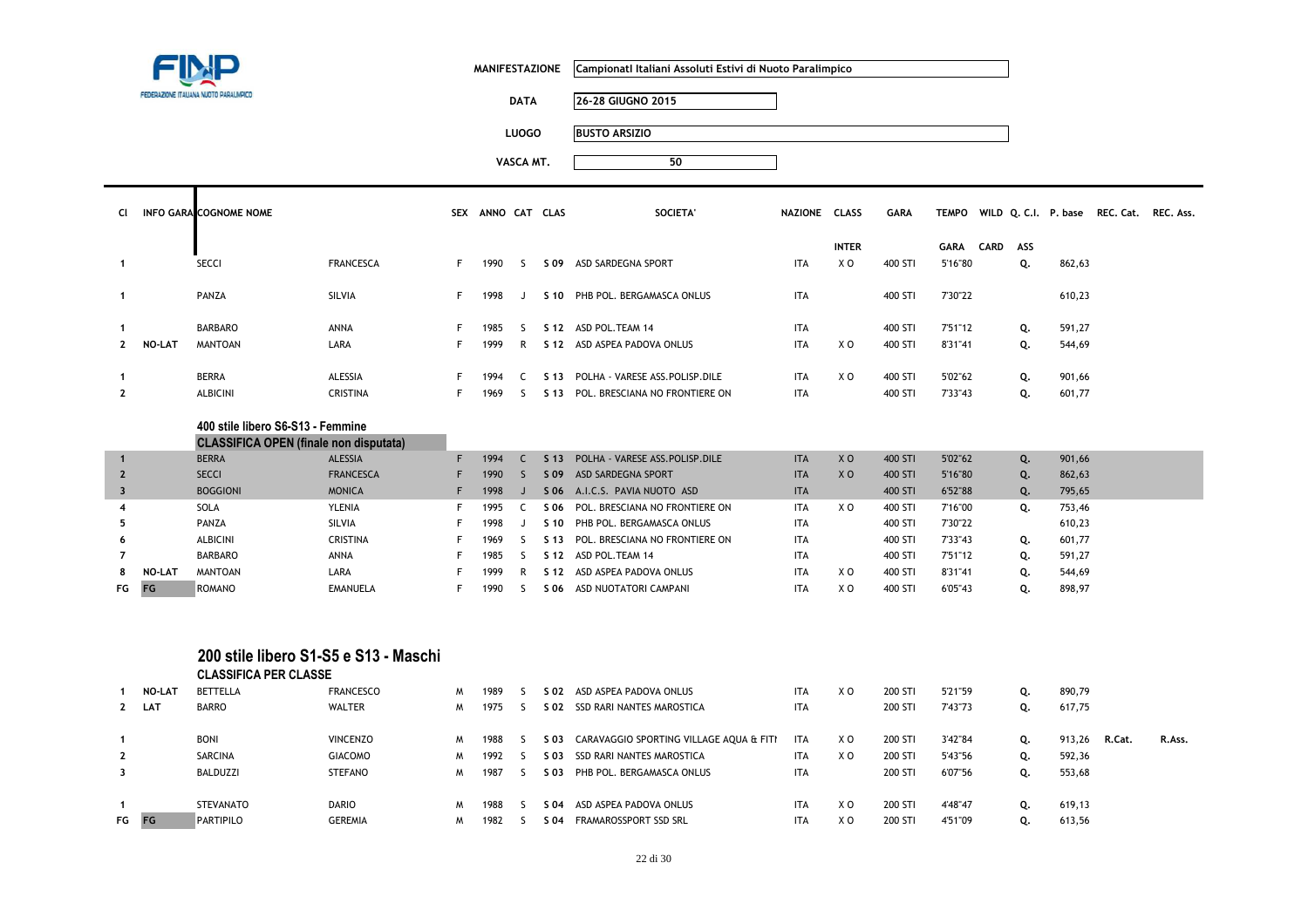

Т

**MANIFESTAZIONE CampionatI Italiani Assoluti Estivi di Nuoto Paralimpico**

**DATA 26-28 GIUGNO 2015LUOGO BUSTO ARSIZIO**

**VASCA MT. <sup>50</sup>**

| -CI            | INFO GARA COGNOME NOME |               |   | SEX ANNO CAT CLAS |  | SOCIETA'                       | NAZIONE    | <b>CLASS</b> | GARA    |             |          |    | TEMPO WILD Q. C.I. P. base | REC. Cat. REC. Ass. |  |
|----------------|------------------------|---------------|---|-------------------|--|--------------------------------|------------|--------------|---------|-------------|----------|----|----------------------------|---------------------|--|
|                |                        |               |   |                   |  |                                |            | <b>INTER</b> |         | <b>GARA</b> | CARD ASS |    |                            |                     |  |
|                | <b>GAZZOLA</b>         | MARCO         | M | 1980              |  | S 05 SPORT LIFE ONLUS ASD      | ITA        |              | 200 STI | 4'34"96     |          | Q. | 559,46                     |                     |  |
| $\overline{2}$ | CATI                   | PAOLO         | M | 1974              |  | S 05 A.S. SPECIAL TEAM PRATO   | <b>ITA</b> |              | 200 STI | 4'45"32     |          | Q. | 539,15                     |                     |  |
| 3              | <b>LOMBARDINI</b>      | <b>SERGIO</b> | M | 1977              |  | S 05 PHB POL. BERGAMASCA ONLUS | <b>ITA</b> |              | 200 STI | 4'48"75     |          | Q. | 532,74                     |                     |  |
|                |                        |               |   |                   |  |                                |            |              |         |             |          |    |                            |                     |  |

### **200 stile libero S1-S5 e S13 - MaschiCLASSIFICA OPEN (finale non disputata)**

|             |               | <b>THE REPORT OF A SET LATER IN A SET AND A SET OF A SET OF A SET OF A SET OF A SET OF A SET OF A SET OF A SET OF</b> |                  |             |      |      |                                              |            |                |         |         |    |        |        |        |
|-------------|---------------|-----------------------------------------------------------------------------------------------------------------------|------------------|-------------|------|------|----------------------------------------------|------------|----------------|---------|---------|----|--------|--------|--------|
|             |               | <b>BONI</b>                                                                                                           | <b>VINCENZO</b>  | <b>M</b>    | 1988 |      | S 03 CARAVAGGIO SPORTING VILLAGE AQUA & FITI | <b>ITA</b> | X <sub>O</sub> | 200 STI | 3'42"84 | Q. | 913,26 | R.Cat. | R.Ass. |
| $2^{\circ}$ | <b>NO-LAT</b> | <b>BETTELLA</b>                                                                                                       | <b>FRANCESCO</b> | M           | 1989 |      | S 02 ASD ASPEA PADOVA ONLUS                  | <b>ITA</b> | X <sub>O</sub> | 200 STI | 5'21"59 | Q. | 890,79 |        |        |
|             |               | <b>STEVANATO</b>                                                                                                      | <b>DARIO</b>     | $M_{\odot}$ | 1988 |      | S 04 ASD ASPEA PADOVA ONLUS                  | <b>ITA</b> | <b>XO</b>      | 200 STI | 4'48"47 | Q. | 619,13 |        |        |
| 4           | <b>LAT</b>    | <b>BARRO</b>                                                                                                          | WALTER           | M           | 1975 |      | S 02 SSD RARI NANTES MAROSTICA               | <b>ITA</b> |                | 200 STI | 7'43"73 | Q. | 617,75 |        |        |
|             |               | SARCINA                                                                                                               | <b>GIACOMO</b>   | M           | 1992 |      | S 03 SSD RARI NANTES MAROSTICA               | <b>ITA</b> | X O            | 200 STI | 5'43"56 | Q. | 592,36 |        |        |
| 6           |               | GAZZOLA                                                                                                               | <b>MARCO</b>     | M           | 1980 | S 05 | SPORT LIFE ONLUS ASD                         | <b>ITA</b> |                | 200 STI | 4'34"96 | Q. | 559,46 |        |        |
|             |               | BALDUZZI                                                                                                              | <b>STEFANO</b>   | M           | 1987 | S 03 | PHB POL. BERGAMASCA ONLUS                    | <b>ITA</b> |                | 200 STI | 6'07"56 | Q. | 553,68 |        |        |
| 8           |               | CATI                                                                                                                  | PAOLO            | M           | 1974 |      | S 05 A.S. SPECIAL TEAM PRATO                 | <b>ITA</b> |                | 200 STI | 4'45"32 | Q. | 539,15 |        |        |
| ۰           |               | <b>LOMBARDINI</b>                                                                                                     | <b>SERGIO</b>    | M           | 1977 | S 05 | PHB POL. BERGAMASCA ONLUS                    | <b>ITA</b> |                | 200 STI | 4'48"75 | Q. | 532,74 |        |        |
| FG FG       |               | <b>PARTIPILO</b>                                                                                                      | <b>GEREMIA</b>   | M           | 1982 | S 04 | FRAMAROSSPORT SSD SRL                        | <b>ITA</b> | X O            | 200 STI | 4'51"09 | Q. | 613,56 |        |        |
|             |               |                                                                                                                       |                  |             |      |      |                                              |            |                |         |         |    |        |        |        |

#### **200 stile libero S1-S5 e S13 - FemmineCLASSIFICA PER CLASSE**

|               | ULAƏƏIFILA PER ULAƏƏE<br>FRANDOLI | JASMIN                      | 1985         |              | S 03 ACQUAMARINA TEAM TRIESTE ONLUS             | <b>ITA</b>               | X | 200 STI            | 7'29"89            | Q.       | 527,55           |
|---------------|-----------------------------------|-----------------------------|--------------|--------------|-------------------------------------------------|--------------------------|---|--------------------|--------------------|----------|------------------|
| <b>NO-LAT</b> | KOSINSKA<br>CORTE                 | <b>FRANCESCA</b><br>ALESSIA | 1976<br>1985 | S 04<br>S 04 | TEAM MARCHE CIS<br>SPORT LIFE ONLUS ASD         | <b>ITA</b><br><b>ITA</b> |   | 200 STI<br>200 STI | 5'02"62<br>6'00"67 | Ο.<br>ο. | 675,57<br>566,83 |
| <b>NO-LAT</b> | <b>BONVECCHI</b><br>SANTONOCITO   | <b>MARIA</b><br><b>LISA</b> | 1985<br>1982 | S 05<br>S 05 | TEAM MARCHE CIS<br>ASD BRIANZA SILVIA TREMOLADA | <b>ITA</b><br><b>ITA</b> |   | 200 STI<br>200 STI | 4'51"92<br>4'55"43 | Ο.<br>Ο. | 578,38<br>571,51 |

no classifica open

# **staffetta 4x50 misti punti 20 - Maschi**

| SSD SANTA LUCIA SRL-RM | <b>STAFF</b> |  | <b>PT20 SSD SANTA LUCIA SRL-RM</b> | <b>ITA</b> | 1X050 MIS | 3'23"32 | 770.12 |
|------------------------|--------------|--|------------------------------------|------------|-----------|---------|--------|
| ASD ASPEA PADOVA ONLUS | <b>STAFF</b> |  | PT20 ASD ASPEA PADOVA ONLUS        | <b>ITA</b> | 4X050 MIS | 4'00"7. | 650,33 |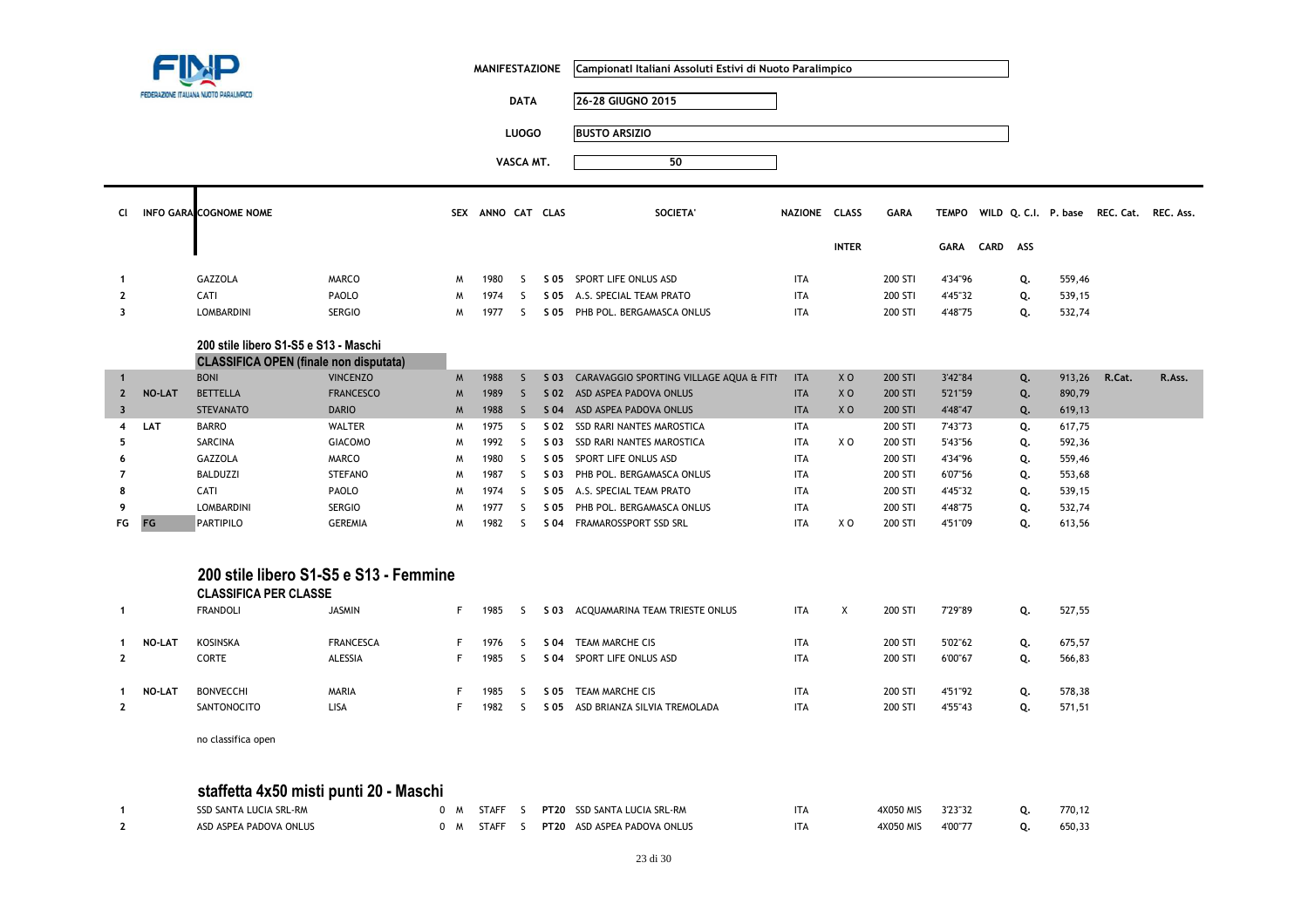|           |  |                                         | <b>MANIFESTAZIONE</b> |         |              | Campionati Italiani Assoluti Estivi di Nuoto Paralimpico |                                          |               |              |           |              |             |     |        |                                          |        |
|-----------|--|-----------------------------------------|-----------------------|---------|--------------|----------------------------------------------------------|------------------------------------------|---------------|--------------|-----------|--------------|-------------|-----|--------|------------------------------------------|--------|
|           |  | FEDERAZIONE ITALIANA NUOTO PARALIMPICO  |                       |         | <b>DATA</b>  |                                                          | 26-28 GIUGNO 2015                        |               |              |           |              |             |     |        |                                          |        |
|           |  |                                         |                       |         | <b>LUOGO</b> |                                                          | <b>BUSTO ARSIZIO</b>                     |               |              |           |              |             |     |        |                                          |        |
|           |  |                                         |                       |         | VASCA MT.    |                                                          | 50                                       |               |              |           |              |             |     |        |                                          |        |
| <b>CI</b> |  | <b>INFO GARA COGNOME NOME</b>           |                       |         |              | SEX ANNO CAT CLAS                                        | SOCIETA'                                 | NAZIONE CLASS |              | GARA      | <b>TEMPO</b> |             |     |        | WILD Q. C.I. P. base REC. Cat. REC. Ass. |        |
|           |  |                                         |                       |         |              |                                                          |                                          |               | <b>INTER</b> |           | <b>GARA</b>  | <b>CARD</b> | ASS |        |                                          |        |
| 3         |  | PHB POLISPORTIVA BERGAMA:               | 0 M                   | STAFF   | S.           |                                                          | PT20 PHB POL. BERGAMASCA ONLUS           | <b>ITA</b>    |              | 4X050 MIS | 4'08"93      |             | Q.  | 629,01 |                                          |        |
| 4         |  | ASD. BRIANTEA 84                        | 0 M                   | STAFF   | -5           |                                                          | PT20 ASD DIVERSAMENTE-ABILI BRIANTEA '84 | <b>ITA</b>    |              | 4X050 MIS | 4'14"10      |             | Q.  | 616,21 |                                          |        |
|           |  | staffetta 4x50 misti punti 20 - Femmine |                       |         |              |                                                          |                                          |               |              |           |              |             |     |        |                                          |        |
|           |  | POL. BRESCIANA NO FRONTIEI              | 0 F                   | STAFF   | S.           |                                                          | PT20 POL. BRESCIANA NO FRONTIERE ON      | <b>ITA</b>    |              | 4X050 MIS | 4'09"64      |             | Q.  | 745,91 | R.Cat.                                   | R.Ass. |
|           |  | ASD ASPEA PADOVA ONLUS                  | 0 F                   | STAFF S |              |                                                          | PT20 ASD ASPEA PADOVA ONLUS              | <b>ITA</b>    |              | 4X050 MIS | 6'07"18      |             | Q.  | 507,14 |                                          |        |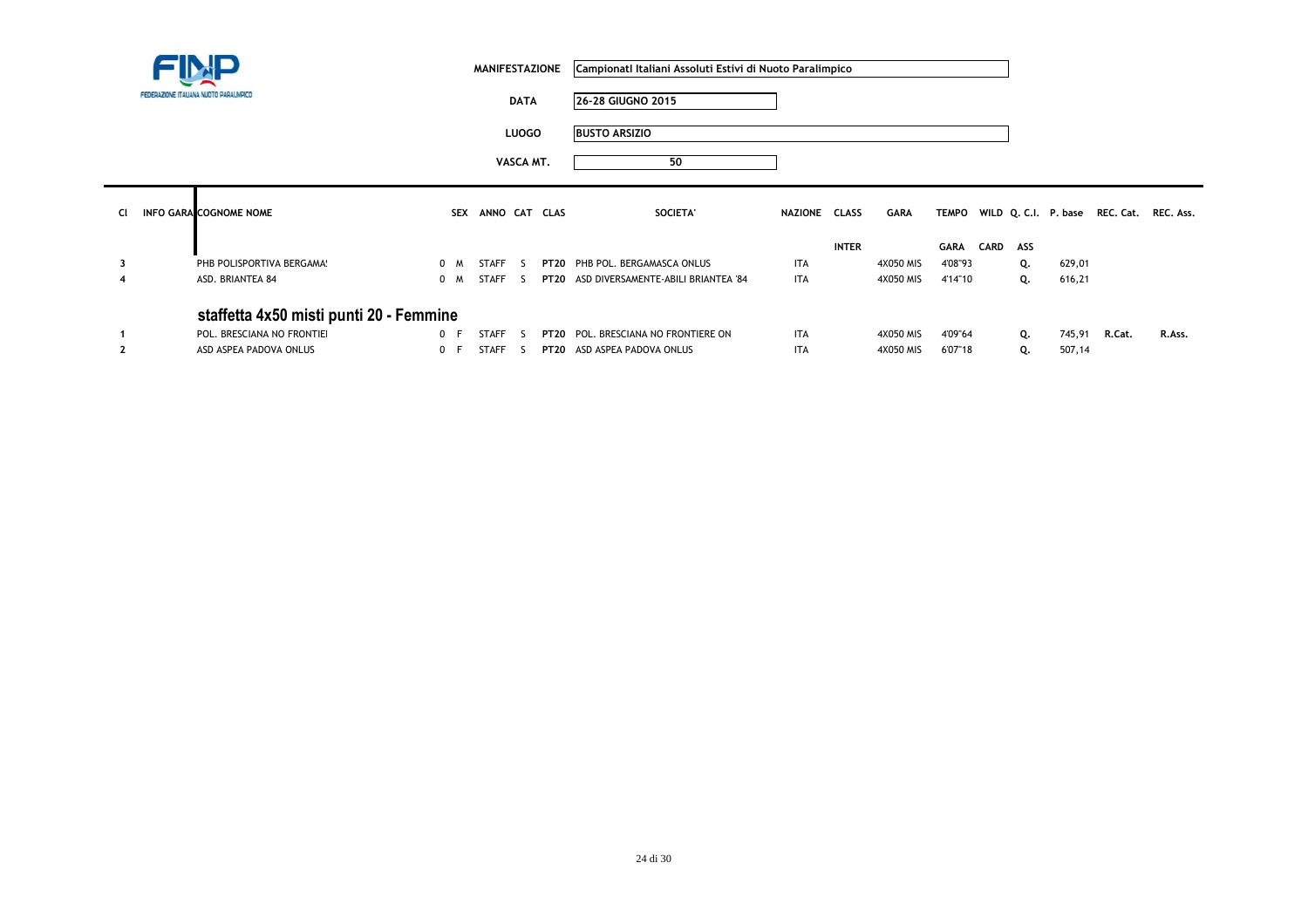|                         |  |                                                            |                        |   | <b>MANIFESTAZIONE</b> |              |                  | Campionatl Italiani Assoluti Estivi di Nuoto Paralimpico |               |                |                |              |             |          |                  |                                          |  |
|-------------------------|--|------------------------------------------------------------|------------------------|---|-----------------------|--------------|------------------|----------------------------------------------------------|---------------|----------------|----------------|--------------|-------------|----------|------------------|------------------------------------------|--|
|                         |  | FEDERAZIONE ITALIANA NUOTO PARALIMPICI                     |                        |   |                       | <b>DATA</b>  |                  | 26-28 GIUGNO 2015                                        |               |                |                |              |             |          |                  |                                          |  |
|                         |  |                                                            |                        |   |                       | <b>LUOGO</b> |                  | <b>BUSTO ARSIZIO</b>                                     |               |                |                |              |             |          |                  |                                          |  |
|                         |  |                                                            |                        |   |                       |              |                  |                                                          |               |                |                |              |             |          |                  |                                          |  |
|                         |  |                                                            |                        |   |                       | VASCA MT.    |                  | 50                                                       |               |                |                |              |             |          |                  |                                          |  |
| CI                      |  | INFO GARA COGNOME NOME                                     |                        |   | SEX ANNO CAT CLAS     |              |                  | <b>SOCIETA</b>                                           | NAZIONE CLASS |                | <b>GARA</b>    | <b>TEMPO</b> |             |          |                  | WILD Q. C.I. P. base REC. Cat. REC. Ass. |  |
|                         |  |                                                            |                        |   |                       |              |                  |                                                          |               | <b>INTER</b>   |                | <b>GARA</b>  | <b>CARD</b> | ASS      |                  |                                          |  |
|                         |  | <b>Sessione 4</b>                                          |                        |   |                       |              |                  |                                                          |               |                |                |              |             |          |                  |                                          |  |
|                         |  | domenica 28 giugno mattina                                 |                        |   |                       |              |                  |                                                          |               |                |                |              |             |          |                  |                                          |  |
|                         |  |                                                            |                        |   |                       |              |                  |                                                          |               |                |                |              |             |          |                  |                                          |  |
|                         |  | 100 rana SB4-SB14 - Maschi<br><b>CLASSIFICA PER CLASSE</b> |                        |   |                       |              |                  |                                                          |               |                |                |              |             |          |                  |                                          |  |
| -1                      |  | <b>MORELLI</b>                                             | <b>EFREM</b>           | M | 1979                  | <sub>S</sub> |                  | SB04 POL. BRESCIANA NO FRONTIERE ON                      | <b>ITA</b>    | XO             | <b>100 RAN</b> | 1'48"46      |             | Q.       | 873,59           |                                          |  |
| $\overline{2}$          |  | <b>MASSUSSI</b>                                            | ANDREA                 | M | 1994                  | C            | <b>SB04</b>      | POL. BRESCIANA NO FRONTIERE ON                           | <b>ITA</b>    | XO             | <b>100 RAN</b> | 1'54"77      |             | Q.       | 825,56           |                                          |  |
| 3                       |  | PAULON                                                     | ALESSANDRO             | M | 1991                  | S            | <b>SB04</b>      | SSD SANTA LUCIA SRL-RM                                   | <b>ITA</b>    |                | <b>100 RAN</b> | 2'07"34      |             | Q.       | 744,07           |                                          |  |
| $\boldsymbol{4}$        |  | <b>COTTICELLI</b>                                          | <b>GIUSEPPE</b>        | M | 2000                  | R            | <b>SB04</b>      | ASD NUOTATORI CAMPANI                                    | <b>ITA</b>    |                | <b>100 RAN</b> | 2'28"73      |             | Q.       | 637,06           | R.Cat.                                   |  |
| -1                      |  | <b>DOLFIN</b>                                              | <b>MARCO MARIA</b>     | W | 1981                  | S            | SB05             | ASD DIVERSAMENTE-ABILI BRIANTEA '84                      | <b>ITA</b>    | X <sub>0</sub> | <b>100 RAN</b> | 1'48"68      |             | Q.       | 861,15           |                                          |  |
| $\mathbf{2}$            |  | ZAMPETTI                                                   | <b>ENRICO</b>          | W | 1968                  | S            | SB05             | POL. DISABILI FABRIANO MIRASOL                           | <b>ITA</b>    |                | <b>100 RAN</b> | 2'13"23      |             | Q.       | 702,47           |                                          |  |
| $\overline{\mathbf{3}}$ |  | <b>ARIANO</b>                                              | <b>ENRICO</b>          | W | 1968                  | S.           | <b>SB05</b>      | PHB POL. BERGAMASCA ONLUS                                | <b>ITA</b>    |                | <b>100 RAN</b> | 2'23"58      |             | Q.       | 651,83           |                                          |  |
| 4                       |  | <b>BRUSCA</b>                                              | <b>MATTEO</b>          | M | 1993                  | C            | SB05             | ASD BRIANZA SILVIA TREMOLADA                             | <b>ITA</b>    |                | <b>100 RAN</b> | 2'39"26      |             |          | 587,66           |                                          |  |
| -1                      |  | <b>ROMELE</b>                                              | <b>GIUSEPPE</b>        | M | 1992                  | -S           |                  | SB06 POLISP. DISABILI VALCAMONICA                        | <b>ITA</b>    | X O            | <b>100 RAN</b> | 1'35"27      |             | Q.       | 868,58           |                                          |  |
| $\mathbf{1}$            |  | <b>TERRANEO</b>                                            | ANDREA                 | W | 1987                  | S            | SB07             | ASD BRIANZA SILVIA TREMOLADA                             | <b>ITA</b>    |                | <b>100 RAN</b> | 2'02"47      |             | Q.       | 654,69           |                                          |  |
| $\mathbf{2}$            |  | <b>GRAMIGNANO</b>                                          | <b>STEFANO</b>         | M | 1983                  | S            | <b>SB07</b>      | ASD PROPATRIA DISABILI BUSTO ARSIZIO                     | <b>ITA</b>    |                | <b>100 RAN</b> | 2'13"84      |             | Q.       | 599,07           |                                          |  |
| -1                      |  | <b>BACCIOCCHI</b>                                          | <b>STEFANO</b>         | M | 1978                  | S            | SB08             | ASD DIVERSAMENTE-ABILI BRIANTEA '84                      | <b>ITA</b>    |                | <b>100 RAN</b> | 1'46"95      |             |          | 645,35           |                                          |  |
| $\mathbf{2}$            |  | POGGI                                                      | <b>CARLOS</b>          | W | 1976                  | S.           | SB08             | ATLANTIDE O.N.L.U.S.                                     | <b>ITA</b>    |                | <b>100 RAN</b> | 1'48"85      |             | Q.<br>Q. |                  |                                          |  |
| 3                       |  | <b>MUTTINELLI</b>                                          | MARCO                  | M | 1969                  | -S           | SB08             | GRUPPO PROMOZIONALE SAN MICHELE VERON                    | <b>ITA</b>    |                | <b>100 RAN</b> | 2'38"44 WC   |             |          | 634,08<br>435,62 |                                          |  |
|                         |  |                                                            |                        |   |                       |              |                  |                                                          |               |                |                |              |             |          |                  |                                          |  |
| -1                      |  | <b>PERFETTO</b>                                            | <b>IVAN</b>            | W | 2000                  | R            | SB09             | ASD NUOTATORI CAMPANI                                    | <b>ITA</b>    | X O            | <b>100 RAN</b> | 1'19"19      |             | Q.       | 837,10           |                                          |  |
| $\mathbf{2}$            |  | NADALET                                                    | ANDREA                 | M | 1996                  | J            | <b>SB09</b>      | <b>ASD FAI SPORT</b>                                     | <b>ITA</b>    |                | <b>100 RAN</b> | 1'30"59      |             | Q.       | 731,76           |                                          |  |
| $\overline{\mathbf{3}}$ |  | <b>ZAMPOLERI</b>                                           | <b>IVANO</b>           | W | 1980                  | S            | SB <sub>09</sub> | PHB POL. BERGAMASCA ONLUS                                | <b>ITA</b>    |                | <b>100 RAN</b> | 1'35"88      |             | Q.       | 691,39           |                                          |  |
| 4                       |  | MICCOLIS YVAN                                              | <b>ANTONIO</b>         | W | 2000                  | R            | <b>SB09</b>      | SSD NADIR SRL                                            | <b>ITA</b>    |                | <b>100 RAN</b> | 1'42"92      |             | Q.       | 644,09           |                                          |  |
| 5                       |  | <b>CANEPA</b>                                              | CRISTIANO              | M | 1976                  | S            | SB09             | A.S.H. DILETTANTISTICA NOVARA                            | <b>ITA</b>    |                | <b>100 RAN</b> | 1'53"15      |             |          | 585,86           |                                          |  |
| $\mathbf 1$             |  | BASSANI                                                    | <b>FEDERICO</b>        | M | 1996                  | J            | <b>SB11</b>      | CIRCOLO CANOTTIERI ANIENE                                | <b>ITA</b>    | X O            | <b>100 RAN</b> | 1'29"38      |             | Q.       | 810,36           |                                          |  |
| $\mathbf{2}$            |  | LAMARCA                                                    | <b>ANTONIO ROBERTO</b> | M | 1991                  | S            | <b>SB11</b>      | FRAMAROSSPORT SSD SRL                                    | <b>ITA</b>    |                | <b>100 RAN</b> | 1'56"04      |             | Q.       | 624,18           |                                          |  |
| ASS                     |  | <b>BOCCASSINI</b>                                          | <b>RAFFAELE</b>        | W | 1964                  | S            |                  | SB11 FRAMAROSSPORT SSD SRL                               | <b>ITA</b>    |                | <b>100 RAN</b> |              | WC          |          |                  |                                          |  |
|                         |  |                                                            |                        |   |                       |              |                  |                                                          |               |                |                |              |             |          |                  |                                          |  |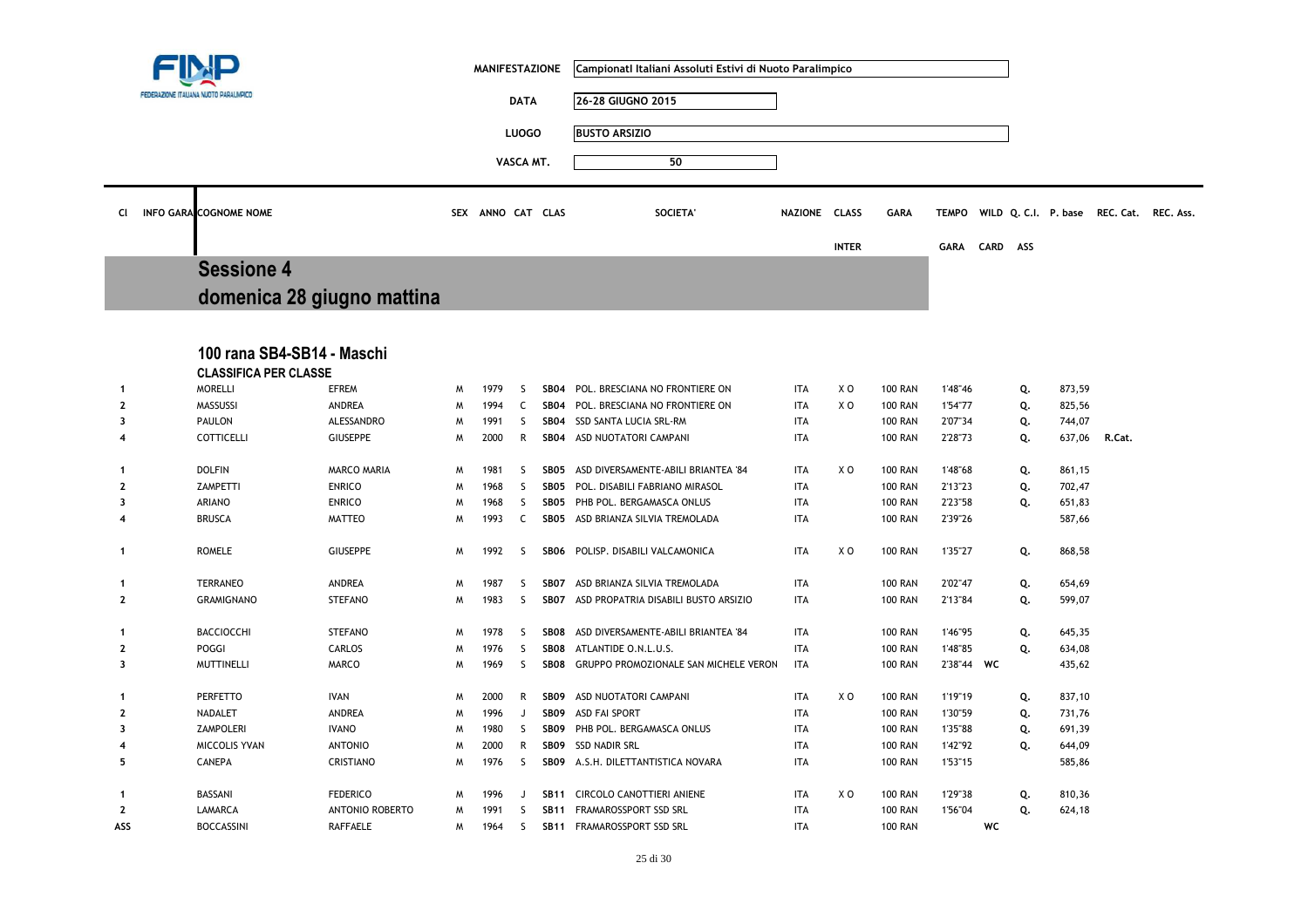|                         |               |                                                                                             | <b>MANIFESTAZIONE</b> |             |                   | Campionatl Italiani Assoluti Estivi di Nuoto Paralimpico |                  |                                     |               |                |                |               |    |    |        |                                                |        |
|-------------------------|---------------|---------------------------------------------------------------------------------------------|-----------------------|-------------|-------------------|----------------------------------------------------------|------------------|-------------------------------------|---------------|----------------|----------------|---------------|----|----|--------|------------------------------------------------|--------|
|                         |               | FEDERAZIONE ITALIANA NUOTO PARALIMPICO                                                      |                       |             |                   | <b>DATA</b>                                              |                  | 26-28 GIUGNO 2015                   |               |                |                |               |    |    |        |                                                |        |
|                         |               |                                                                                             |                       |             |                   | <b>LUOGO</b>                                             |                  | <b>BUSTO ARSIZIO</b>                |               |                |                |               |    |    |        |                                                |        |
|                         |               |                                                                                             |                       |             |                   |                                                          |                  | 50                                  |               |                |                |               |    |    |        |                                                |        |
|                         |               |                                                                                             |                       |             |                   | VASCA MT.                                                |                  |                                     |               |                |                |               |    |    |        |                                                |        |
| <b>CI</b>               |               | <b>INFO GARA COGNOME NOME</b>                                                               |                       |             | SEX ANNO CAT CLAS |                                                          |                  | <b>SOCIETA'</b>                     | NAZIONE CLASS |                | <b>GARA</b>    |               |    |    |        | TEMPO WILD Q. C.I. P. base REC. Cat. REC. Ass. |        |
|                         |               |                                                                                             |                       |             |                   |                                                          |                  |                                     |               | <b>INTER</b>   |                | GARA CARD ASS |    |    |        |                                                |        |
| $\mathbf{1}$            | <b>NO-LAT</b> | <b>ZMEEV</b>                                                                                | ALEXANDER             | M           | 1994              | C                                                        |                  | SB12 GIOCOPARMA ASD                 | <b>ITA</b>    |                | <b>100 RAN</b> | 1'47"45       |    | Q. | 635,64 |                                                |        |
| $\mathbf{2}$            | NO-LAT        | <b>BERNI</b>                                                                                | PAOLO GIUSEPPE        | W           | 1981              | <sub>S</sub>                                             |                  | SB12 GIOCOPARMA ASD                 | <b>ITA</b>    |                | <b>100 RAN</b> | 2'13"06       |    | Q. | 513,30 |                                                |        |
| FG                      | FG            | SOTTILE                                                                                     | <b>FABRIZIO</b>       | W           | 1993              | C                                                        |                  | SB12 CIRCOLO CANOTTIERI ANIENE      | <b>ITA</b>    | X O            | <b>100 RAN</b> | 1'19"58       |    | Q. | 858,26 |                                                |        |
|                         |               |                                                                                             |                       |             |                   |                                                          |                  |                                     |               |                |                |               |    |    |        |                                                |        |
| $\mathbf{1}$            |               | PELLEGRINO                                                                                  | <b>MICHAEL</b>        | M           | 1991              | <sub>S</sub>                                             |                  | SB13 ARCO IRIS ANCONA               | <b>ITA</b>    |                | <b>100 RAN</b> | 1'38"16       |    | Q. | 667,89 |                                                |        |
| $\mathbf{2}$            |               | <b>BERDINI</b>                                                                              | LUCA                  | M           | 1978              | <sub>S</sub>                                             |                  | SB13 VIRTUS BUONCONVENTO            | <b>ITA</b>    |                | <b>100 RAN</b> | 2'05"90       |    | Q. | 520,73 |                                                |        |
|                         |               | 100 rana SB4-SB14 - Maschi<br><b>CLASSIFICA OPEN</b><br><b>DOLFIN</b><br><b>MARCO MARIA</b> |                       |             |                   |                                                          |                  |                                     |               |                |                |               |    |    |        |                                                |        |
| $\mathbf{1}$            |               |                                                                                             |                       | $M_{\odot}$ | 1981              | <sub>S</sub>                                             | SB <sub>05</sub> | ASD DIVERSAMENTE-ABILI BRIANTEA '84 | <b>ITA</b>    | X <sub>0</sub> | <b>100 RAN</b> | 1'46"68       |    | Q. | 877,30 |                                                |        |
| $\mathbf{2}$            |               | <b>ROMELE</b>                                                                               | <b>GIUSEPPE</b>       | M           | 1992              | $\mathsf{S}$                                             | <b>SB06</b>      | POLISP. DISABILI VALCAMONICA        | <b>ITA</b>    | X <sub>0</sub> | <b>100 RAN</b> | 1'34"44       |    | Q. | 876,22 |                                                |        |
| $\overline{\mathbf{3}}$ |               | <b>MORELLI</b>                                                                              | <b>EFREM</b>          | M           | 1979              | <sub>S</sub>                                             | SB04             | POL. BRESCIANA NO FRONTIERE ON      | <b>ITA</b>    | X <sub>0</sub> | <b>100 RAN</b> | 1'49"37       |    | Q. | 866,33 |                                                |        |
| 4                       |               | <b>PERFETTO</b>                                                                             | <b>IVAN</b>           | M           | 2000              | R                                                        | SB <sub>09</sub> | ASD NUOTATORI CAMPANI               | <b>ITA</b>    | X <sub>0</sub> | <b>100 RAN</b> | 1'19"09       |    | Q. | 838,16 |                                                |        |
| 5                       |               | MASSUSSI                                                                                    | ANDREA                | M           | 1994              | C                                                        | <b>SB04</b>      | POL. BRESCIANA NO FRONTIERE ON      | <b>ITA</b>    | X O            | <b>100 RAN</b> | 1'55"75       |    | Q. | 818,57 |                                                |        |
| 6                       |               | BASSANI                                                                                     | <b>FEDERICO</b>       | M           | 1996              | J                                                        | <b>SB11</b>      | CIRCOLO CANOTTIERI ANIENE           | <b>ITA</b>    | X <sub>0</sub> | <b>100 RAN</b> | 1'33"68       |    | Q. | 773,16 |                                                |        |
| $\overline{7}$          |               | PAULON                                                                                      | ALESSANDRO            | M           | 1991              | <sub>S</sub>                                             | <b>SB04</b>      | SSD SANTA LUCIA SRL-RM              | <b>ITA</b>    |                | <b>100 RAN</b> | 2'07"14       |    | Q. | 745,24 |                                                |        |
| 8                       |               | <b>NADALET</b>                                                                              | ANDREA                | M           | 1996              | J                                                        | SB09             | <b>ASD FAI SPORT</b>                | <b>ITA</b>    |                | <b>100 RAN</b> | 1'30"61       |    | Q. | 731,60 |                                                |        |
|                         |               | 100 rana SB4-SB14 - Femmine<br><b>CLASSIFICA PER CLASSE</b>                                 |                       |             |                   |                                                          |                  |                                     |               |                |                |               |    |    |        |                                                |        |
| $\mathbf{1}$            |               | <b>BRIZIO</b>                                                                               | SOFIA                 | F           | 1997              | J                                                        |                  | SB04 PHB POL. BERGAMASCA ONLUS      | <b>ITA</b>    |                | <b>100 RAN</b> | 2'55"65       |    | Q. | 621,58 |                                                |        |
| $\mathbf{1}$            |               | <b>ROMANO</b>                                                                               | <b>EMANUELA</b>       | F.          | 1990              | S                                                        |                  | SB05 ASD NUOTATORI CAMPANI          | <b>ITA</b>    | X <sub>0</sub> | <b>100 RAN</b> | 2'04"89       |    | Q. | 789,01 | R.Cat.                                         | R.Ass. |
| $\mathbf{1}$            |               | <b>BROLLI</b>                                                                               | ALICE                 | F.          | 1997              | J                                                        | SB06             | ASD DELFINI CREMONA ONLUS           | <b>ITA</b>    | X <sub>0</sub> | <b>100 RAN</b> | 2'25"94       |    | Q. | 666,85 |                                                |        |
| $\mathbf{2}$            |               | <b>D'EUGENIO</b>                                                                            | STEFANIA              | F           | 1959              | S                                                        |                  | SB06 POL. DISABILI FABRIANO MIRASOL | <b>ITA</b>    |                | <b>100 RAN</b> | 3'14"44       |    | Q. | 500,51 |                                                |        |
| $\mathbf{1}$            |               | <b>BELLINGERI</b>                                                                           | <b>GIULIA</b>         | F           | 2000              | R                                                        |                  | SB07 A.I.C.S. PAVIA NUOTO ASD       | <b>ITA</b>    |                | <b>100 RAN</b> | 2'29"11       |    | Q. | 613,04 |                                                |        |
| $\mathbf{2}$            |               | MAGGI                                                                                       | CAMILLA               | F           | 2001              | R                                                        |                  | SB07 ASD ORIONE PESCARA             | <b>ITA</b>    |                | <b>100 RAN</b> | 3'02"05       |    | Q. | 502,11 |                                                |        |
|                         |               |                                                                                             |                       |             |                   |                                                          |                  |                                     |               |                |                |               |    |    |        |                                                |        |
| $\mathbf{1}$            |               | <b>GRANATA</b>                                                                              | SARA                  | F           | 1995              | C                                                        |                  | SB08 SSD MOLFETTA NUOTO             | <b>ITA</b>    |                | <b>100 RAN</b> | 1'56"43       | WC | Q. | 687,80 | R.Cat.                                         |        |
| $\overline{2}$          |               | <b>CICCHI</b>                                                                               | VANESSA               | F.          | 1979              | S                                                        |                  | SB08 ASD CAVALLUCCIO MARINO         | <b>ITA</b>    |                | <b>100 RAN</b> | 2'16"36       |    | Q. | 587,27 |                                                |        |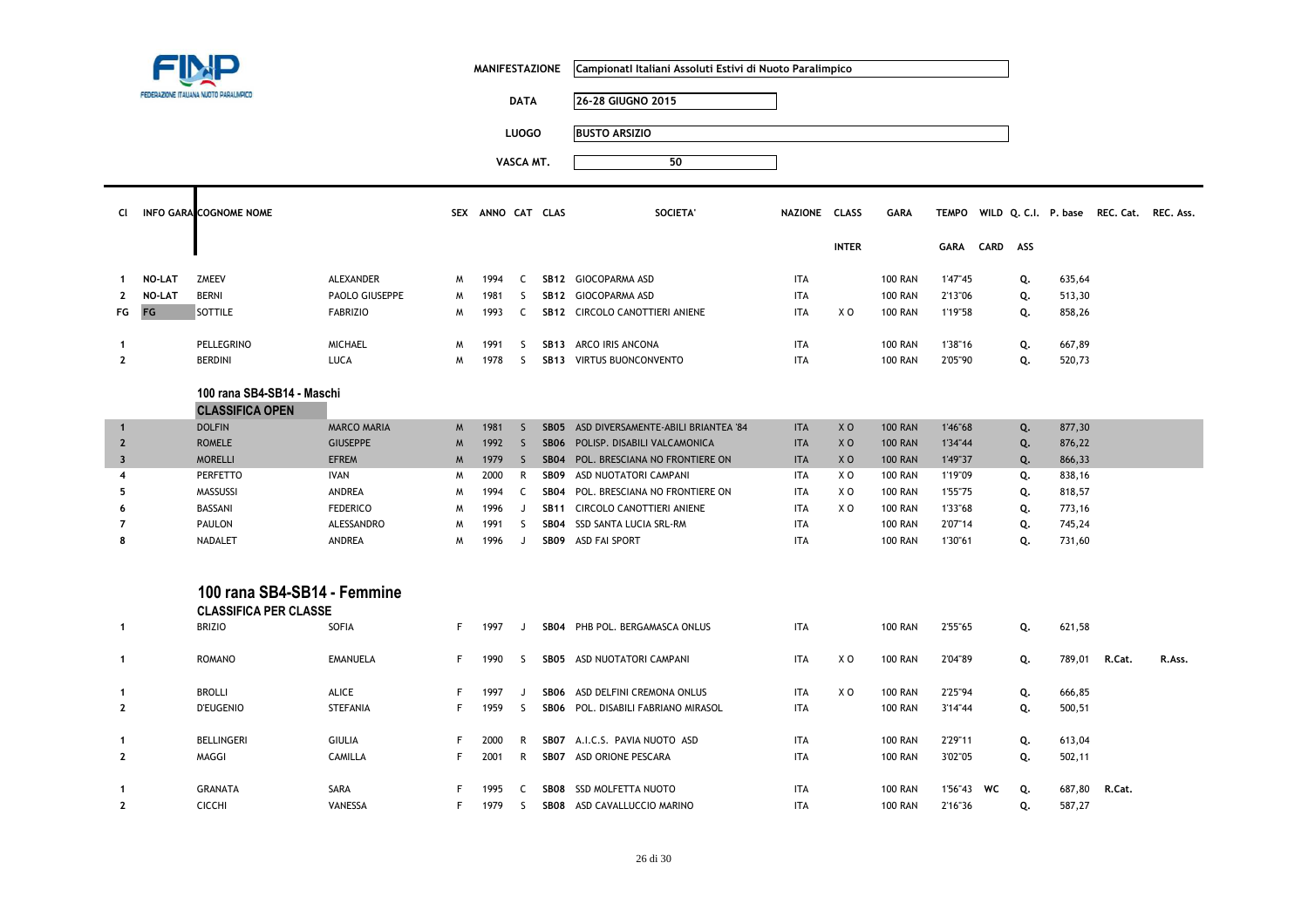| FEDERAZIONE ITALIANA NUOTO PARALIMPICO |
|----------------------------------------|

5

**MANIFESTAZIONE CampionatI Italiani Assoluti Estivi di Nuoto Paralimpico**

**DATA 26-28 GIUGNO 2015**

**LUOGO BUSTO ARSIZIO**

| CI.                     |               | <b>INFO GARA COGNOME NOME</b> |                     |    | SEX ANNO CAT CLAS |              |                  | SOCIETA'                                   | NAZIONE CLASS |                | <b>GARA</b>    |             |      |     |        | TEMPO WILD Q. C.I. P. base REC. Cat. | REC. Ass. |
|-------------------------|---------------|-------------------------------|---------------------|----|-------------------|--------------|------------------|--------------------------------------------|---------------|----------------|----------------|-------------|------|-----|--------|--------------------------------------|-----------|
|                         |               |                               |                     |    |                   |              |                  |                                            |               | <b>INTER</b>   |                | <b>GARA</b> | CARD | ASS |        |                                      |           |
| $\mathbf{1}$            |               | <b>SECCI</b>                  | <b>FRANCESCA</b>    | F  | 1990              | -S           | SB09             | ASD SARDEGNA SPORT                         | <b>ITA</b>    | X O            | <b>100 RAN</b> | 1'42"34     |      | Q.  | 761,29 |                                      |           |
| $\mathbf{2}$            |               | <b>DEL MASTRO</b>             | MARIKA              | F  | 2003              | E            | SB <sub>09</sub> | AS.SO.RI FOGGIA                            | <b>ITA</b>    |                | <b>100 RAN</b> | 1'46"94     |      | Q.  | 728,54 |                                      |           |
| 3                       |               | <b>BRUNETTI</b>               | <b>ROSANNA</b>      | F. | 1964              | S.           | SB09             | ACQUAMARINA TEAM TRIESTE ONLUS             | <b>ITA</b>    | $\times$       | <b>100 RAN</b> | 1'51"92     |      | Q.  | 696,12 |                                      |           |
|                         |               |                               |                     |    |                   |              |                  |                                            |               |                |                |             |      |     |        |                                      |           |
| $\mathbf{1}$            | <b>NO-LAT</b> | <b>BUNIOLO</b>                | <b>FEDERICA</b>     | F  | 1988              | <sub>S</sub> |                  | SB11 ASD ASPEA PADOVA ONLUS                | <b>ITA</b>    | X <sub>0</sub> | <b>100 RAN</b> | 1'39"27     |      | Q.  | 920,32 |                                      |           |
| $\mathbf{2}$            |               | <b>RABBOLINI</b>              | <b>MARTINA</b>      | F. | 1998              | $\cdot$      |                  | SB11 G.S. DIL. NON VEDENTI MILANO - ONLUS  | <b>ITA</b>    | X <sub>0</sub> | <b>100 RAN</b> | 1'39"73     |      | Q.  | 916,07 |                                      |           |
|                         |               |                               |                     |    |                   |              |                  |                                            |               |                |                |             |      |     |        |                                      |           |
| $\mathbf{1}$            | <b>NO-LAT</b> | GASTALDI                      | ANNA LAURA          | F. | 2000              | R            |                  | SB12 ASD ASPEA PADOVA ONLUS                | <b>ITA</b>    | XO             | <b>100 RAN</b> | 2'01"30     |      | Q.  | 643,78 |                                      |           |
|                         |               |                               |                     |    |                   |              |                  |                                            |               |                |                |             |      |     |        |                                      |           |
| -1                      |               | <b>LUSCRI</b>                 | <b>CAMILLA</b>      | F  | 2002              | E            |                  | SB13 A.I.C.S. PAVIA NUOTO ASD              | <b>ITA</b>    | X              | <b>100 RAN</b> | 1'46"50     |      | Q.  | 744,69 | R.Cat.                               | R.Ass.    |
| $\mathbf{2}$            |               | <b>BELOTTI</b>                | SARA                |    | 1999              | R            | <b>SB13</b>      | <b>OLIMPIC SWIM PRO ASD</b>                | <b>ITA</b>    | X <sub>0</sub> | <b>100 RAN</b> | 1'49"41     |      | Q.  | 724,89 |                                      |           |
| 3                       |               | <b>MARCHESINI</b>             | <b>AGNESE</b>       | F  | 1997              | $\cdot$      |                  | SB13 GRUPPO PROMOZIONALE SAN MICHELE VERON | <b>ITA</b>    |                | <b>100 RAN</b> | 1'49"80     |      | Q.  | 722,31 |                                      |           |
|                         |               |                               |                     |    |                   |              |                  |                                            |               |                |                |             |      |     |        |                                      |           |
|                         |               | 100 rana SB4-SB14 - Femmine   |                     |    |                   |              |                  |                                            |               |                |                |             |      |     |        |                                      |           |
|                         |               | <b>CLASSIFICA OPEN</b>        |                     |    |                   |              |                  |                                            |               |                |                |             |      |     |        |                                      |           |
| $\mathbf{1}$            |               | <b>RABBOLINI</b>              | <b>MARTINA</b>      | F. | 1998              | $\mathsf{J}$ | <b>SB11</b>      | G.S. DIL. NON VEDENTI MILANO - ONLUS       | <b>ITA</b>    | X <sub>0</sub> | <b>100 RAN</b> | 1'39"04     |      | Q.  | 922,46 |                                      |           |
| $\mathbf{2}$            | <b>NO-LAT</b> | <b>BUNIOLO</b>                | <b>FEDERICA</b>     | F  | 1988              | S.           | <b>SB11</b>      | ASD ASPEA PADOVA ONLUS                     | <b>ITA</b>    | X <sub>0</sub> | <b>100 RAN</b> | 1'39"11     |      | Q.  | 921,80 |                                      |           |
| $\overline{\mathbf{3}}$ |               | <b>ROMANO</b>                 | <b>EMANUELA</b>     | F  | 1990              | S.           | SB <sub>05</sub> | ASD NUOTATORI CAMPANI                      | <b>ITA</b>    | X <sub>0</sub> | <b>100 RAN</b> | 2'06"56     |      | Q.  | 778,60 |                                      |           |
| $\overline{\bf{4}}$     |               | <b>LUSCRI</b>                 | <b>CAMILLA</b>      | F  | 2002              | E            | <b>SB13</b>      | A.I.C.S. PAVIA NUOTO ASD                   | <b>ITA</b>    | $\mathsf{X}$   | <b>100 RAN</b> | 1'44"66     |      | Q.  | 757,79 | R.Cat.                               | R.Ass.    |
| 5                       |               | <b>SECCI</b>                  | <b>FRANCESCA</b>    | F  | 1990              | -S           | SB <sub>09</sub> | ASD SARDEGNA SPORT                         | <b>ITA</b>    | X O            | <b>100 RAN</b> | 1'43"52     |      | Q.  | 752,61 |                                      |           |
| 6                       |               | <b>DEL MASTRO</b>             | <b>MARIKA</b>       | F  | 2003              | E.           | <b>SB09</b>      | AS.SO.RI FOGGIA                            | <b>ITA</b>    |                | <b>100 RAN</b> | 1'45"77     |      | Q.  | 736,60 |                                      |           |
| $\overline{7}$          |               | <b>BELOTTI</b>                | SARA                | F  | 1999              | R            | <b>SB13</b>      | <b>OLIMPIC SWIM PRO ASD</b>                | <b>ITA</b>    | X O            | <b>100 RAN</b> | 1'48"53     |      | Q.  | 730,77 |                                      |           |
| 8                       |               | <b>MARCHESINI</b>             | AGNESE              | F  | 1997              | J.           |                  | SB13 GRUPPO PROMOZIONALE SAN MICHELE VERON | <b>ITA</b>    |                | <b>100 RAN</b> | 1'53"45     |      | Q.  | 699,07 |                                      |           |
|                         |               |                               |                     |    |                   |              |                  |                                            |               |                |                |             |      |     |        |                                      |           |
|                         |               |                               |                     |    |                   |              |                  |                                            |               |                |                |             |      |     |        |                                      |           |
|                         |               | 50 delfino S1-S7 - Maschi     |                     |    |                   |              |                  |                                            |               |                |                |             |      |     |        |                                      |           |
|                         |               | <b>CLASSIFICA PER CLASSE</b>  |                     |    |                   |              |                  |                                            |               |                |                |             |      |     |        |                                      |           |
| $\mathbf{1}$            |               | LUDOVICI                      | CARLO               | M  | 1971              | -S           | S 03             | SSD SANTA LUCIA SRL-RM                     | <b>ITA</b>    | X O            | <b>050 FAR</b> | 1'18"07     |      | Q.  | 750,10 |                                      |           |
| $\overline{2}$          |               | <b>CAMPIONE</b>               | <b>VINCENZO</b>     | M  | 1982              | S.           | S 03             | A.S. CULT. ANTHROPOS SOC. SPOR             | <b>ITA</b>    |                | <b>050 FAR</b> | 1'20"87     |      | Q.  | 724,13 |                                      |           |
| 3                       |               | <b>FRISON</b>                 | WILLIAM             | M  | 1978              | S            |                  | S 03 ASD ASPEA PADOVA ONLUS                | <b>ITA</b>    | Χ              | <b>050 FAR</b> | 1'32"97     |      | Q.  | 629,88 |                                      |           |
| -1                      |               | CASTAGNETO                    | ANDREA              | M  | 1988              | S.           | S 05             | ASD FRATELLANZA NUOTO PONTEDECIMO          | <b>ITA</b>    | X <sub>0</sub> | 050 FAR        | 0'44"13     |      | Q.  | 812,37 |                                      |           |
| $\overline{2}$          |               | <b>BENSI</b>                  | NICOLO <sup>®</sup> | M  | 1985              | -S           | S 05             | CIRCOLO CANOTTIERI ANIENE                  | <b>ITA</b>    | X O            | 050 FAR        | 0'52"55     |      | Q.  | 682,21 |                                      |           |
| 3                       |               | LOMBARDINI                    | <b>SERGIO</b>       | M  | 1977              | S            | S 05             | PHB POL. BERGAMASCA ONLUS                  | <b>ITA</b>    |                | <b>050 FAR</b> | 0'56"32     |      | Q.  | 636,54 |                                      |           |
| 4                       |               | <b>BURATTINI</b>              | <b>MATTEO</b>       | M  | 1976              | S.           |                  | S 05 POL. DISABILI FABRIANO MIRASOL        | <b>ITA</b>    |                | <b>050 FAR</b> | 1'10"12     |      | Q.  | 511,27 |                                      |           |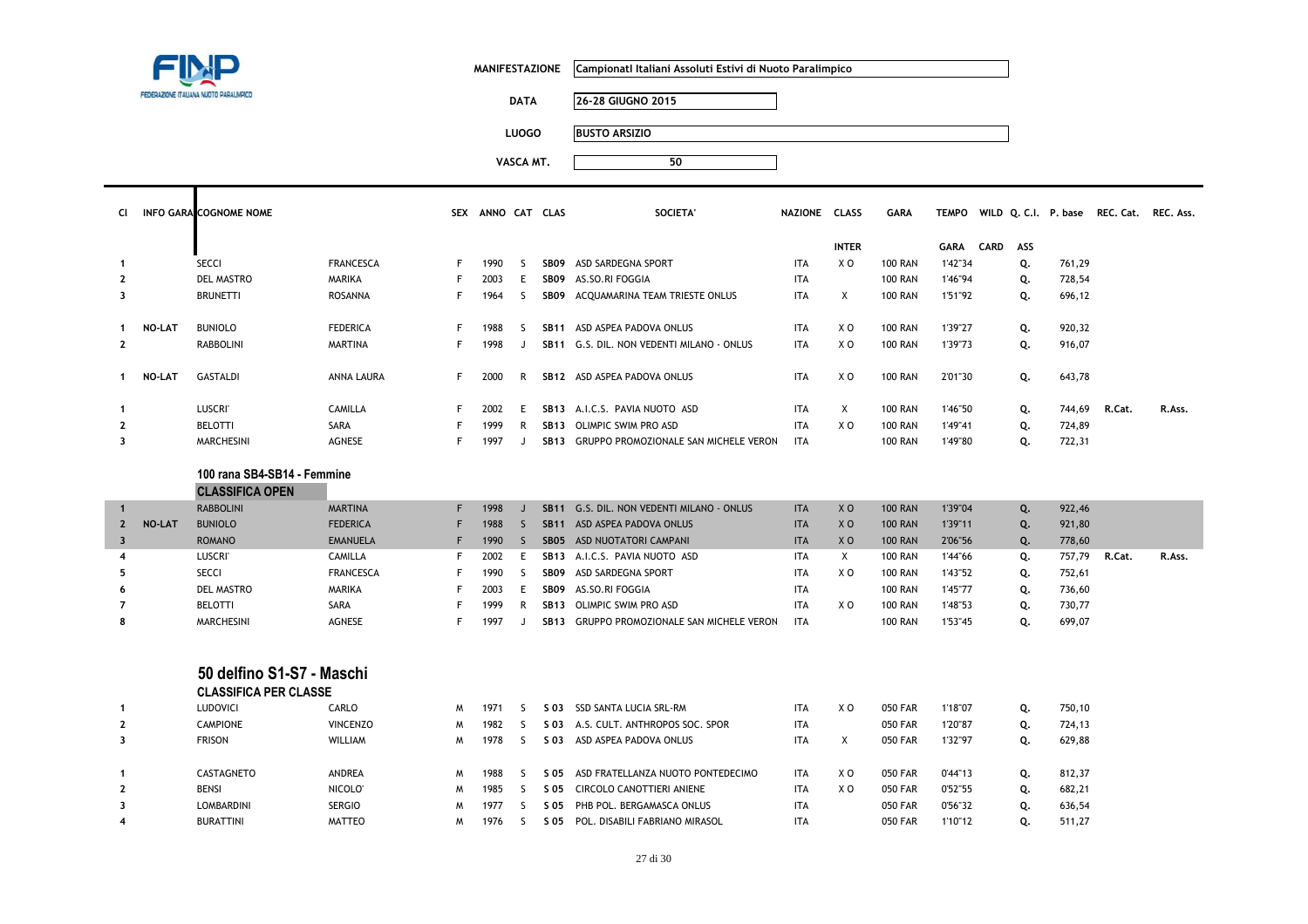

H.

**MANIFESTAZIONE CampionatI Italiani Assoluti Estivi di Nuoto Paralimpico**

**DATA 26-28 GIUGNO 2015**

**LUOGO BUSTO ARSIZIO**

**VASCA MT. <sup>50</sup>**

| . |  |  |
|---|--|--|
|   |  |  |
|   |  |  |
|   |  |  |
|   |  |  |

|                | CI INFO GARA COGNOME NOME |                    | <b>SEX</b> | ANNO CAT CLAS |               |      | SOCIETA'                            | NAZIONE CLASS |              | <b>GARA</b> |             |             |     |        | TEMPO WILD Q.C.I. P. base REC. Cat. REC. Ass. |  |
|----------------|---------------------------|--------------------|------------|---------------|---------------|------|-------------------------------------|---------------|--------------|-------------|-------------|-------------|-----|--------|-----------------------------------------------|--|
|                |                           |                    |            |               |               |      |                                     |               | <b>INTER</b> |             | <b>GARA</b> | <b>CARD</b> | ASS |        |                                               |  |
| 5              | <b>COTTICELLI</b>         | <b>GIUSEPPE</b>    | M          | 2000          | R             | S 05 | ASD NUOTATORI CAMPANI               | <b>ITA</b>    |              | 050 FAR     | 1'12"32     |             | Q.  | 495,71 |                                               |  |
|                | <b>DOLFIN</b>             | <b>MARCO MARIA</b> | M          | 1981          |               | S 06 | ASD DIVERSAMENTE-ABILI BRIANTEA '84 | <b>ITA</b>    | X O          | 050 FAR     | 0'43"00     |             | Q.  | 713,26 |                                               |  |
| $\overline{2}$ | CAVALIERE                 | <b>ANTONIO</b>     | M          | 1988          |               | S 06 | ASD SPORTING CLUB FLEGREO           | <b>ITA</b>    | X O          | 050 FAR     | 0'50"23     |             | Q.  | 610,59 |                                               |  |
| 3              | MAGENES                   | CARLO              | M          | 1985          | $\mathcal{L}$ | S 06 | PHB POL. BERGAMASCA ONLUS           | <b>ITA</b>    |              | 050 FAR     | 0'51"57     |             | Q.  | 594,73 |                                               |  |
| $\overline{4}$ | LATALARDO                 | ALESSANDRO         | M          | 1992          |               |      | S 06 ASD ASPEA PADOVA ONLUS         | <b>ITA</b>    | X O          | 050 FAR     | 0'51"66     |             | Q.  | 593,69 |                                               |  |
|                | <b>TARAS</b>              | <b>VALERIO</b>     | M          | 1988          |               | S 07 | SSD SANTA LUCIA SRL-RM              | <b>ITA</b>    | X O          | 050 FAR     | 0'37"12     |             | Q.  | 816,54 |                                               |  |

# **50 delfino S1-S7 - Maschi**

| <b>CLASSIFICA OPEN</b> |  |
|------------------------|--|
|------------------------|--|

|   | <b>CASTAGNETO</b> | <b>ANDREA</b>   | M | 1988 | S 05  | ASD FRATELLANZA NUOTO PONTEDECIMO   | <b>ITA</b> | X <sub>0</sub> | <b>050 FAR</b> | 0'42"77 | Q. | 838,20 |
|---|-------------------|-----------------|---|------|-------|-------------------------------------|------------|----------------|----------------|---------|----|--------|
|   | <b>TARAS</b>      | <b>VALERIO</b>  | M | 1988 | S 07  | SSD SANTA LUCIA SRL-RM              | <b>ITA</b> | X <sub>O</sub> | 050 FAR        | 0'36"27 | Q. | 835,68 |
|   | <b>CAMPIONE</b>   | <b>VINCENZO</b> | M | 1982 |       | S.03 A.S. CULT. ANTHROPOS SOC. SPOR | <b>ITA</b> |                | <b>050 FAR</b> | 1'19"58 | Q. | 735,86 |
|   | LUDOVICI          | CARLO           | м | 1971 | S 03  | SSD SANTA LUCIA SRL-RM              | <b>ITA</b> | X O            | 050 FAR        | 1'20"94 |    | 723,50 |
|   | <b>DOLFIN</b>     | MARCO MARIA     | м | 1981 | S 06. | ASD DIVERSAMENTE-ABILI BRIANTEA '84 | <b>ITA</b> | X O            | 050 FAR        | 0'42"75 |    | 717.43 |
| O | <b>FRISON</b>     | WILLIAM         | м | 1978 | S 03  | ASD ASPEA PADOVA ONLUS              | ITA        |                | 050 FAR        | 1'26"02 | Q. | 680,77 |
|   | <b>BENSI</b>      | NICOLO'         | м | 1985 | S 05  | CIRCOLO CANOTTIERI ANIENE           | <b>ITA</b> | X O            | 050 FAR        | 0'53"43 | Q. | 670,97 |
|   | <b>LOMBARDINI</b> | <b>SERGIO</b>   | м | 1977 | S 05  | PHB POL. BERGAMASCA ONLUS           | <b>ITA</b> |                | 050 FAR        | 0'56"18 | 0. | 638,13 |

### **50 delfino S1-S7 - Femmine**

| <b>CLASSIFICA PER CLASSE</b> |  |  |  |  |  |  |
|------------------------------|--|--|--|--|--|--|
|------------------------------|--|--|--|--|--|--|

|                | <b>GADOLA</b>    | <b>GIULIA</b>   | 1986 |   | S 03 | POL. BRESCIANA NO FRONTIERE ON | <b>ITA</b> | X O | 050 FAR | 1'20"29 | Q. | 732,35 | R.Cat. | R.Ass. |
|----------------|------------------|-----------------|------|---|------|--------------------------------|------------|-----|---------|---------|----|--------|--------|--------|
|                | <b>CHIARIONI</b> | <b>STEFANIA</b> | 1979 |   | S 05 | CIRCOLO CANOTTIERI ANIENE      | <b>ITA</b> | X O | 050 FAR | 0'56"55 | Q. | 747,30 |        |        |
| $\overline{2}$ | <b>AGOSTINI</b>  | <b>IRENE</b>    | 2001 | R | S 05 | ASD ASPEA PADOVA ONLUS         | <b>ITA</b> |     | 050 FAR | 1'03"38 | Q. | 666,77 | R.Cat. |        |
|                | <b>BOGGIONI</b>  | <b>MONICA</b>   | 1998 |   | S 06 | A.I.C.S. PAVIA NUOTO ASD       | <b>ITA</b> |     | 050 FAR | 0'54"32 | Q. | 686,86 | R.Cat. |        |
|                | <b>BROLLI</b>    | ALICE           | 1997 |   | S 06 | ASD DELFINI CREMONA ONLUS      | <b>ITA</b> | X O | 050 FAR | 0'58"46 | Q. | 638,21 |        |        |
|                | <b>AERE</b>      | KATIA           | 1971 |   | S 07 | ASD FAI SPORT                  | <b>ITA</b> |     | 050 FAR | 0'52"25 | Q. | 665,26 |        |        |
|                | <b>D'EUGENIO</b> | <b>STEFANIA</b> | 1959 |   | S 07 | POL. DISABILI FABRIANO MIRASOL | <b>ITA</b> |     | 050 FAR | 1'14"72 | Q. | 465,20 |        |        |

**no finale open, solo classifica**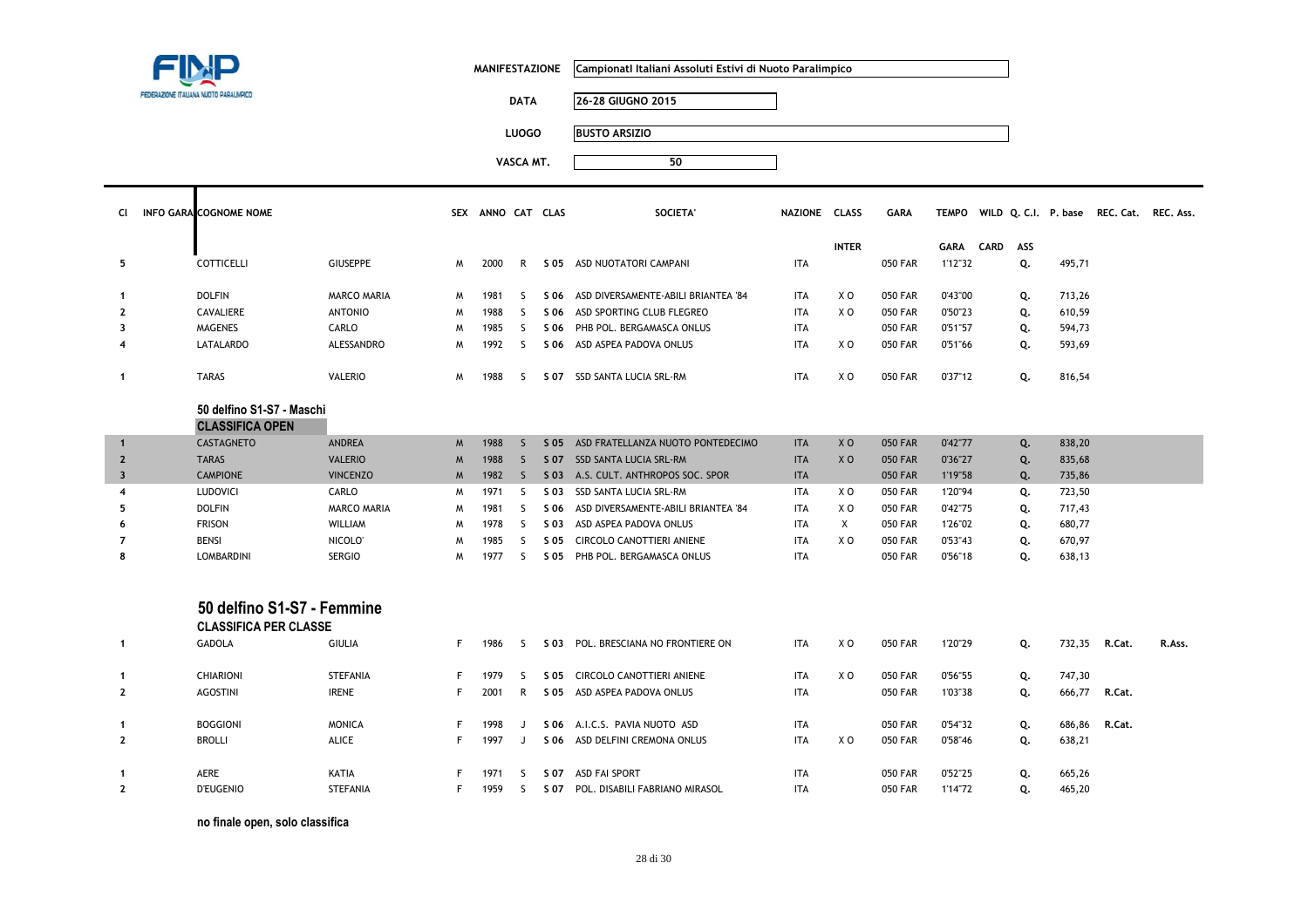|                         |               |                                                                          |                 | <b>MANIFESTAZIONE</b> |                   |              |            | Campionati Italiani Assoluti Estivi di Nuoto Paralimpico |               |                           |                |             |      |     |        |                                                |        |
|-------------------------|---------------|--------------------------------------------------------------------------|-----------------|-----------------------|-------------------|--------------|------------|----------------------------------------------------------|---------------|---------------------------|----------------|-------------|------|-----|--------|------------------------------------------------|--------|
|                         |               | FEDERAZIONE ITALIANA NUOTO PARALIMPICI                                   |                 |                       |                   | <b>DATA</b>  |            | 26-28 GIUGNO 2015                                        |               |                           |                |             |      |     |        |                                                |        |
|                         |               |                                                                          |                 |                       |                   | <b>LUOGO</b> |            | <b>BUSTO ARSIZIO</b>                                     |               |                           |                |             |      |     |        |                                                |        |
|                         |               |                                                                          |                 |                       |                   |              |            |                                                          |               |                           |                |             |      |     |        |                                                |        |
|                         |               |                                                                          |                 |                       |                   | VASCA MT.    |            | 50                                                       |               |                           |                |             |      |     |        |                                                |        |
| CI.                     |               | <b>INFO GARA COGNOME NOME</b>                                            |                 |                       | SEX ANNO CAT CLAS |              |            | <b>SOCIETA'</b>                                          | NAZIONE CLASS | <b>INTER</b>              | <b>GARA</b>    | <b>GARA</b> | CARD | ASS |        | TEMPO WILD Q. C.I. P. base REC. Cat. REC. Ass. |        |
|                         |               |                                                                          |                 |                       |                   |              |            |                                                          |               |                           |                |             |      |     |        |                                                |        |
|                         |               | 50 delfino S1-S7 - Femmine                                               |                 |                       |                   |              |            |                                                          |               |                           |                |             |      |     |        |                                                |        |
|                         |               | <b>CLASSIFICA OPEN (finale non disputata)</b>                            |                 |                       |                   |              |            |                                                          |               |                           |                |             |      |     |        |                                                |        |
| $\mathbf 1$             |               | <b>CHIARIONI</b>                                                         | <b>STEFANIA</b> | F                     | 1979              | $\mathsf{S}$ | $S$ 05     | <b>CIRCOLO CANOTTIERI ANIENE</b>                         | <b>ITA</b>    | X <sub>O</sub>            | <b>050 FAR</b> | 0'56"55     |      | Q.  | 747,30 |                                                |        |
| $\overline{2}$          |               | <b>GADOLA</b>                                                            | <b>GIULIA</b>   | F                     | 1986              | <sub>S</sub> | $S$ 03     | POL. BRESCIANA NO FRONTIERE ON                           | <b>ITA</b>    | X <sub>O</sub>            | <b>050 FAR</b> | 1'20"29     |      | Q.  | 732,35 | R.Cat.                                         | R.Ass. |
| $\overline{\mathbf{3}}$ |               | <b>BOGGIONI</b>                                                          | <b>MONICA</b>   | F                     | 1998              | J            |            | S 06 A.I.C.S. PAVIA NUOTO ASD                            | <b>ITA</b>    |                           | <b>050 FAR</b> | 0'54"32     |      | Q.  | 686,86 | R.Cat.                                         |        |
| 4                       |               | <b>AGOSTINI</b>                                                          | <b>IRENE</b>    | F                     | 2001              | R            | S 05       | ASD ASPEA PADOVA ONLUS                                   | <b>ITA</b>    |                           | <b>050 FAR</b> | 1'03"38     |      | Q.  | 666,77 | R.Cat.                                         |        |
| 5                       |               | AERE                                                                     | KATIA           | F                     | 1971              | S            |            | S 07 ASD FAI SPORT                                       | <b>ITA</b>    |                           | 050 FAR        | 0'52"25     |      | Q.  | 665,26 |                                                |        |
| 6                       |               | <b>BROLLI</b>                                                            | ALICE           | F                     | 1997              | J            | S 06       | ASD DELFINI CREMONA ONLUS                                | <b>ITA</b>    | X <sub>O</sub>            | <b>050 FAR</b> | 0'58"46     |      | Q.  | 638,21 |                                                |        |
| $\overline{7}$          |               | <b>D'EUGENIO</b>                                                         | <b>STEFANIA</b> | F                     | 1959              | <sub>S</sub> | S 07       | POL. DISABILI FABRIANO MIRASOL                           | <b>ITA</b>    |                           | <b>050 FAR</b> | 1'14"72     |      | Q.  | 465,20 |                                                |        |
| -1                      |               | 100 delfino S8-S13 - Maschi<br><b>CLASSIFICA PER CLASSE</b><br>ALIBRANDI | <b>LORENZO</b>  | W                     | 1994              | C            | S 08       | SSD SANTA LUCIA SRL-RM                                   | <b>ITA</b>    | X <sub>0</sub>            | <b>100 FAR</b> | 1'17"85     |      | Q.  | 781,25 | R.Cat.                                         |        |
| $\mathbf{2}$            |               | POGGI                                                                    | CARLOS          | M                     | 1976              | S            | S 08       | ATLANTIDE O.N.L.U.S.                                     | <b>ITA</b>    |                           | <b>100 FAR</b> | 1'37"11     |      | Q.  | 626,30 |                                                |        |
| $\mathbf 1$             |               | PREZZI                                                                   | <b>YURI</b>     | м                     | 1994              | C            | S 09       | CIRCOLO CANOTTIERI ANIENE                                | <b>ITA</b>    | X <sub>0</sub>            | <b>100 FAR</b> | 1'08"60     |      | Q.  | 872,30 |                                                |        |
| -1                      |               | SPAIRANI                                                                 | <b>CLAUDIO</b>  | W                     | 1986              | <sub>S</sub> |            | S 10 POL. BRESCIANA NO FRONTIERE ON                      | <b>ITA</b>    | $\boldsymbol{\mathsf{X}}$ | <b>100 FAR</b> | 1'12"49     |      | Q.  | 784,66 |                                                |        |
| $\overline{2}$          |               | ABETE                                                                    | <b>VITTORIO</b> | M                     | 1980              | S            | S 10       | ASD NUOTATORI CAMPANI                                    | <b>ITA</b>    | $\circ$                   | <b>100 FAR</b> | 1'21"73     |      | Q.  | 695,95 |                                                |        |
| FG                      | FG            | <b>CIULLI</b>                                                            | <b>SIMONE</b>   | M                     | 1986              | <sub>S</sub> | S 10       | <b>CIRCOLO CANOTTIERI ANIENE</b>                         | <b>ITA</b>    | X O                       | <b>100 FAR</b> | 1'02"33     |      | Q.  | 912,56 |                                                |        |
| -1                      | <b>NO-LAT</b> | <b>URSO</b>                                                              | SALVATORE       | M                     | 1999              | R            |            | S 12 ASD NOIVED NAPOLI                                   | <b>ITA</b>    | X <sub>0</sub>            | <b>100 FAR</b> | 1'19"09     |      | Q.  | 731,82 | R.Cat.                                         |        |
|                         |               | no finale open, solo classifica                                          |                 |                       |                   |              |            |                                                          |               |                           |                |             |      |     |        |                                                |        |
|                         |               | 100 delfino S8-S13 - Maschi                                              |                 |                       |                   |              |            |                                                          |               |                           |                |             |      |     |        |                                                |        |
|                         |               | <b>CLASSIFICA OPEN (finale non disputata)</b>                            |                 |                       |                   |              |            |                                                          |               |                           |                |             |      |     |        |                                                |        |
| $\mathbf{1}$            |               | PREZZI                                                                   | <b>YURI</b>     | M                     | 1994              | $\mathsf{C}$ | S 09       | <b>CIRCOLO CANOTTIERI ANIENE</b>                         | <b>ITA</b>    | X <sub>O</sub>            | <b>100 FAR</b> | 1'08"60     |      | Q.  | 872,30 |                                                |        |
| $\overline{2}$          |               | SPAIRANI                                                                 | <b>CLAUDIO</b>  | M                     | 1986              | $\mathsf{S}$ | S 10       | POL. BRESCIANA NO FRONTIERE ON                           | <b>ITA</b>    | $\mathsf X$               | <b>100 FAR</b> | 1'12"49     |      | Q.  | 784,66 |                                                |        |
| $\overline{\mathbf{3}}$ |               | <b>ALIBRANDI</b>                                                         | <b>LORENZO</b>  | M                     | 1994              | $\mathsf{C}$ |            | S 08 SSD SANTA LUCIA SRL-RM                              | <b>ITA</b>    | X <sub>0</sub>            | <b>100 FAR</b> | 1'17"85     |      | Q.  | 781,25 | R.Cat.                                         |        |
| 4                       | <b>NO-LAT</b> | <b>URSO</b>                                                              | SALVATORE       | W                     | 1999              | R            | S 12       | ASD NOIVED NAPOLI                                        | <b>ITA</b>    | X O                       | <b>100 FAR</b> | 1'19"09     |      | Q.  | 731,82 | R.Cat.                                         |        |
| 5                       |               | ABETE                                                                    | <b>VITTORIO</b> | M                     | 1980              | S            | S 10       | ASD NUOTATORI CAMPANI                                    | <b>ITA</b>    | $\circ$                   | <b>100 FAR</b> | 1'21"73     |      | Q.  | 695,95 |                                                |        |
| 6                       |               | POGGI                                                                    | CARLOS          | M                     | 1976              | S            | <b>SO8</b> | ATLANTIDE O.N.L.U.S.                                     | <b>ITA</b>    |                           | <b>100 FAR</b> | 1'37"11     |      | Q.  | 626,30 |                                                |        |
|                         |               |                                                                          |                 |                       |                   |              |            |                                                          |               |                           |                |             |      |     |        |                                                |        |